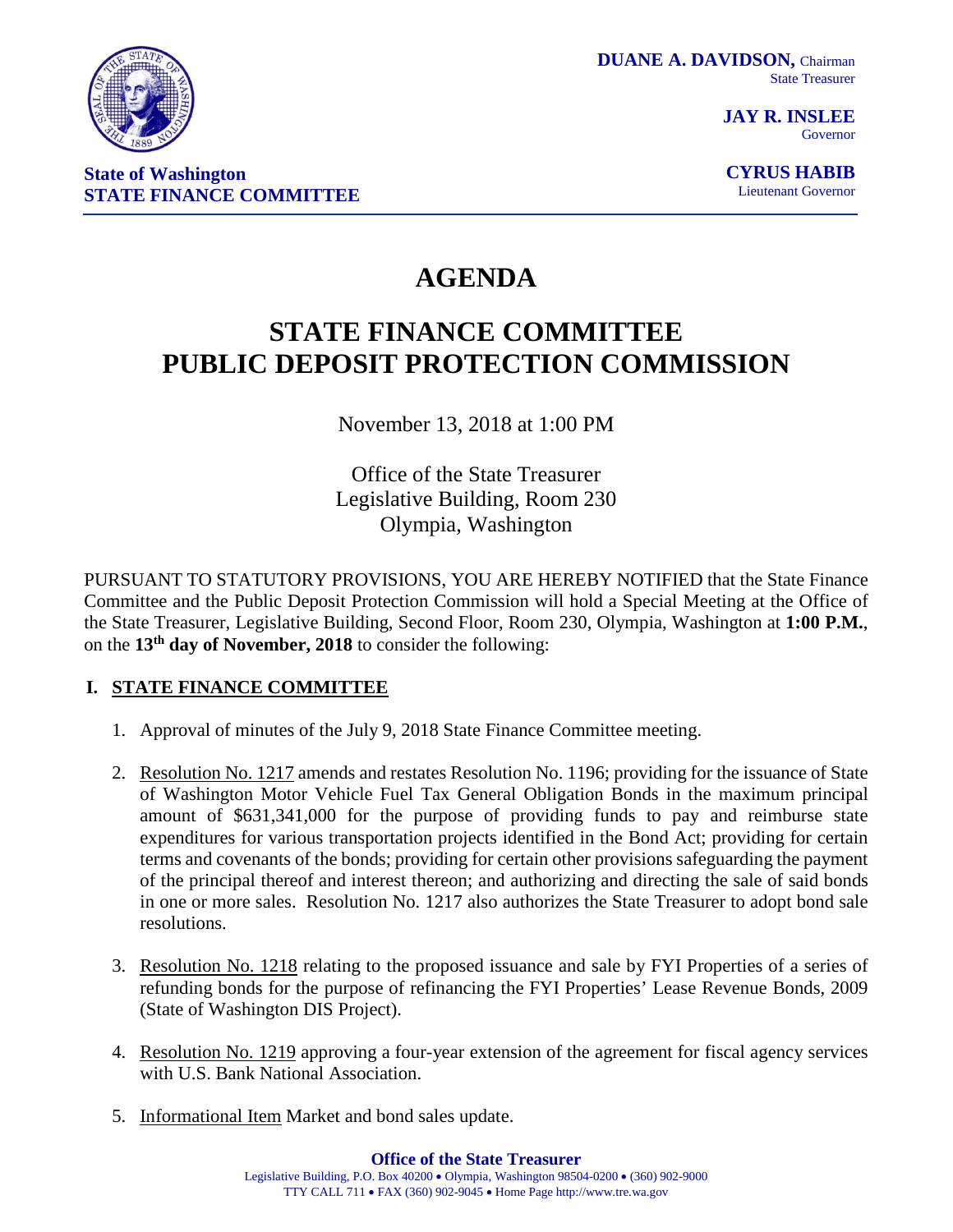# **II. PUBLIC DEPOSIT PROTECTION COMMISSION**

- 1. Approval of minutes of the June 1, 2018 Public Deposit Protection Commission meeting.
- 2. Informational Item Letters of authorization issued by the Chair authorizing approval or termination requests of financial institutions for public depositary status in accordance with Resolution 2010– 4 dated May 25, 2010.
- 3. Informational Item Letters of resolution issued by the Chair authorizing requests to approve, rescind, or extend out-of-state and alien bank accounts in accordance with Resolution 2005–7 dated August 16, 2005.
- 4. Resolution 2018-2 Commission's consideration of re-delegation of authority to the State Treasurer to authorize and rescind out-of-state and alien bank accounts requested by state and local government entities and higher education facilities. Supersedes Resolution 2005-7.
- 5. Resolution 2018-3 Commission's consideration of re-delegation of authority to the State Treasurer to approve public depositary status to eligible financial institutions and to terminate financial institutions status as a public depositary. Supersedes Resolution 2010-4.
- 6. Resolution 2018-4 Commission's consideration of re-delegation of authority to the State Treasurer to approve eligible trustees and terminate status if trustee becomes ineligible. Supersedes Resolution 2012-2.

If you are a person with a disability and require an accommodation for attendance, please contact the Office of the State Treasurer, (360) 902-9000, 24 hours prior to the meeting date.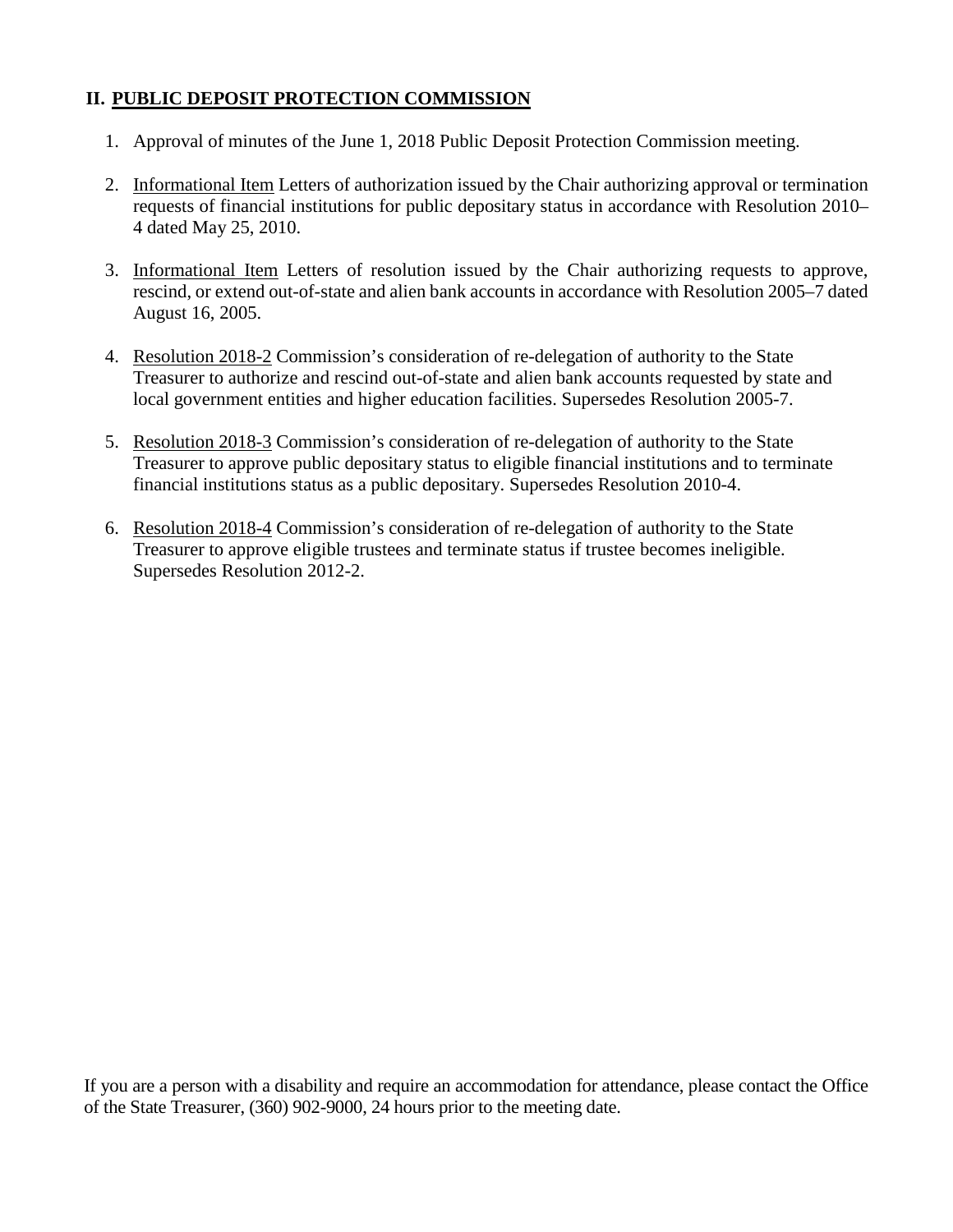## State Finance Committee Meeting Minutes Olympia, Washington July 9, 2018 2:50 pm

The State Finance Committee met in a special meeting after notice duly given to the public.

- Present: Duane Davidson, State Treasurer, Chair Jay Inslee, Governor Cyrus Habib, Lt. Governor (via phone)
- Also Present: Jason Richter, Office of the State Treasurer Rusty Fallis, Office of the Attorney General Shawn Myers, Office of the State Treasurer Catherine Mele-Hetter, Office of the State Treasurer (via phone) Libby Hollingshead, Office of the Lt. Governor (via phone) Scott Merriman, Office of Financial Management Theresa Whitmarsh, Washington State Investment Board Svein Braseth, Office of the State Treasurer Brenda Snyder, Office of the State Treasurer

Chair Davidson called the meeting to order at 2:56 pm. Chair Davidson stated for the record that all three members were present.

# **Item 1: Approval of Minutes**

Chair Davidson introduced minutes from the State Finance Committee Meeting held on April 11, 2018 at 11:30 am for approval. There were no corrections. Minutes were accepted as approved.

# **Item 2: Resolution 1212—Confirming the Reappointment of Executive Director of the Washington State Investment Board**

Chair Davidson introduced Resolution 1212, which confirms the reappointment of Ms. Theresa Whitmarsh as the Executive Director of the Washington State Investment Board for another three-year term.

Approval of the resolution was motioned by Governor Inslee and seconded by Lt. Governor Habib. Discussion followed with remarks of appreciation for Ms. Whitmarsh's work. The motion was adopted unanimously.

Treasurer Davidson adjourned the meeting at 2:58 pm.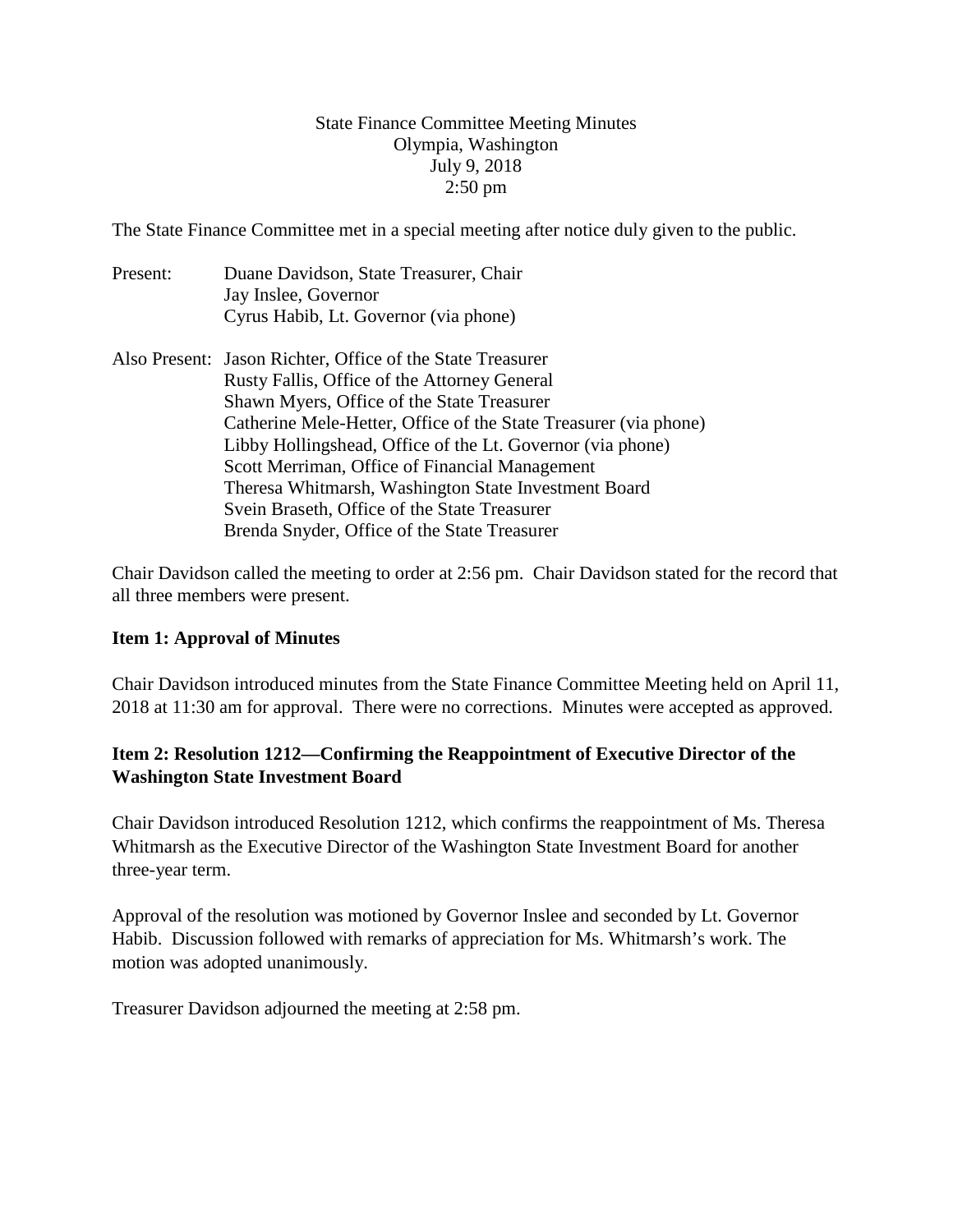## STATE FINANCE COMMITTEE STATE OF WASHINGTON

By

Duane A. Davidson State Treasurer and Chairman

Jay Inslee

Governor and Member

By

By

Cyrus Habib Lieutenant Governor and Member

ATTEST:

Jason P. Richter, Deputy State Treasurer and Secretary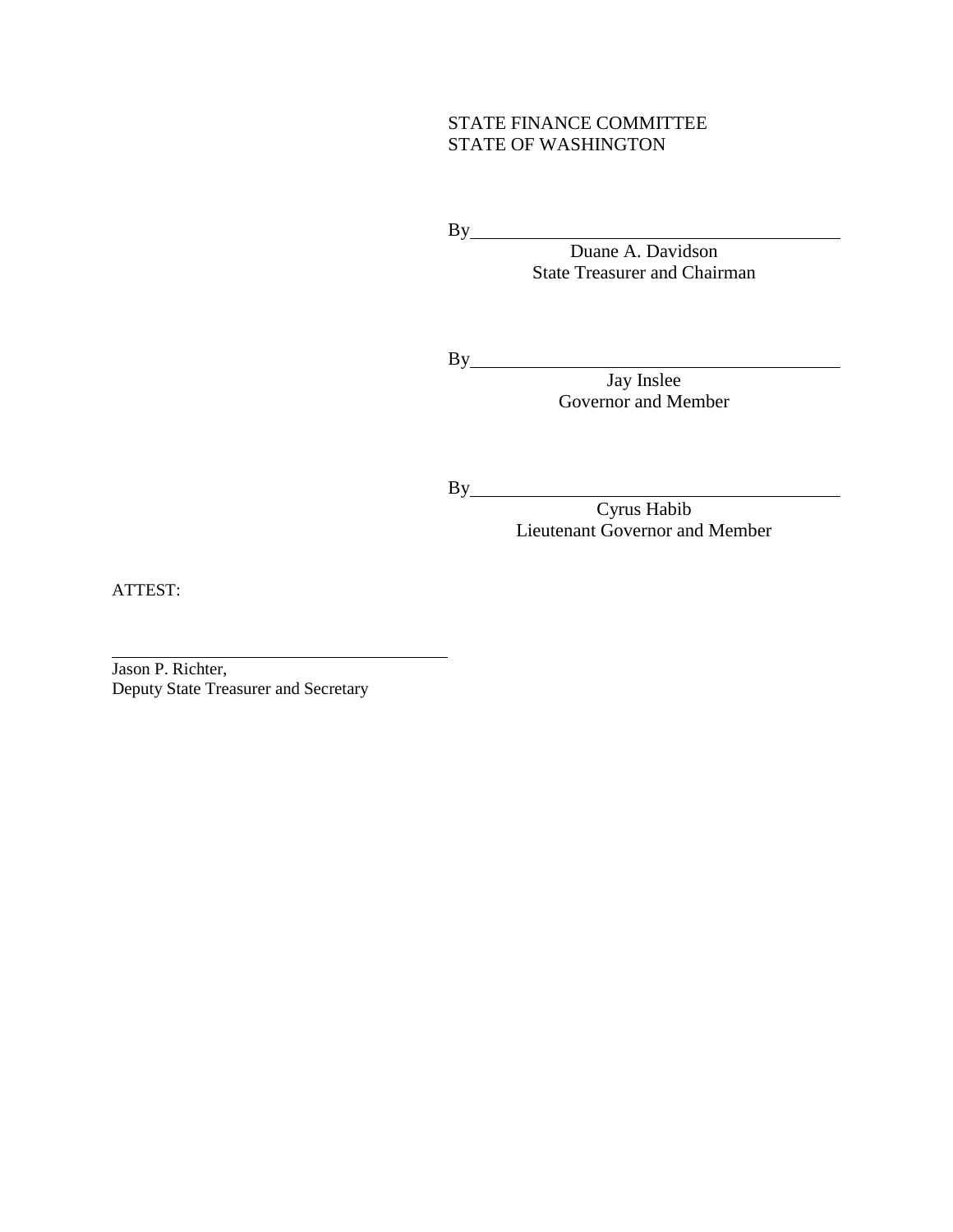

**JAY R. INSLEE** Governor



**CYRUS HABIB** Lieutenant Governor

November 13, 2018

#### M E M O R A N D U M

- TO: The Honorable Duane A. Davidson The Honorable Jay R. Inslee The Honorable Cyrus Habib
- FROM: Jason P. Richter Deputy State Treasurer
- RE: **Proposed Resolution No. 1217** amends and restates Resolution No. 1196, authorizing the issuance and sale of State of Washington Motor Vehicle Fuel Tax General Obligation Bonds.

**Resolution Purpose.** Proposed Resolution No. 1217 amends and restates Resolution No. 1196, providing for the issuance of Motor Vehicle Fuel Tax General Obligation Bonds ("Bonds") of the State, in the maximum principal amount of \$631,341,000 for the purpose of providing funds to pay and reimburse State expenditures for various transportation projects identified in the Bond Act; providing for certain terms and covenants of the bonds; providing for certain other provisions safeguarding the payment of the principal thereof and interest thereon; and authorizing and directing the sale of said bonds in one or more sales. Resolution No. 1217 also authorizes the State Treasurer to adopt bond sale resolutions.

**Background.** Resolution No. 1196, which was approved by the State Finance Committee August 7, 2017, provided for the issuance of the Motor Vehicle Fuel Tax General Obligation Bonds of the State in the maximum principal amount of \$390,258,000 for the purpose of providing funding for various transportation capital projects throughout the State, as authorized by the 2017-19 Transportation Budget (Chapter 313, Laws of 2017, effective May 16, 2017).

Subsequent to the Committee's adoption of Resolution No. 1196, the Legislature enacted the 2018 Supplemental Transportation Budget (Chapter 297, Laws of 2018, effective March 27, 2018), increasing the 2017-19 appropriations to be funded by bonds.

Now with the 2018 Supplemental Transportation Budget enacted, Resolution No. 1217 amends and restates Resolution No. 1196 to provide for the issuance of Bonds for appropriations for the 2017-19 biennium.

The Bonds will be used to fund various transportation capital projects throughout the State as authorized by the 2017-19 Transportation Budget. Examples of projects funded in part by bond proceeds for the 2017-19 Biennium are attached.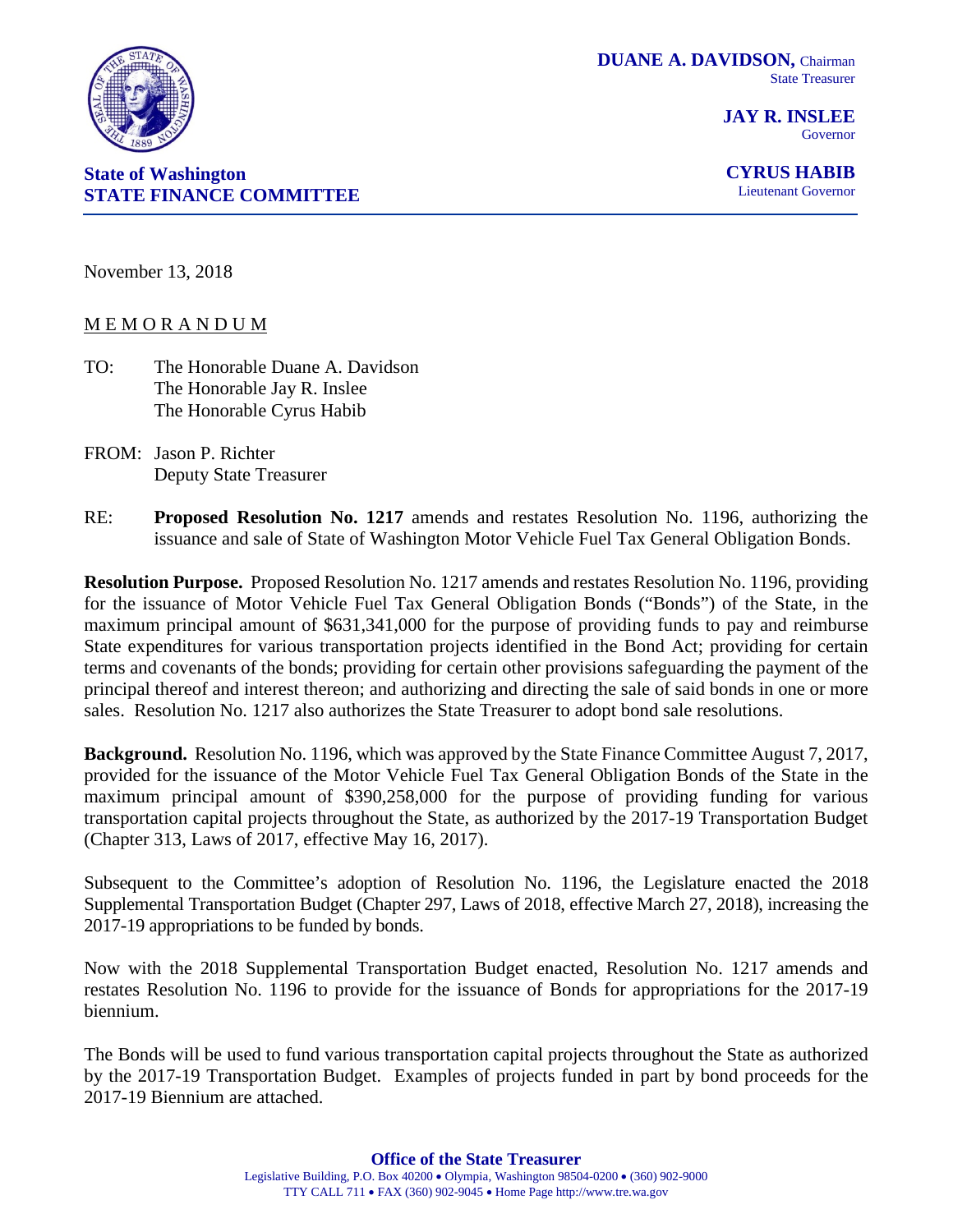The issuance is expected to be allocated to the bond authorizations as shown in the table below:

|                                                                                                                                                                                                                               | <b>Bonds</b>      |               |               |                   |
|-------------------------------------------------------------------------------------------------------------------------------------------------------------------------------------------------------------------------------|-------------------|---------------|---------------|-------------------|
|                                                                                                                                                                                                                               | <b>Authorized</b> | Issued        | Unissued      | Preliminary       |
| <b>Chapter and Laws (Bond Authorizations)</b>                                                                                                                                                                                 | 6/30/2017         | 6/30/2017     | 6/30/2017     | <b>Allocation</b> |
|                                                                                                                                                                                                                               | 1.148.740.000     | 1.075.306.712 | 73.433.288    | 73.433,000        |
|                                                                                                                                                                                                                               | 1.852.260.000     | 1.581.753.877 | 270,506,123   | 68.239,000        |
|                                                                                                                                                                                                                               | 4.680.835,000     | 2.928.323.336 | 1.752.511.664 | 489,669,000       |
| Total and the contract of the contract of the contract of the contract of the contract of the contract of the contract of the contract of the contract of the contract of the contract of the contract of the contract of the | 7,681,835,000     | 5.585.383.925 | 2.096.451.075 | 631, 341, 000     |

Issuance is currently planned on a semi-annual schedule. As of November 13, 2018, \$306,400,000 of the authorized amount has been issued, with \$324,941,000 remaining unissued, as shown in the table below.

| Account |                                           | Preliminary   | Issued as of      | Remaining     |
|---------|-------------------------------------------|---------------|-------------------|---------------|
| Number  | <b>Account Name</b>                       | Allocation    | November 13, 2018 | Unissued      |
| 108     | Motor Vehicle Account                     | \$73,433,000  | SO                | \$73,433,000  |
| 550     | Transportation 2003 (Nickel) Account      | 68,239,000    | 55,670,000        | 12,569,000    |
| 09H     | <b>Transportation Partnership Account</b> | 489,669,000   | 250,730,000       | 238,939,000   |
|         | <b>TOTAL</b>                              | \$631,341,000 | \$306,400,000     | \$324,941,000 |

# • **Counsel and Advisors.**

| <b>Bond Counsel:</b> | William Tonkin, Foster Pepper PLLC                 |
|----------------------|----------------------------------------------------|
| Financial Advisor:   | Chia-Jung Yang, Montague DeRose and Associates LLC |
|                      | Robert Shelley, Piper Jaffray                      |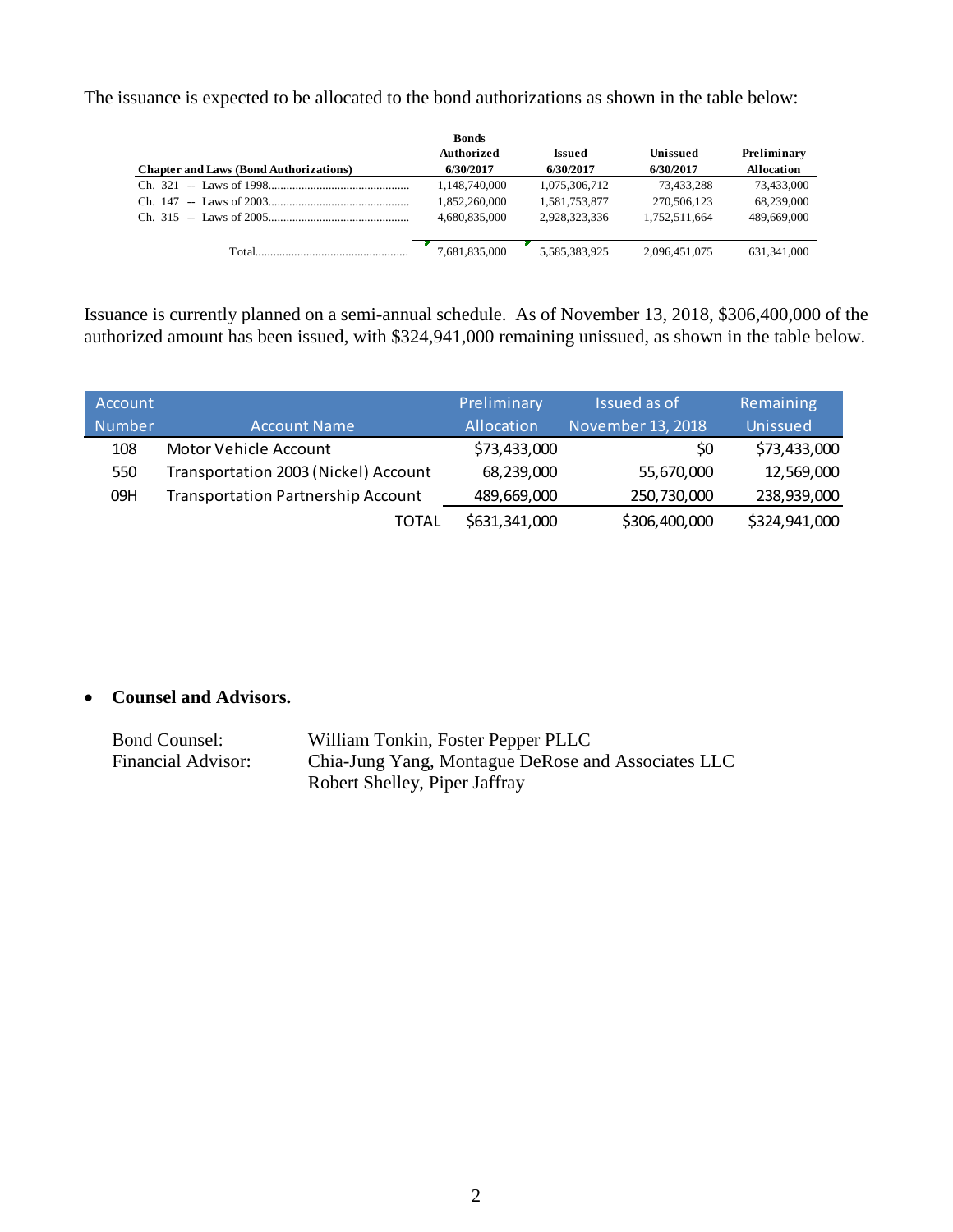#### **Western Washington**

**Alaskan Way Viaduct:** The Alaskan Way Viaduct, an elevated section of State Route 99 in Seattle, was built in the 1950s. The elevated highway was damaged during the region's 2001 Nisqually earthquake and studies indicate that it may collapse if another major earthquake occurs. The structure is being replaced with a two-mile-long bored tunnel and other improvements along the SR 99 corridor. After the SR 99 tunnel opens, the viaduct will be demolished and the City of Seattle will build a new waterfront Alaskan Way surface street linking the tunnel's south end with the waterfront and downtown.

**Tacoma/Pierce County High Occupancy Vehicle (HOV):** This section of I-5 is experiencing congestion during peak hours and is part of the Pierce County Core HOV program. WSDOT is reconstructing the eastbound interchange at I-5 and SR 16. This includes replacing the bridges over Nalley Valley, constructing freeway connections, reconstructing all of the ramp roadways and structures, and prepares for HOV lanes on I-5 and SR 16. This project will also construct a new northbound I-5 bridge across the Puyallup River that will be used for both northbound and southbound traffic in the interim. It will reconstruct the I-5/SR 167 interchange by widening the East Bay Street Bridges and reconstructing all on and off ramps except for the southbound off ramp to SR 167 and Portland Avenue. The I-5/Portland Avenue Bridge will be widened and the north side ramps will be reconstructed. I-5 will be widened and a northbound HOV lane will be constructed from Portland Avenue to the Port of Tacoma Interchange. When complete, congestion will be reduced and motorist safety enhanced.

#### **Eastern Washington**

**I-90/Snoqualmie Pass East:** The section of I-90 between Hyak and Lake Keechelus Dam experiences congestion due to increasing traffic volumes and closures for avalanche control. By adding lanes to this section and realigning the roadway, the project will alleviate congestion, minimize closures due to avalanche control, increase safety, and will provide a smoother ride due to new pavement designed to last 50 years when all improvements are completed.

**US 395/NSC BNSF Railway Structures/Realignment:** This project removes a chokepoint for continuation of the North Spokane Corridor south of the current terminus at the Freya Street Interchange by relocating the BNSF mainline, switching and spur tracks, construction of two freeway structures over the BNSF tracks, and two pedestrian/bicycle structures. The project will also extend the existing bicycle pedestrian trail. This project is partially funded by a USDOT TIGER grant.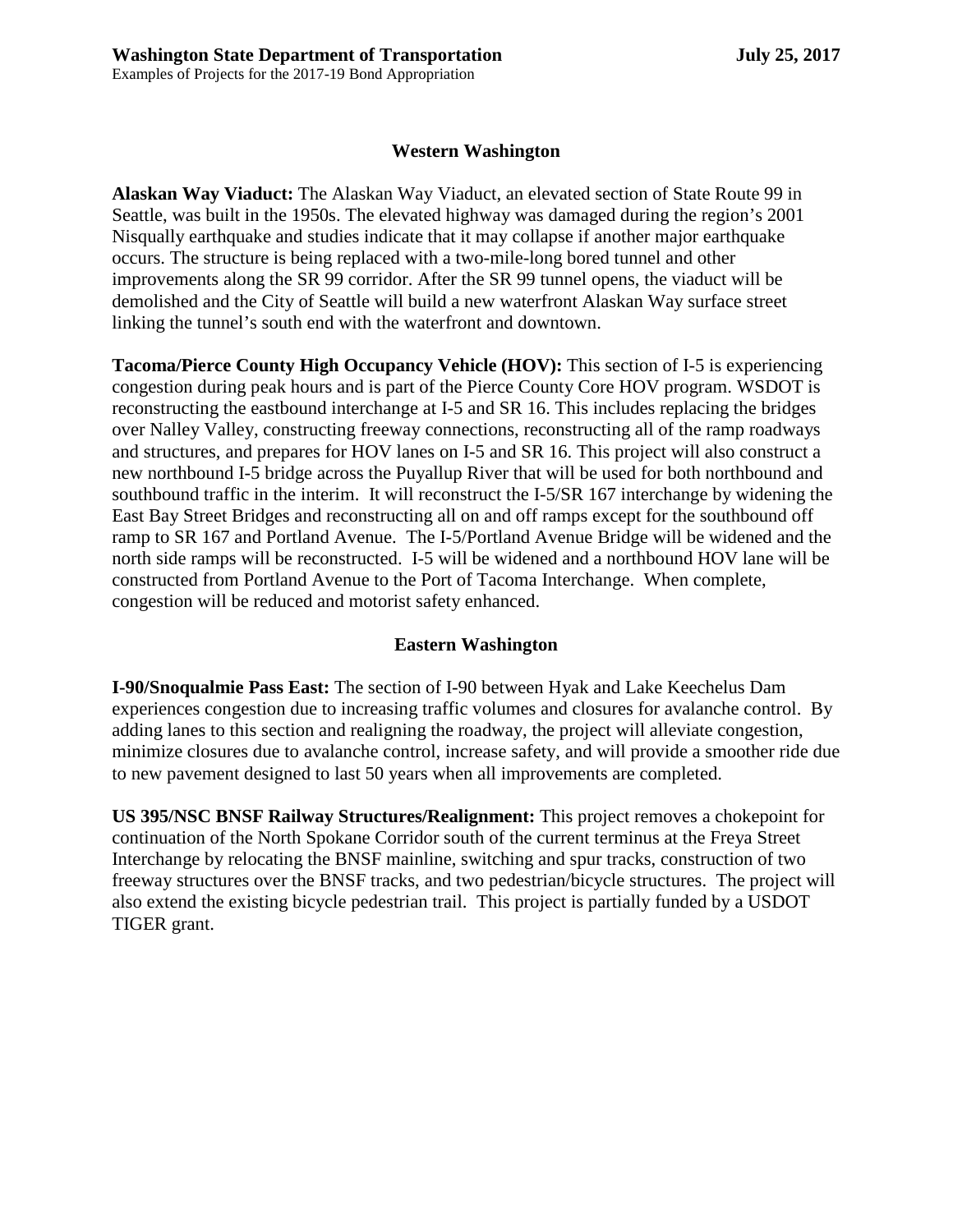#### STATE FINANCE COMMITTEE

#### OLYMPIA, WASHINGTON

#### RESOLUTION NO. 1217

A RESOLUTION OF THE STATE FINANCE COMMITTEE OF THE STATE OF WASHINGTON AMENDING AND RESTATING RESOLUTION NO. 1196; PROVIDING FOR THE ISSUANCE OF MOTOR VEHICLE FUEL TAX GENERAL OBLIGATION BONDS OF THE STATE, IN THE MAXIMUM PRINCIPAL AMOUNT OF \$631,341,000 FOR THE PURPOSE OF PROVIDING FUNDS TO PAY AND REIMBURSE STATE EXPENDITURES FOR VARIOUS TRANSPORTATION PROJECTS IDENTIFIED IN THE BOND ACT; PROVIDING FOR CERTAIN TERMS AND COVENANTS OF THE BONDS; PROVIDING FOR CERTAIN OTHER PROVISIONS SAFEGUARDING THE PAYMENT OF THE PRINCIPAL THEREOF AND INTEREST THEREON; AND AUTHORIZING AND DIRECTING THE SALE OF SAID BONDS IN ONE OR MORE SALES.

ADOPTED: NOVEMBER 13, 2018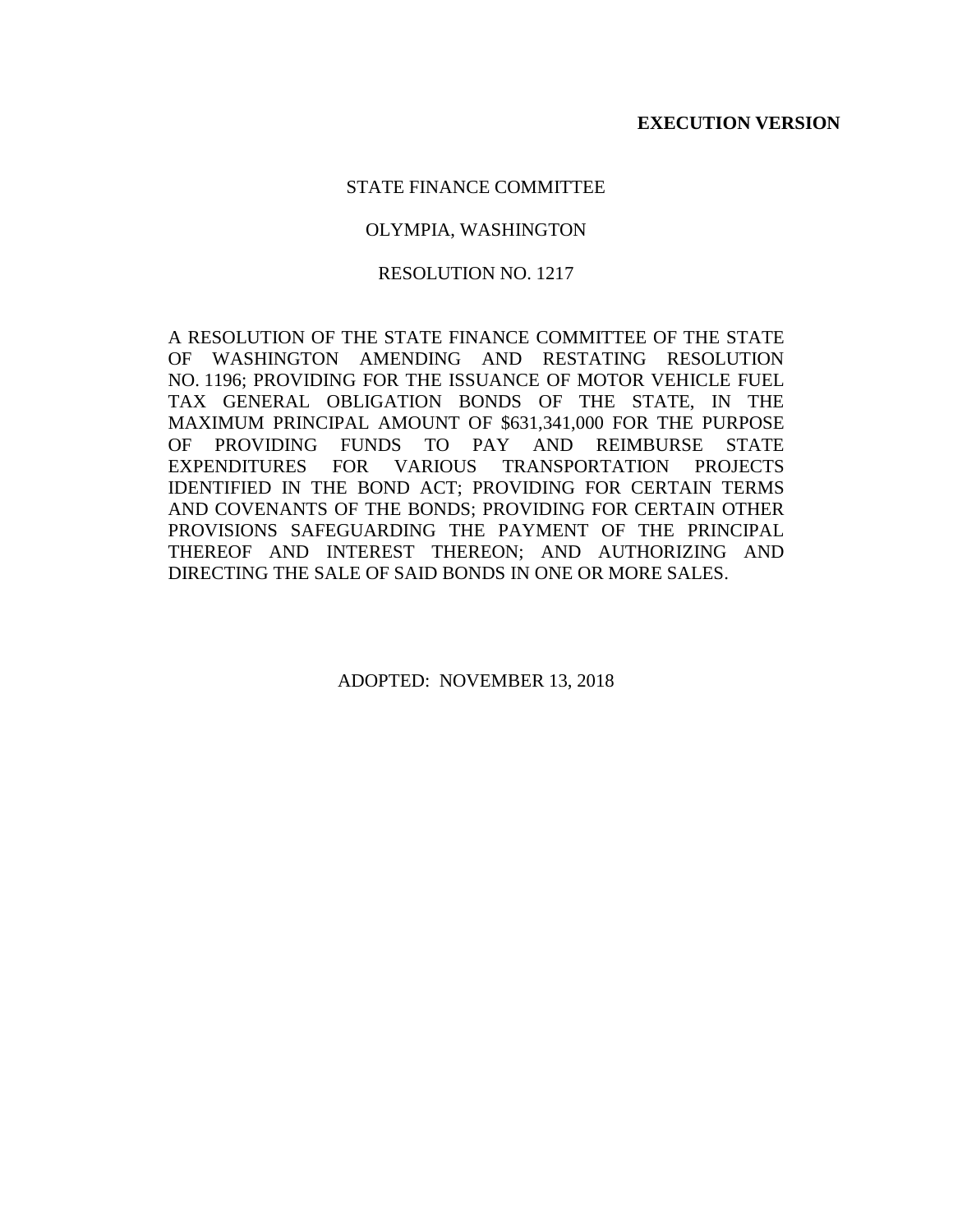# **Table of Contents**

| Section 1.  |                                                                     |  |
|-------------|---------------------------------------------------------------------|--|
| Section 2.  |                                                                     |  |
| Section 3.  |                                                                     |  |
| Section 4.  |                                                                     |  |
| Section 5.  |                                                                     |  |
| Section 6.  |                                                                     |  |
| Section 7.  | Deposits Into and Payments from Bond Fund and Specific Covenants  8 |  |
| Section 8.  |                                                                     |  |
| Section 9.  |                                                                     |  |
| Section 10. |                                                                     |  |
| Section 11. |                                                                     |  |
| Section 12. |                                                                     |  |
| Section 13. |                                                                     |  |
| Section 14. |                                                                     |  |
| Section 15. |                                                                     |  |
| Section 16. |                                                                     |  |
| Section 17. |                                                                     |  |
| Section 18. |                                                                     |  |
| Section 19. |                                                                     |  |
| Section 20. |                                                                     |  |
| Section 21. |                                                                     |  |
| Section 22. |                                                                     |  |
| Section 23. |                                                                     |  |
| Section 24. |                                                                     |  |
| Section 25. |                                                                     |  |

Exhibit 1 - Schedule of Bond Acts, Chapters and Laws and Bond Funds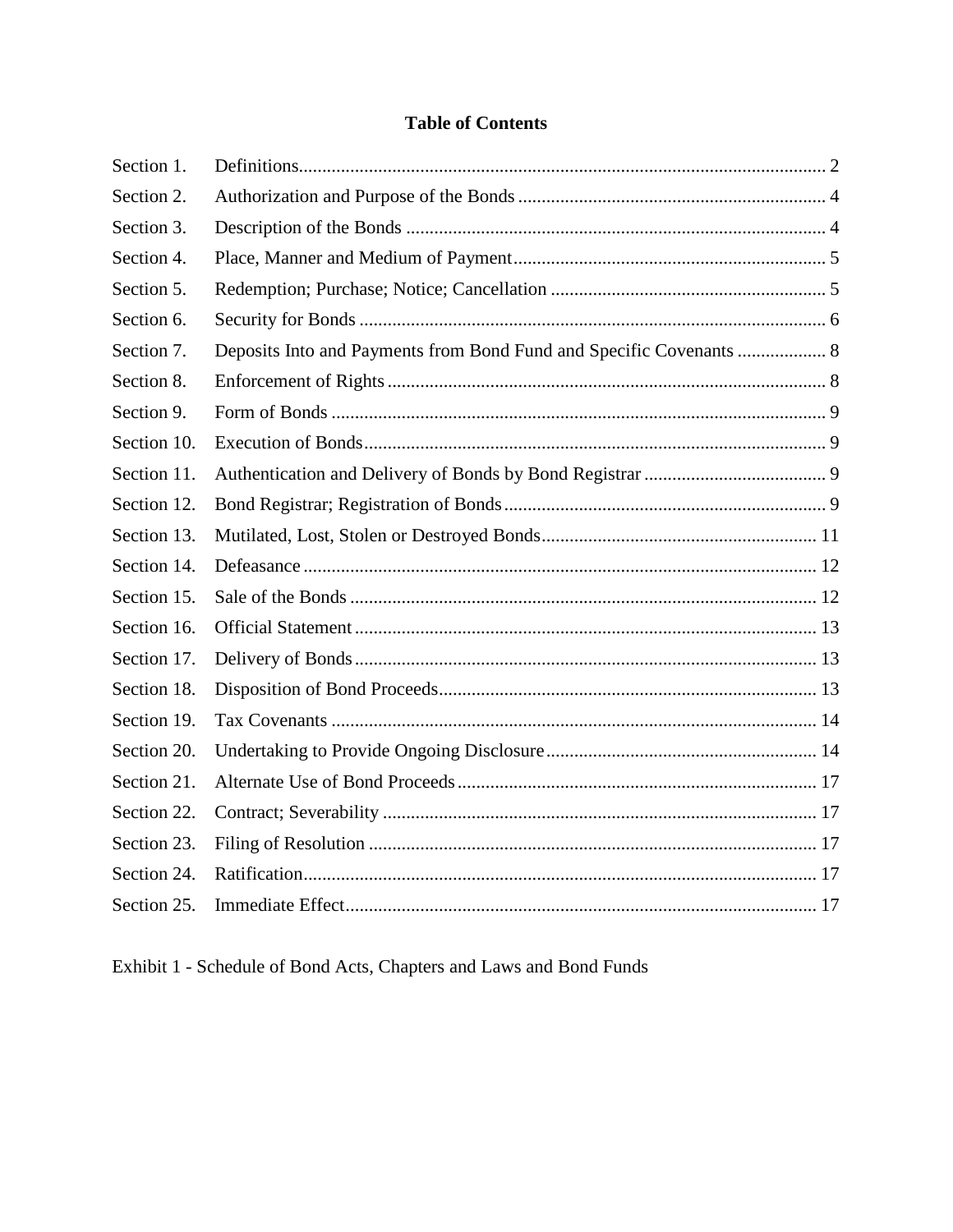#### STATE FINANCE COMMITTEE

#### OLYMPIA, WASHINGTON

#### RESOLUTION NO. 1217

A RESOLUTION OF THE STATE FINANCE COMMITTEE OF THE STATE OF WASHINGTON AMENDING AND RESTATING RESOLUTION NO. 1196; PROVIDING FOR THE ISSUANCE OF MOTOR VEHICLE FUEL TAX GENERAL OBLIGATION BONDS OF THE STATE, IN THE MAXIMUM PRINCIPAL AMOUNT OF \$631,341,000 FOR THE PURPOSE OF PROVIDING FUNDS TO PAY AND REIMBURSE STATE EXPENDITURES FOR VARIOUS TRANSPORTATION PROJECTS IDENTIFIED IN THE BOND ACT; PROVIDING FOR CERTAIN TERMS AND COVENANTS OF THE BONDS; PROVIDING FOR CERTAIN OTHER PROVISIONS SAFEGUARDING THE PAYMENT OF THE PRINCIPAL THEREOF AND INTEREST THEREON; AND AUTHORIZING AND DIRECTING THE SALE OF SAID BONDS IN ONE OR MORE SALES.

WHEREAS, the Legislature of the State of Washington (the "State") has authorized the issuance by the State Finance Committee (the "Committee") of certain motor vehicle fuel tax general obligation bonds pursuant to bond authorizing legislation more particularly described in Exhibit 1 of this resolution (the "Bond Act"); and

WHEREAS, the Committee by Resolution No. 1196 adopted on August 7, 2017, authorized the issuance of certain motor vehicle fuel tax general obligation bonds in the maximum principal amount of \$390,258,000 for the purpose of providing funds to pay and reimburse State expenditures for various transportation projects identified in the Bond Act; and

WHEREAS, the Legislature of the State subsequent to the Committee's adoption of Resolution No. 1196 enacted Chapter 297, Laws of 2018, the 2018 Supplemental Transportation Budget, effective March 27, 2018; and

WHEREAS, the Committee, at the request of the State Department of Transportation, desires by the adoption of this resolution to amend and restate Resolution No. 1196 to increase the maximum principal amount of motor vehicle fuel tax general obligation bonds authorized to be issued in order to provide funding for additional appropriations for transportation projects contained in the 2018 Supplemental Transportation Budget, and to include the additional bond authorizing legislation contained in the Bond Act under which such bonds are to be issued; and

WHEREAS, the Committee is authorized by chapter 39.42 RCW to provide for the issuance and sale of such bonds;

NOW, THEREFORE, BE IT RESOLVED BY THE STATE FINANCE COMMITTEE ACTING FOR AND ON BEHALF OF THE STATE OF WASHINGTON, as follows: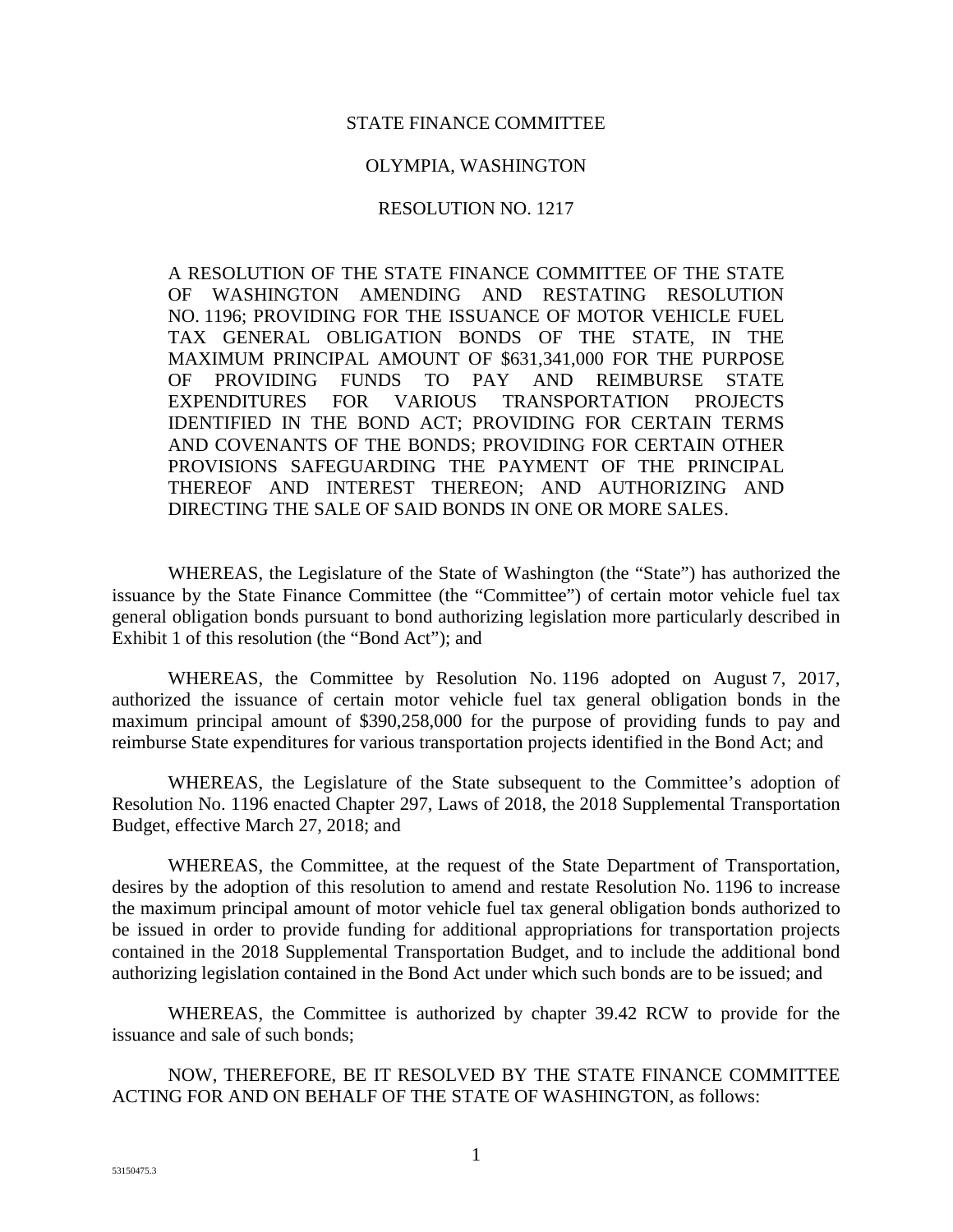Section 1. Definitions. Unless the context otherwise requires, the terms defined in this section shall, for all purposes of this resolution and of any resolution supplemental hereto, have the meanings specified; words importing the singular number include the plural number and vice versa:

*Authorized Motor Vehicle Bonds* means the aggregate principal amount of the motor vehicle fuel tax general obligation bonds authorized by the Bond Act.

**Beneficial Owner** means any person that has or shares the power, directly or indirectly, to make investment decisions concerning ownership of any Bonds (including persons holding Bonds through nominees, depositories or other intermediaries).

**Bond Act** means, collectively, one or more of the Chapters and Laws set forth in Exhibit 1 attached hereto and specified in a Bond Sale Resolution as the particular authorization being used for a Series of Bonds.

*Bond Fund* means the highway bond retirement account created in the State Treasury.

*Bond Register* means the registration books on which are maintained the names and addresses of the Registered Owners of the Bonds.

#### *Bond Registrar* means the Fiscal Agent.

*Bond Sale Resolution* means a supplemental resolution hereafter adopted by the Committee, or by the State Treasurer on behalf of the Committee as provided in this resolution, that establishes, among other items, the aggregate principal amount, principal amounts per maturity, maturity dates, interest rates, redemption provisions and other terms of a Series of the Bonds that are dependent upon the final pricing of such Bonds, and specifies the Bond Act for that Series of Bonds, as such resolution may be amended or supplemented from time to time. Wherever in this resolution reference is made to the adoption of a Bond Sale Resolution by the Committee or to the establishment of any matter relating to the sale of the Bonds by the Committee pursuant to a Bond Sale Resolution, that reference shall include adoption of a Bond Sale Resolution by the State Treasurer on behalf of the Committee as provided in this resolution and shall authorize the establishment of such matters relating to the sale of the Bonds by the State Treasurer pursuant to such a Bond Sale Resolution adopted by the State Treasurer.

*Bonds* means any or all of the motor vehicle fuel tax general obligation bonds of the State, the sale and issuance of which are provided for in this resolution.

*Chair* means the Chair of the Committee.

*Code* means the Internal Revenue Code of 1986, as amended from time to time, together with all applicable rulings and regulations promulgated thereunder.

*Commission* means the Securities and Exchange Commission.

*Committee* means the State Finance Committee of the State, or any successor thereof.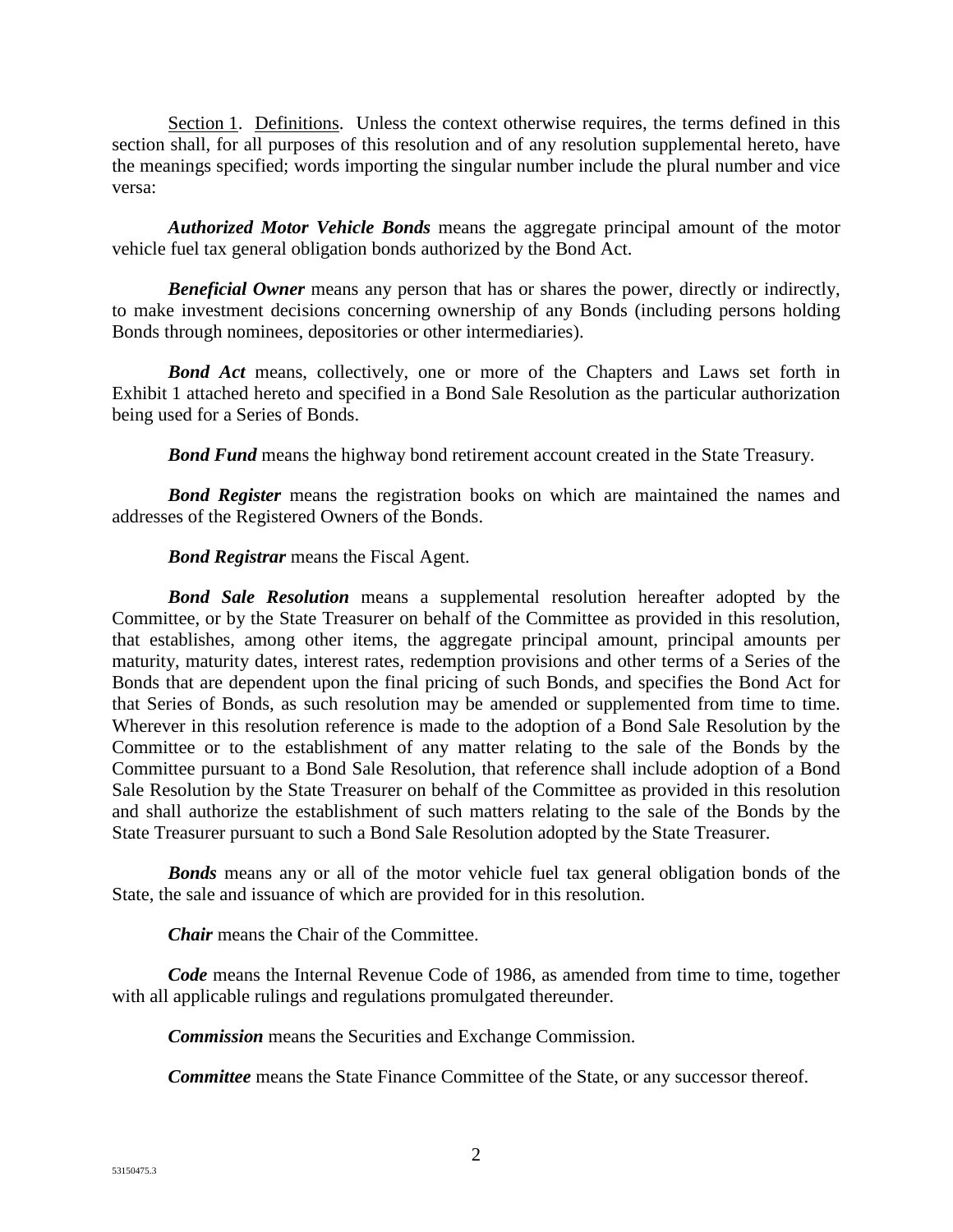*Compound Accreted Value* means the amount payable at maturity with respect to any deferred interest Bond equal to the original principal amount thereof and interest thereon, accrued from its date and compounded semiannually on each interest payment date at a rate per annum established by a Bond Sale Resolution.

*Deputy State Treasurer* means the Deputy State Treasurer, or Acting Deputy State Treasurer, and Secretary of the Committee.

**DTC** means The Depository Trust Company, New York, New York, a limited purpose trust company organized under the laws of the State of New York, as depository for each Series of Bonds pursuant to Section 12 hereof.

*Federal Credit Payments* means amounts which the State is entitled to receive as a subsidy or tax credit payable by the United States Treasury to the State in respect of interest on any Bonds issued as Tax-Advantaged Bonds.

*Fiscal Agent* means the fiscal agency or fiscal agencies of the State as appointed from time to time by the Committee pursuant to chapter 43.80 RCW.

*Issue Date* means the date on which a Series of Bonds is delivered to the initial purchaser or purchasers thereof upon payment in full of the purchase price therefor.

*Laws* means the statutes of the State.

*Legislature* means the Legislature of the State.

*Letter of Representations* means the Blanket Issuer Letter of Representations from the State to DTC.

*MSRB* means the Municipal Securities Rulemaking Board.

*Project Account* means the Motor Vehicle Account, the Transportation 2003 Account and the Transportation Partnership Account, each in the Motor Vehicle Fund of the State, as applicable.

*Registered Owner* means, with respect to each Series of the Bonds, the person named as the registered owner of a particular Bond in the Bond Register. For so long as the Bonds are held in book-entry only form, DTC shall be deemed to be the sole Registered Owner.

*Rule* means the Commission's Rule 15c2-12 under the Securities and Exchange Act of 1934, as the same may be amended from time to time.

*Series* shall refer to each issue of Bonds issued in the future and identified by a separate series designation.

*State* means the State of Washington.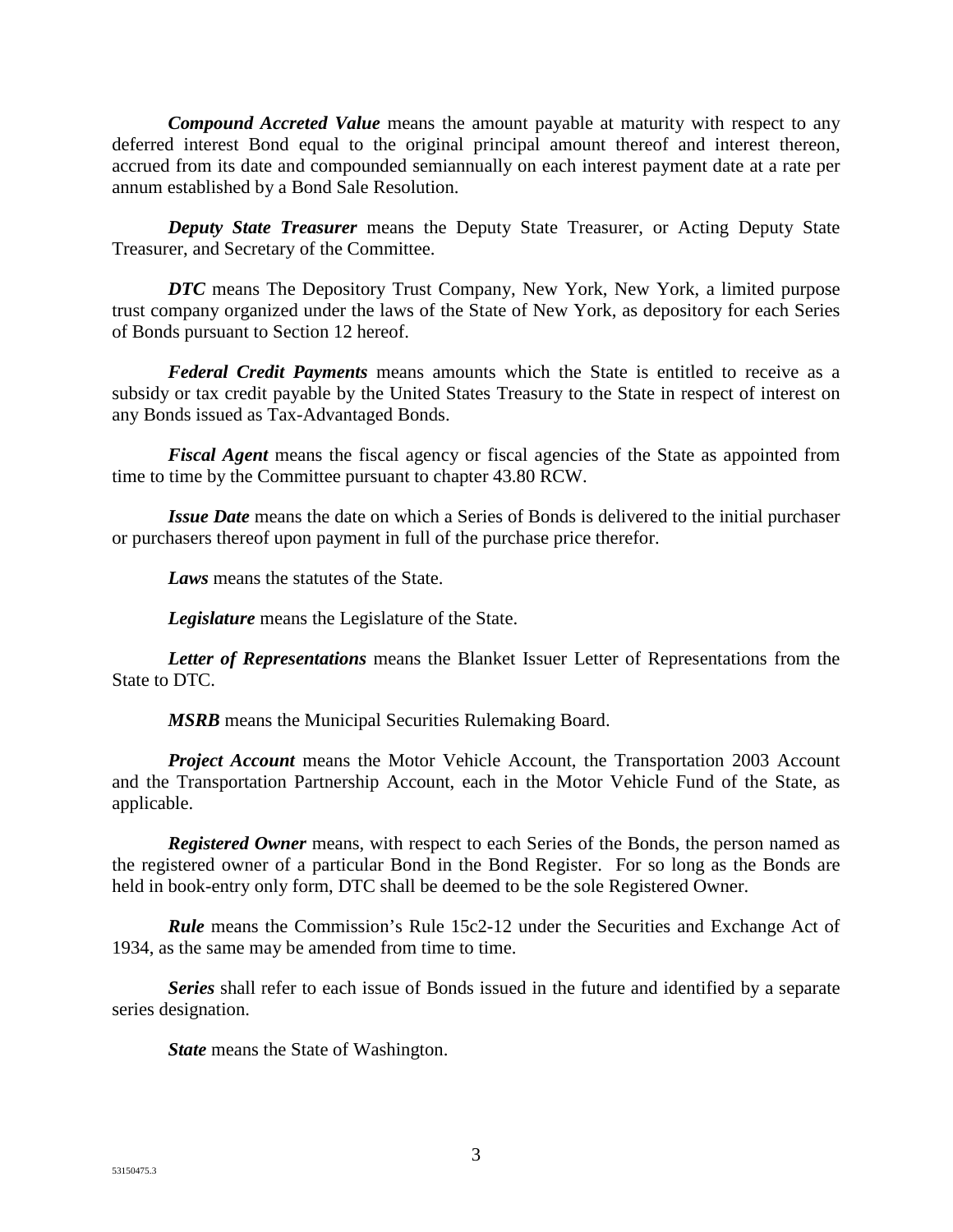*Tax-Advantaged Bonds* means any Bonds that are designated by the State as Bonds with respect to which the State is eligible to receive Federal Credit Payments or the holders of which are eligible to receive a federal tax credit under any federal subsidy or credit program available under the Code.

*Tax-Exempt Bonds* means any Bond the interest on which is excludable from gross income of the Beneficial Owner for purposes of federal income tax.

*Term Bonds* means all Bonds that are identified as term bonds in the Bond Sale Resolutions, the payment of which will be made from mandatory sinking fund deposits into the Bond Fund.

*Transportation Projects* means those projects authorized under the Bond Act for which the State Department of Transportation has requested financing through the issuance of a Series of the Bonds.

*Underwriters* means the underwriters identified in the Bond Sale Resolutions.

Section 2. Authorization and Purpose of the Bonds. For the purpose of providing funds to finance the Transportation Projects, and all costs incidental thereto, and for the payment of the expenses incurred in connection with the sale and issuance of the Bonds, the Committee hereby authorizes, on behalf of the State, the sale and issuance of the Bonds in one or more sales and one or more Series, all as provided in the Bond Act.

The Committee covenants on behalf of the State that no Series of Bonds will be offered for sale without both a prior request by the State Department of Transportation for the sale and prior appropriation by the Legislature of the net proceeds of sale of such Bonds and that, as of the Issue Date of each Series of the Bonds, the aggregate principal amount of Authorized Motor Vehicle Bonds that the Committee shall have sold and issued, including the Bonds, will not exceed the total principal amount authorized by the Bond Act to be issued.

Section 3. Description of the Bonds. The Bonds shall be designated "Motor Vehicle Fuel Tax General Obligation Bonds," with such additional Series designation or other designations established by a Bond Sale Resolution; and shall be in an aggregate principal amount of not to exceed \$631,341,000. Each Series of Bonds shall be dated as of their Issue Date; shall be issued in fully registered form; shall be in the denomination (or, as to deferred interest Bonds, a Compound Accreted Value at maturity) of \$5,000 each or any integral multiple thereof within a single maturity; shall be numbered separately in such manner and with any additional designation as the Bond Registrar deems necessary for purposes of identification; and shall mature on the date or dates in each of the years and in the principal amounts to be established by a Bond Sale Resolution. The Bond Sale Resolution shall designate whether all or a portion of the Bonds of a Series will be issued as serial bonds or Term Bonds.

Current interest Bonds of a Series shall bear interest from their Issue Date or from the most recent interest payment date to which interest has been paid or duly provided for, whichever is later, payable at such rate or rates on such interest payment dates as are established by the Bond Sale Resolution, to the maturity or earlier redemption thereof. Deferred interest Bonds shall bear interest from their date, payable at maturity, at such rate or rates compounded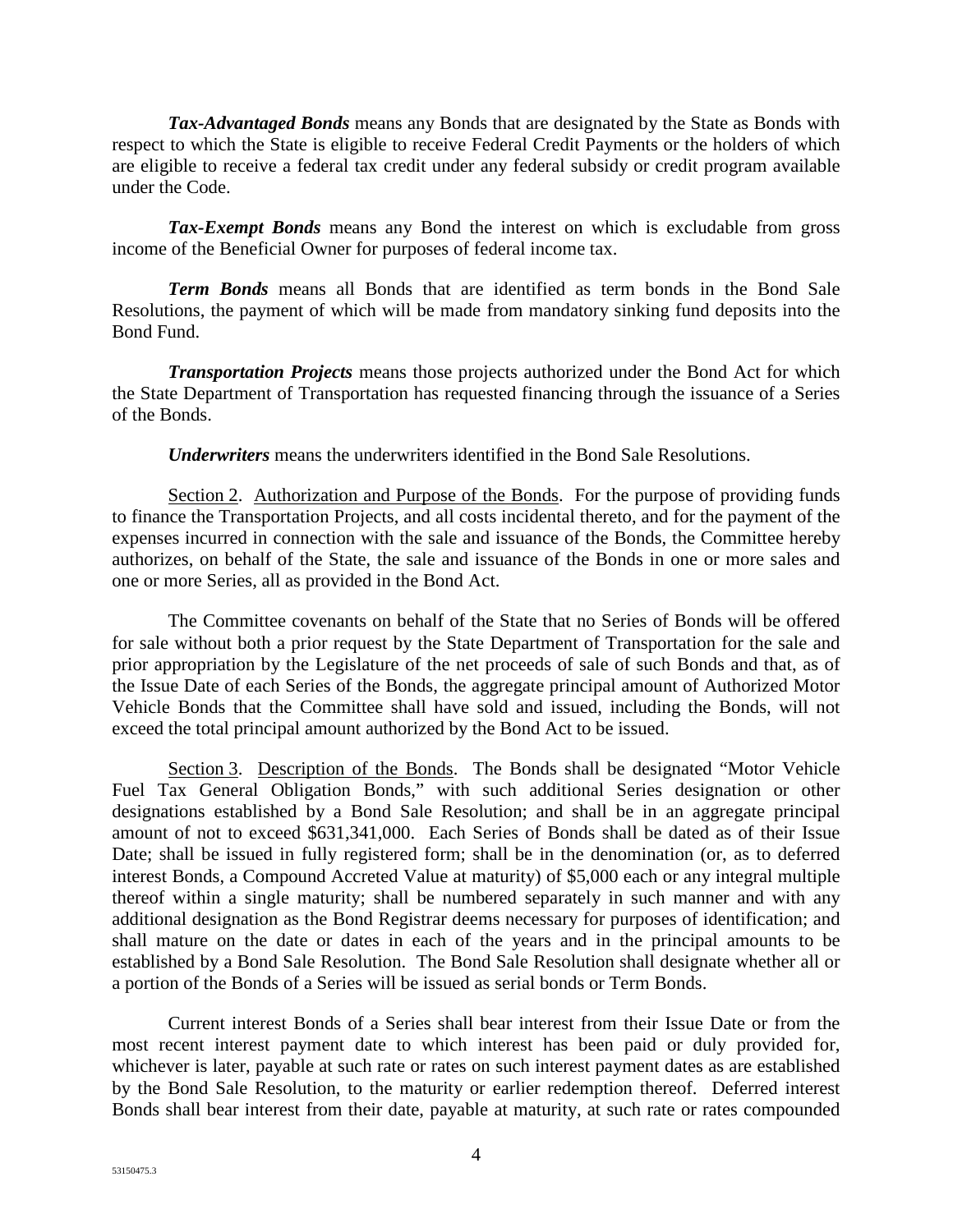semiannually to produce the approximate yields to maturity as the Committee hereafter shall establish by a Bond Sale Resolution. If any Bond shall have been duly presented for payment and not paid on such applicable date, then interest shall continue to accrue thereafter at the interest rate stated on such Bond until it is paid.

Nothing in this resolution shall preclude the Committee from providing by separate resolution for the issuance and sale of a portion of the Bonds as a Series of variable interest rate Bonds.

Section 4. Place, Manner and Medium of Payment. The principal of, premium, if any, and interest on the Bonds shall be payable in lawful money of the United States of America. Interest on the Bonds shall be calculated on the basis of a 360-day year and twelve 30-day months. If the Bonds of any Series are in fully immobilized form and held by DTC, such payments of principal and interest on such Series shall be made as provided in the operational arrangements of DTC as referred to in the Letter of Representations.

If the Bonds of any Series are no longer in fully immobilized form, interest on the Bonds shall be paid by check or draft mailed (or by wire transfer to a Registered Owner of such Bonds (if agreed to by the Committee)) to the Registered Owners of the Bonds of such Series at the addresses for such Registered Owners appearing on the Bond Register on the 15th day of the month preceding the interest payment date. Principal and premium, if any, of the Bonds shall be payable upon presentation and surrender of such Bonds by the Registered Owners to the Bond Registrar.

# Section 5. Redemption; Purchase; Notice; Cancellation.

(a) Optional and Mandatory Redemption. The Bond Sale Resolution for a Series shall designate which maturities of the Series, if any, are subject to optional and mandatory redemption, and shall further provide for the time, manner and price at which such Series of Bonds may be redeemed prior to their stated maturities. As long as the Bonds are held in book-entry only form, the selection of Bonds to be redeemed shall be made in accordance with the operational arrangements in effect at DTC. If the Bonds are no longer held in uncertificated form, the selection of such Bonds to be redeemed shall be made in a random method determined by the Bond Registrar.

(b) Partial Redemption. Any Bond in the principal amount of greater than \$5,000 may be partially redeemed in any integral multiple of \$5,000. If the Bonds are no longer held in book-entry only form, then in such event, upon surrender of such Bond to the Bond Registrar, a new Bond or Bonds (at the option of the Registered Owner), of the same Series, date, maturity and interest rate and in the aggregate principal amount remaining unredeemed, in any denomination authorized by this resolution, shall be authenticated and delivered, without charge, to the Registered Owner thereof.

(c) Purchase. The State hereby reserves the right to purchase any or all of the Bonds offered for sale to the State at any time, at any price.

(d) Effect of Optional Redemption/Purchase. If the State redeems under the optional redemption provisions, purchases in the open market or defeases Term Bonds of a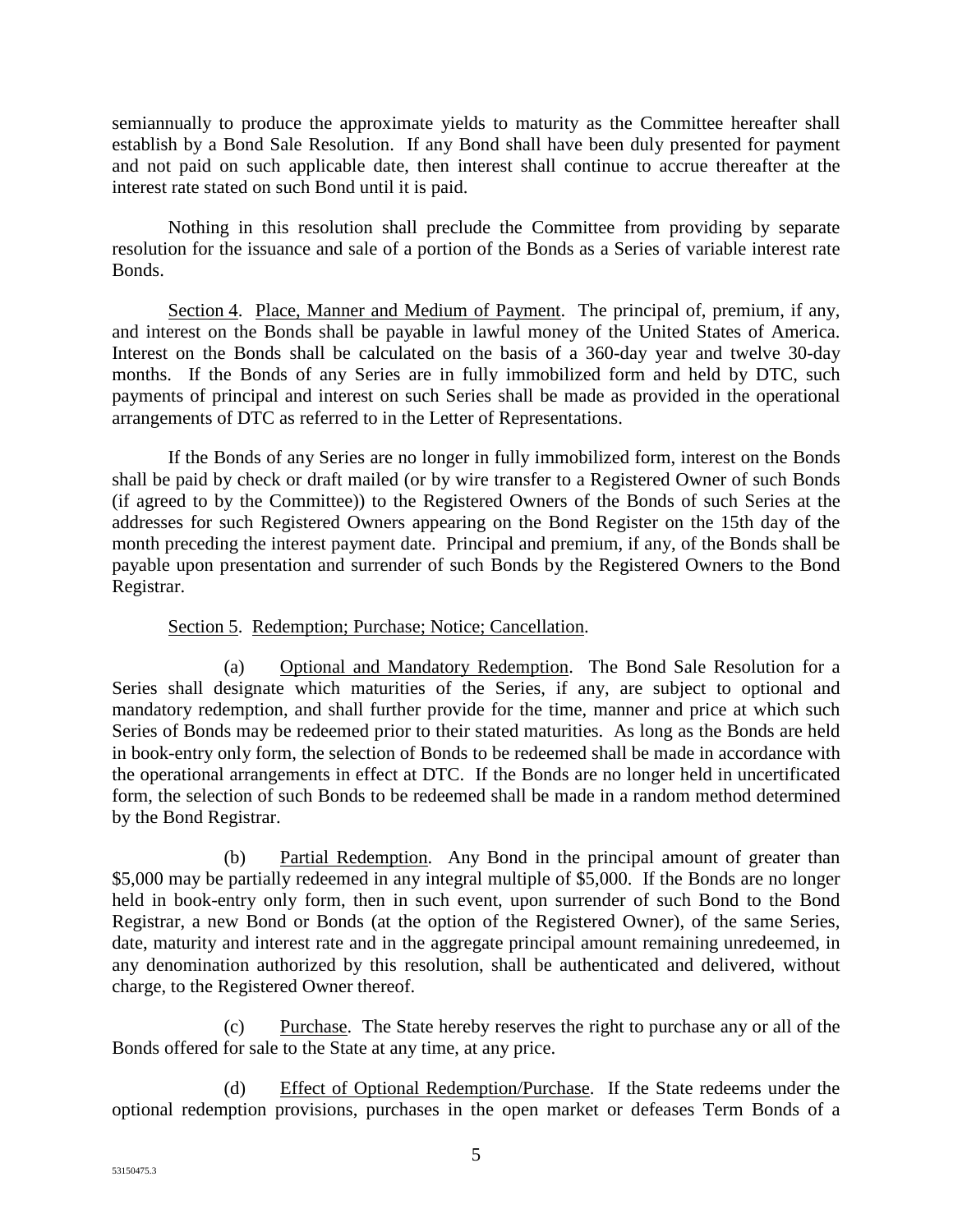Series, the par amount of the Term Bonds so redeemed, purchased or defeased (irrespective of their actual redemption or purchase prices) shall be credited against one or more scheduled mandatory redemption amounts for those Term Bonds. The State Treasurer shall determine the manner in which the credit is to be allocated and shall notify the Bond Registrar in writing of its allocation at least 60 days prior to the earliest mandatory redemption date for that maturity of Term Bonds for which notice of redemption has not already been given.

(e) Notice of Redemption. While the Bonds are held in book-entry only form, notice of redemption shall be given only in accordance with the operational arrangements then in effect at DTC, and the Bond Registrar shall not be required to give any other notice of redemption. If the Bonds cease to be in book-entry only form, the State shall cause notice of any such intended redemption (which redemption shall be conditioned by the Bond Registrar on the receipt of sufficient funds for redemption) to be given by the Bond Registrar not less than 20 nor more than 60 days prior to the date fixed for redemption by first-class mail, postage prepaid, to the Registered Owner of each Bond to be redeemed at the address appearing on the Bond Register on the day the notice is mailed, and the requirements of this sentence shall be deemed to be complied with when notice is mailed as herein provided, whether or not it is actually received by the Registered Owner. Additional notice of redemption may be sent at least 35 days before the redemption date to the MSRB and to such persons and with such additional information as the Deputy State Treasurer shall deem appropriate, but such mailings shall not be a condition precedent to the redemption of such Bonds.

(f) Rescission of Optional Redemption Notice. In the case of an optional redemption, the notice of redemption may state that the State retains the right to rescind the redemption notice and the related optional redemption of Bonds by giving a notice of rescission to the affected Registered Owners at any time prior to the scheduled optional redemption date. Any notice of optional redemption that is so rescinded shall be of no effect, and the Bonds for which the notice of optional redemption has been given shall remain outstanding.

(g) Effect of Redemption. If the State shall have set aside on the date fixed for redemption sufficient money for the payment of Bonds called for redemption on the date fixed for redemption, the Bonds so called shall cease to accrue interest after such redemption date, and all such Bonds shall be deemed not to be outstanding hereunder for any purpose, except that the Registered Owners thereof shall be entitled to receive payment of the redemption price and accrued interest to the redemption date from the money set aside for such purpose.

(h) Cancellation of Bonds. All Bonds purchased or redeemed under this Section 5 shall be canceled.

# Section 6. Security for Bonds.

(a) Pledge of Full Faith and Credit. The Bonds are general obligations of the State. The State, acting by and through the Committee, pledges its full faith and credit to the payment of the principal of and the interest on the Bonds and unconditionally promises to pay that principal and interest as the same shall become due.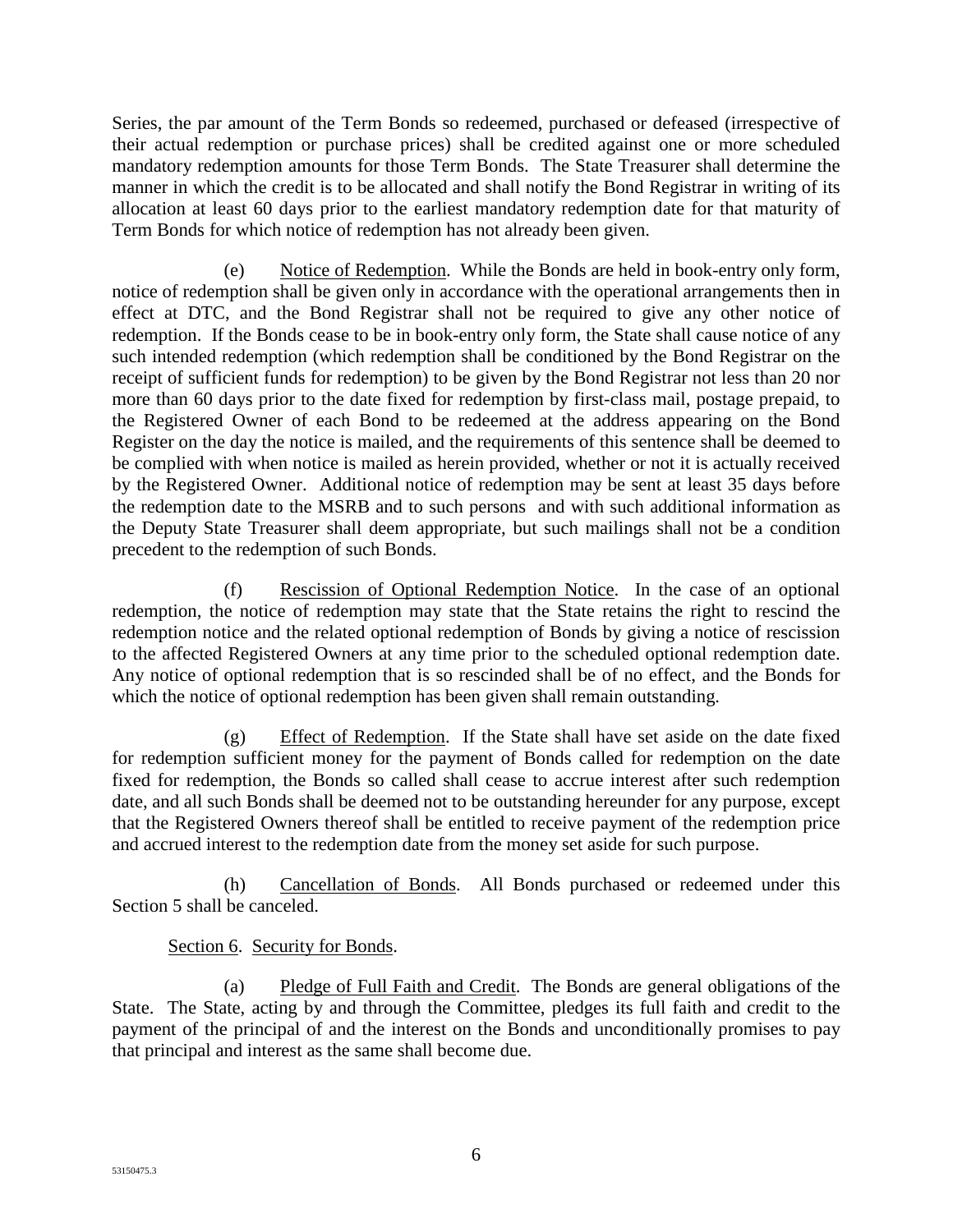(b) Pledge of Excise Tax on Motor Vehicle and Special Fuels. The principal and interest on the Bonds shall be first payable in the manner provided by the Bond Act from the proceeds of the state excise taxes on motor vehicle and special fuels imposed by Chapter 82.38 RCW. On behalf of the State and as a part of the contract of sale of the Bonds, the proceeds of such excise taxes are pledged to the payment of any Bonds and the interest thereon, and in the Bond Act the Legislature has agreed to continue to impose those excise taxes on motor vehicle and special fuels in amounts sufficient to pay, when due, the principal and interest on all bonds issued under the authority of the Bond Act.

Any funds required to pay the Bonds allocated to the 1998 Ch. 321 Bond Act (RCW 47.10.843-.848), or the interest thereon when due, shall be taken from that portion of the Motor Vehicle Fund which results from the imposition of excise taxes on motor vehicle and special fuels and which are, or may be, appropriated to the Department of Transportation for state highway purposes, and shall never constitute a charge against any allocations of any other such funds in the Motor Vehicle Fund to the State, counties, cities, and towns unless and until the amount arising from the excise taxes on motor vehicle and special fuels and distributed to the State in the Motor Vehicle Fund proves insufficient to meet the requirements for Bond retirement or interest on any such Bonds.

Any funds required to pay the Bonds allocated to the 2003 Ch. 147 Bond Act (RCW 47.10.861-.866), or the interest thereon when due, shall be taken from that portion of the Motor Vehicle Fund which results from the imposition of excise taxes on motor vehicle and special fuels and which is distributed to the transportation 2003 account (nickel account) in the Motor Vehicle Fund, and shall never constitute a charge against any other allocations of any other such funds in the Motor Vehicle Fund to the State, counties, cities, and towns unless and until the amount arising from the excise taxes on motor vehicle and special fuels and distributed to the transportation 2003 account (nickel account) proves insufficient to meet the requirements for Bond retirement or interest on any such Bonds.

Any funds required to pay the Bonds allocated to the 2005 Ch. 315 Bond Act (RCW 47.10.873-.878), or the interest thereon when due, shall be taken from that portion of the Motor Vehicle Fund which results from the imposition of excise taxes on motor vehicle and special fuels and which is distributed to the transportation partnership account in the Motor Vehicle Fund, and shall never constitute a charge against any other allocations of any other such funds in the Motor Vehicle Fund to the State, counties, cities, and towns unless and until the amount arising from the excise taxes on motor vehicle and special fuels and distributed to the transportation partnership account proves insufficient to meet the requirements for Bond retirement or interest on any such Bonds.

The charge on such excise taxes for payment of the Bonds shall be equal to the charge on such excise taxes for the payment of the principal of and interest on any other general obligation bonds of the State issued under authority of legislation authorized by the 45th Session of the Legislature (1979-1980) or thereafter and which pledged (on an equal basis) motor vehicle and special fuel taxes for the payment of the principal thereof and interest thereon.

(c) Additional Means for Payment of Bonds. The Legislature may provide additional means for raising money for the payment of the principal of and interest on the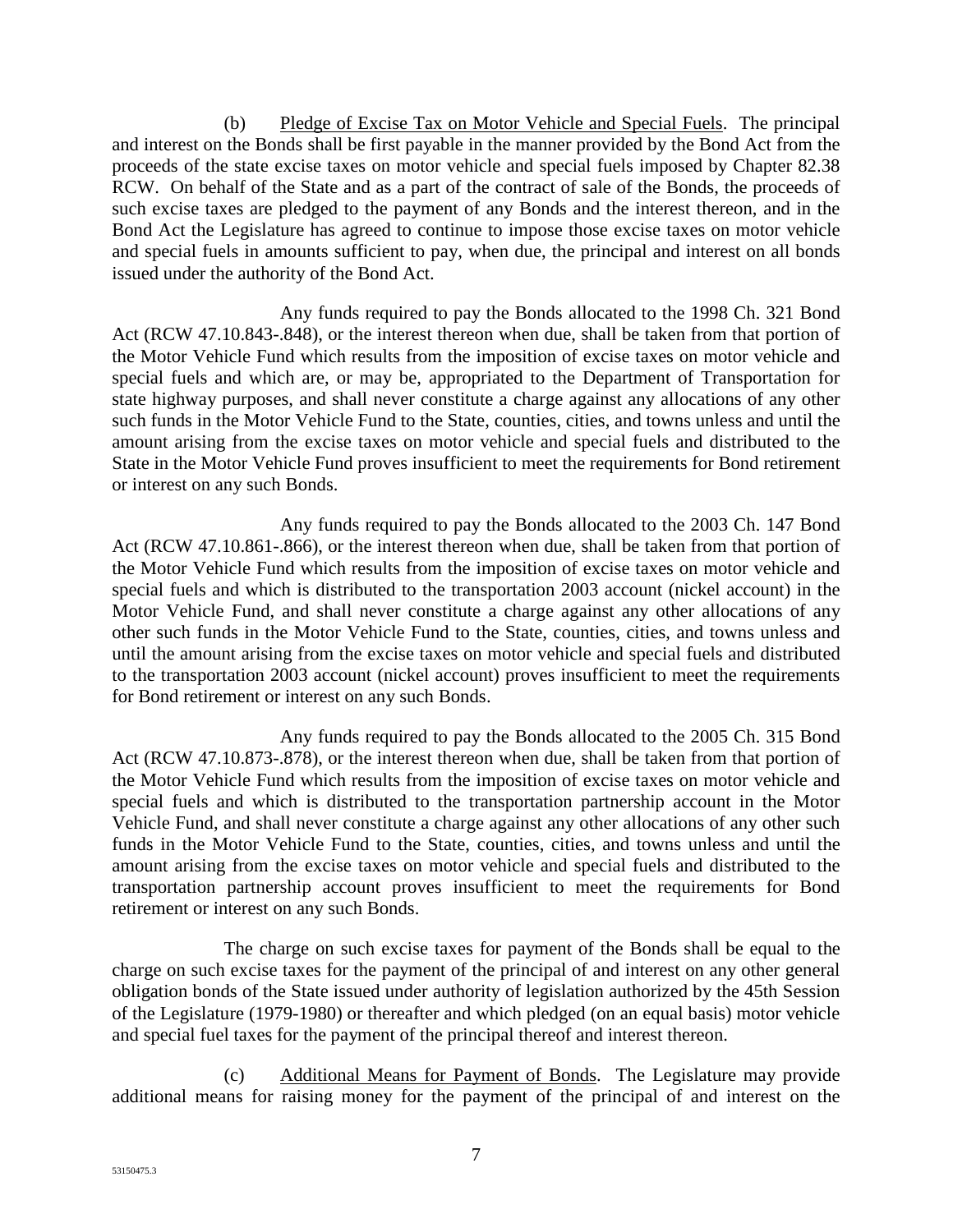Authorized Motor Vehicle Bonds, and the Bond Act shall not be deemed to provide an exclusive method for such payment.

## Section 7. Deposits Into and Payments from Bond Fund and Specific Covenants.

(a) Repayment Procedure. On or before June 30 of each year, the Committee shall certify to the State Treasurer the amount required to pay principal of and interest on the Bonds in the next fiscal year; provided, however, that the percentage of receipts required in connection with the payments due prior to the start of the next fiscal year shall be estimated within 30 days following the date of sale of the Bonds. The State Treasurer, subject to the applicable provisions of the Bond Act, shall withdraw revenues from the Motor Vehicle Fund and deposit in the Bond Fund on or before each interest or principal and interest payment date such amounts as are required to pay debt service on such Bonds.

Any amounts received from the Federal government as credit payments with respect to Bonds issued as Tax-Advantaged Bonds shall be deposited in the Bond Fund.

Any surplus money in the Bond Fund may, in the discretion of the Committee, be used to redeem any bonds payable from the Bond Fund (subject to applicable bond covenants) prior to scheduled maturities or may remain in the Bond Fund to reduce requirements upon the fuel tax portion of the Motor Vehicle Fund.

Interest earnings on money in the Bond Fund shall remain in the Bond Fund and shall be used and applied to pay the principal and interest on the Bonds or other bonds payable from the Bond Fund.

(b) Accurate Records. The State shall maintain accurate records showing all collections of motor vehicle and special fuel excise taxes levied pursuant to Chapters 82.36 and 82.38 RCW and all payments made into and out of the Bond Fund, and such records shall be made available for inspection at any reasonable time by the holders of any of the Authorized Motor Vehicle Bonds.

(c) Transfers of Funds. On or before the date such payments are due from time to time, the State Treasurer shall pay to the Bond Registrar, from money in the Bond Fund, sums sufficient to pay the principal of and interest coming due on Bonds then outstanding. For purposes of this Section 7, principal of the outstanding Bonds shall be considered as coming due on their respective dates of maturity or, in the case of Term Bonds, on the dates and in the amounts scheduled for their mandatory redemption. The amount required to be deposited into the Bond Fund and paid to the Bond Registrar, for purposes of effecting the payment of the Bonds or the mandatory redemption of Term Bonds, is subject to reduction arising from the State's purchase or optional redemption of the Bonds in the manner described in Section 5 of this resolution.

Section 8. Enforcement of Rights. The Registered Owner of each Bond, or a trustee for the Registered Owners of any of the Bonds, may by mandamus or other appropriate proceeding require the transfer and payment of money as directed in the Bond Act and this resolution.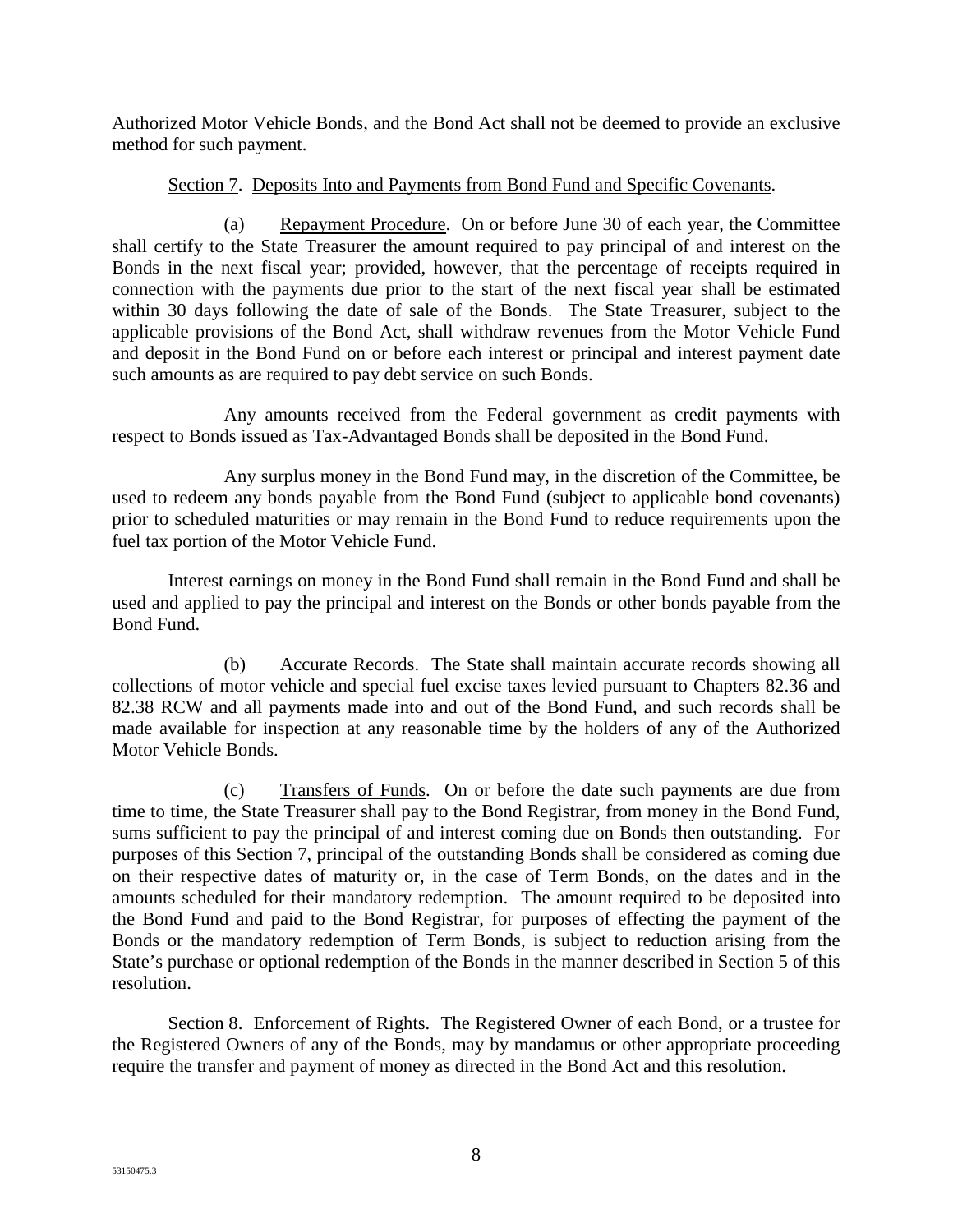Section 9. Form of Bonds. The Bonds shall be prepared in a form consistent with the provisions of this resolution, the applicable Bond Sale Resolution and state law.

Section 10. Execution of Bonds. The Bonds shall be executed on behalf of the State by the facsimile or manual signatures of the Governor and the State Treasurer. A facsimile of the official seal of the State shall be imprinted or otherwise reproduced on the Bonds, and the facsimile is adopted as the seal of the State for the Bonds. If any officer who shall have signed or whose facsimile signature appears on any Bond shall cease to be that officer before that Bond shall have been actually authenticated or issued, that Bond, nevertheless, may be authenticated and issued and, upon such authentication and issue, shall be as binding upon the State as though that person had not ceased to be that officer. Any Bond may be executed on behalf of the State by an officer who, on the actual date of execution of the Bond, shall be the proper officer of the State, although on the date of the Bond that officer might not have held that office.

Section 11. Authentication and Delivery of Bonds by Bond Registrar. The Bond Registrar is authorized and directed, on behalf of the State, to authenticate and deliver the Bonds initially issued or transferred or exchanged in accordance with the provisions of the Bonds and this resolution. Only those Bonds bearing a Certificate of Authentication in the following form, manually executed by an authorized representative of the Bond Registrar, shall be valid or obligatory for any purpose or entitled to the benefits of this resolution: "Certificate of Authentication. This Bond is one of the State of Washington [Name of Series], dated 20\_\_, described in the Bond Resolution." The Certificate of Authentication shall be conclusive evidence that the Bonds so authenticated have been duly executed, authenticated and delivered and are entitled to the benefits of this resolution. The Bond Registrar shall be responsible for its representations contained in the Certificate of Authentication on the Bonds.

#### Section 12. Bond Registrar; Registration of Bonds.

(a) Registration Covenant. The Bonds shall be issued only in registered form as to both principal and interest and shall be recorded on the Bond Register. The State covenants that, until all Bonds have been surrendered and canceled, it will maintain or cause to be maintained a system of recording the ownership of each Bond that complies with the provisions of Section 149(a) of the Code.

(b) Bond Registrar. The Bond Registrar shall keep, or cause to be kept, the Bond Register at its principal corporate trust office, which shall be open to inspection by the State at all times during regular business hours. The Bond Register shall contain the name and mailing address of the Registered Owner of each Bond and the principal amount and number of each of the Bonds held by each Registered Owner.

The Bond Registrar is authorized, on behalf of the State, to authenticate and deliver Bonds transferred or exchanged in accordance with the provisions of the Bonds and this resolution, to serve as the State's paying agent for the Bonds and to carry out all of the Bond Registrar's powers and duties under this resolution.

The Bond Registrar shall be responsible for its representations contained in the Bond Registrar's Certificate of Authentication on the Bonds. The Bond Registrar may become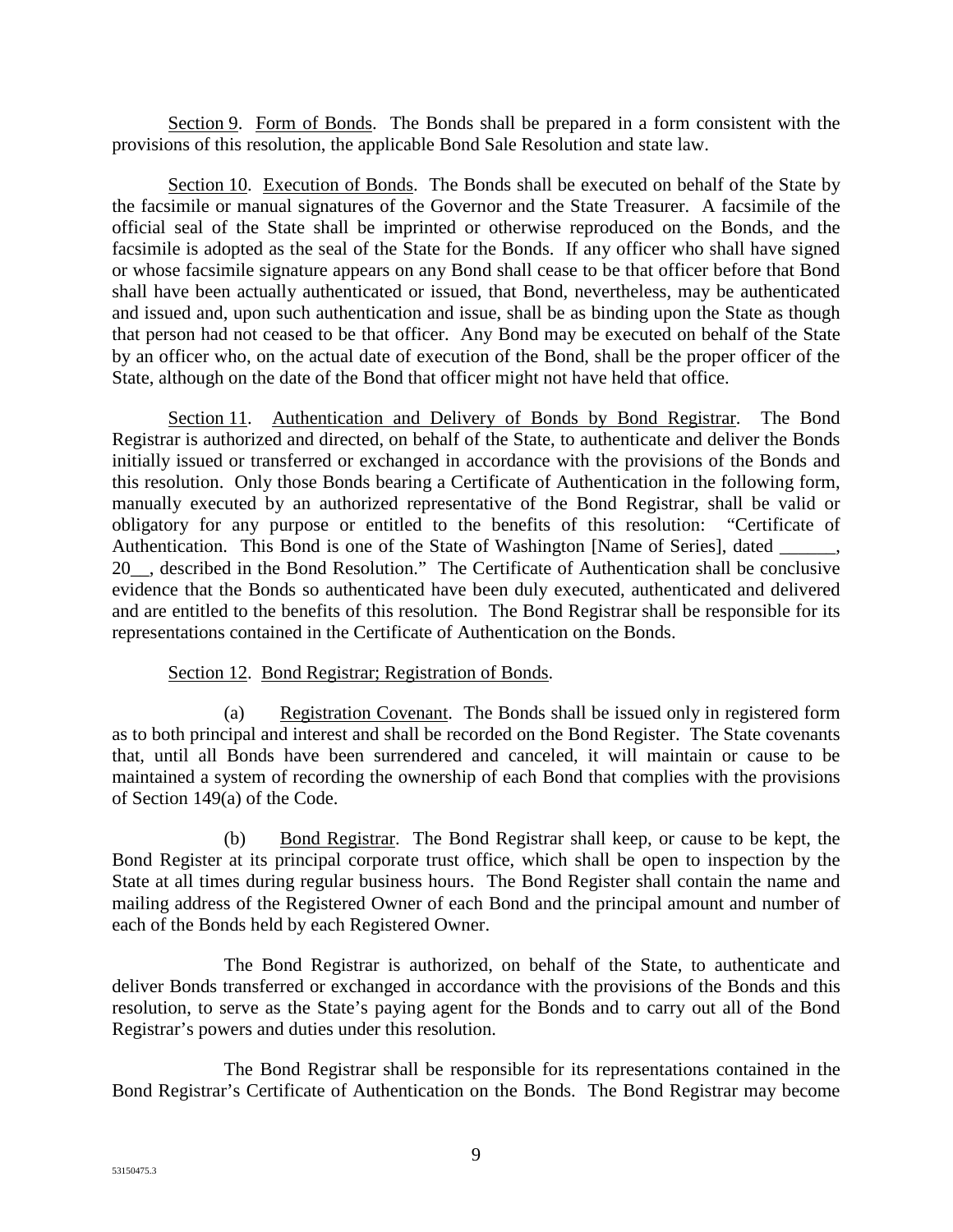either a Registered or Beneficial Owner of Bonds with the same rights it would have if it were not the Bond Registrar and, to the extent permitted by law, may act as depository for and permit any of its officers or directors to act as members of, or in any other capacity with respect to, any committee formed to protect the rights of Beneficial Owners.

(c) Registered Ownership. The State and the Bond Registrar, each in its discretion, may deem and treat the Registered Owner of each Bond as the absolute owner thereof for all purposes (except as provided in Section 20 of this resolution), and neither the State nor the Bond Registrar shall be affected by any notice to the contrary. Payment of any such Bond shall be made only as described in Section 4 of this resolution, but the registration may be transferred as herein provided. All payments made as described in Section 4 shall be valid and shall satisfy and discharge the liability of the State upon the Bond to the extent of the amount or amounts so paid.

(d) DTC Acceptance/Letter of Representations. To induce DTC to accept each Series of Bonds as eligible for deposit at DTC, the State has executed and delivered to DTC the Letter of Representations.

Neither the State nor the Bond Registrar will have any responsibility or obligation to DTC participants or the persons for whom they act as nominees (or any successor depository) with respect to each Series of Bonds in respect of the accuracy of any records maintained by DTC (or any successor depository) or any DTC participant, the payment by DTC (or any successor depository) or any DTC participant of any amount in respect of the principal of or interest on any Series of Bonds, any notice which is permitted or required to be given to Registered Owners under this resolution or a Bond Sale Resolution (except such notices as shall be required to be given by the State to the Bond Registrar or to DTC (or any successor depository), or any consent given or other action taken by DTC (or any successor depository) as the Registered Owner. For so long as any Series of Bonds are held in fully immobilized form hereunder, DTC or its successor depository shall be deemed to be the Registered Owner of such Series for all purposes hereunder and under the respective Bond Sale Resolution, and all reference herein to the Registered Owners shall mean DTC ( or any successor depository) or its nominee and shall not mean the owners of any beneficial interest in such Series of Bonds.

# (e) Use of Depository.

(i) Unless otherwise specified in a Bond Sale Resolution, the Bonds of each Series authorized herein shall be registered initially in the name of "Cede & Co.," as nominee of DTC, with all Bonds maturing on the same maturity date and bearing the same interest rate in the form of a single certificate. Registered ownership of such immobilized Bonds, or any portions thereof, may not thereafter be transferred except (A) to any successor of DTC or its nominee, provided that any such successor shall be qualified under any applicable laws to provide the service proposed to be provided by it; (B) to any substitute depository appointed by the Committee pursuant to subsection (ii) below or such substitute depository's successor; or  $(C)$  to any person as provided in subsection (iv) below.

(ii) Upon the resignation of DTC or its successor (or any substitute depository or its successor) from its functions as depository or a determination by the Committee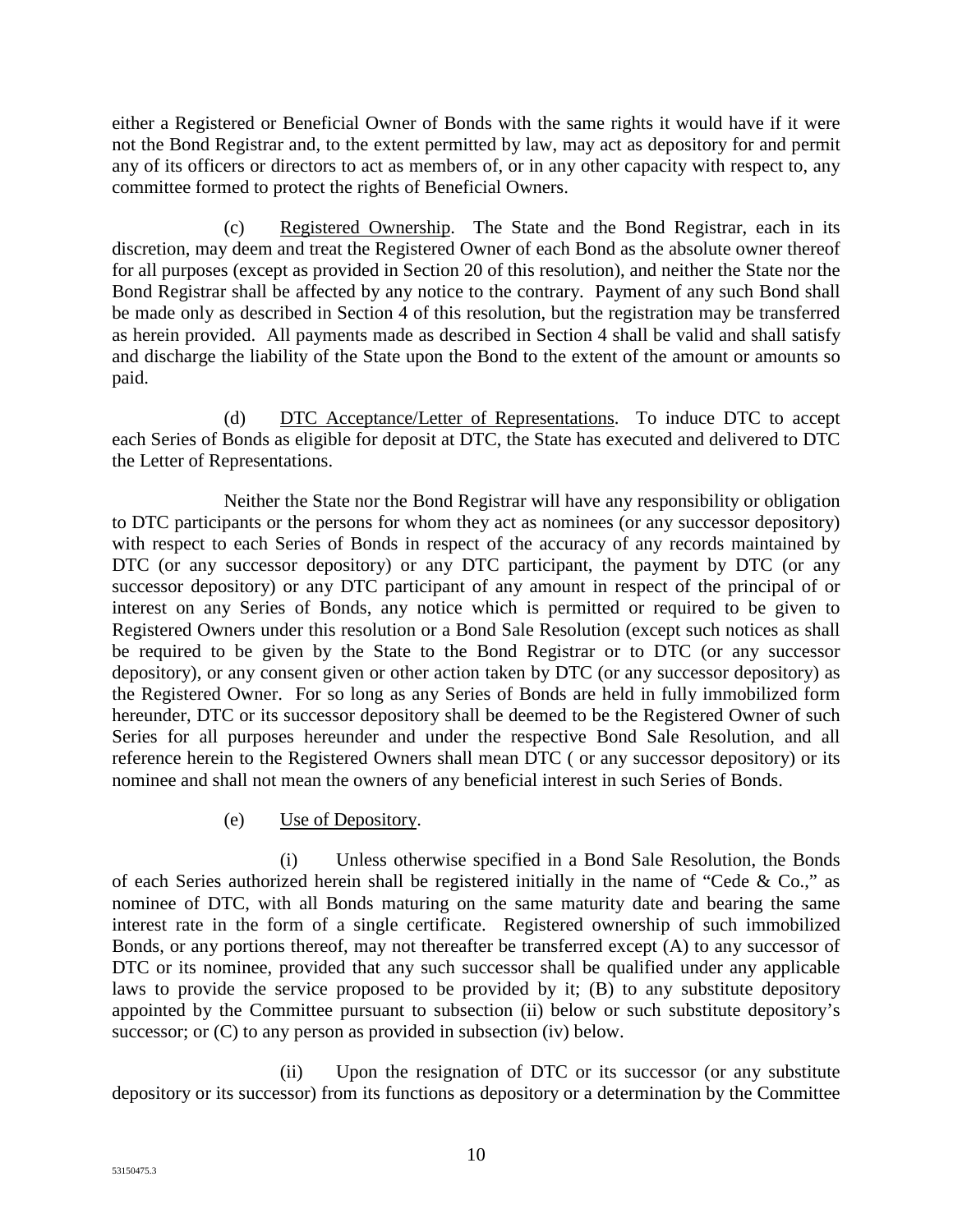to discontinue the system of book-entry transfers through DTC or its successor (or any substitute depository or its successor), the Committee may hereafter appoint a substitute depository. Any such substitute depository shall be qualified under any applicable laws to provide the services proposed to be provided by it.

(iii) In the case of any transfer pursuant to clause (A) or (B) of subsection (i) above, the Bond Registrar shall, upon receipt of all outstanding Bonds of a Series, together with a written request on behalf of the Committee, issue a single new Bond for each maturity of the Series of the immobilized Bonds then Outstanding, registered in the name of such successor or such substitute depository, or their nominees, as the case may be, all as specified in such written request of the Committee.

(iv) In the event that (A) DTC or its successor (or substitute depository or its successor) resigns from its functions as depository, and no substitute depository can be obtained, or (B) the Committee determines that it is in the best interest of the Beneficial Owners of any Series of Bonds that owners of Bonds of that Series be able to obtain those bonds in the form of Bond certificates, the ownership of that Series of Bonds may then be transferred to any person or entity as herein provided, and shall no longer be held in fully immobilized form. The Committee shall deliver a written request to the Bond Registrar, together with a supply of definitive Bonds for that Series to issue Bonds as herein provided in any authorized denomination. Upon receipt by the Bond Registrar of all then outstanding Bonds of that Series together with a written request on behalf of the Committee to the Bond Registrar, new Bonds of the same Series shall be issued in the appropriate denominations and registered in the names of those persons as are identified in such written request

(f) Registration of Transfer of Ownership or Exchange; Change in Denominations. The transfer of any Bond may be registered and Bonds may be exchanged, but no transfer of any Bond shall be valid unless such Bond is surrendered to the Bond Registrar, with the assignment form appearing on such Bond duly executed by the Registered Owner or its duly authorized agent in a manner satisfactory to the Bond Registrar. Upon surrender of a Bond for transfer or exchange, the Bond Registrar shall cancel the surrendered Bond and shall authenticate and deliver, without charge to the Registered Owner or transferee, a new Bond or Bonds (at the option of the new Registered Owner) of the same Series, date, maturity and interest rate and for the same aggregate principal amount of the surrendered Bond, in any authorized denomination, naming as Registered Owner the person or persons listed as the assignee on the assignment form appearing on the surrendered Bond, in exchange for the surrendered and canceled Bond. Any Bond may be surrendered to the Bond Registrar and exchanged, without charge, for an equal aggregate principal amount of Bonds, as appropriate, of the same Series, date, maturity and interest rate, in any authorized denomination. The Bond Registrar shall not be obligated to transfer or exchange any Bond during the 15 days preceding any interest payment, principal payment or redemption date.

Section 13. Mutilated, Lost, Stolen or Destroyed Bonds. If any Bond becomes mutilated, lost, stolen or destroyed, the Bond Registrar shall, upon request of the State, authenticate and deliver a new Bond, as appropriate, of the same Series, date, interest rate and maturity and of like tenor and effect in substitution therefor, all in accordance with Law. If the lost, stolen or destroyed Bond has matured, the State, at its option, may pay the same without its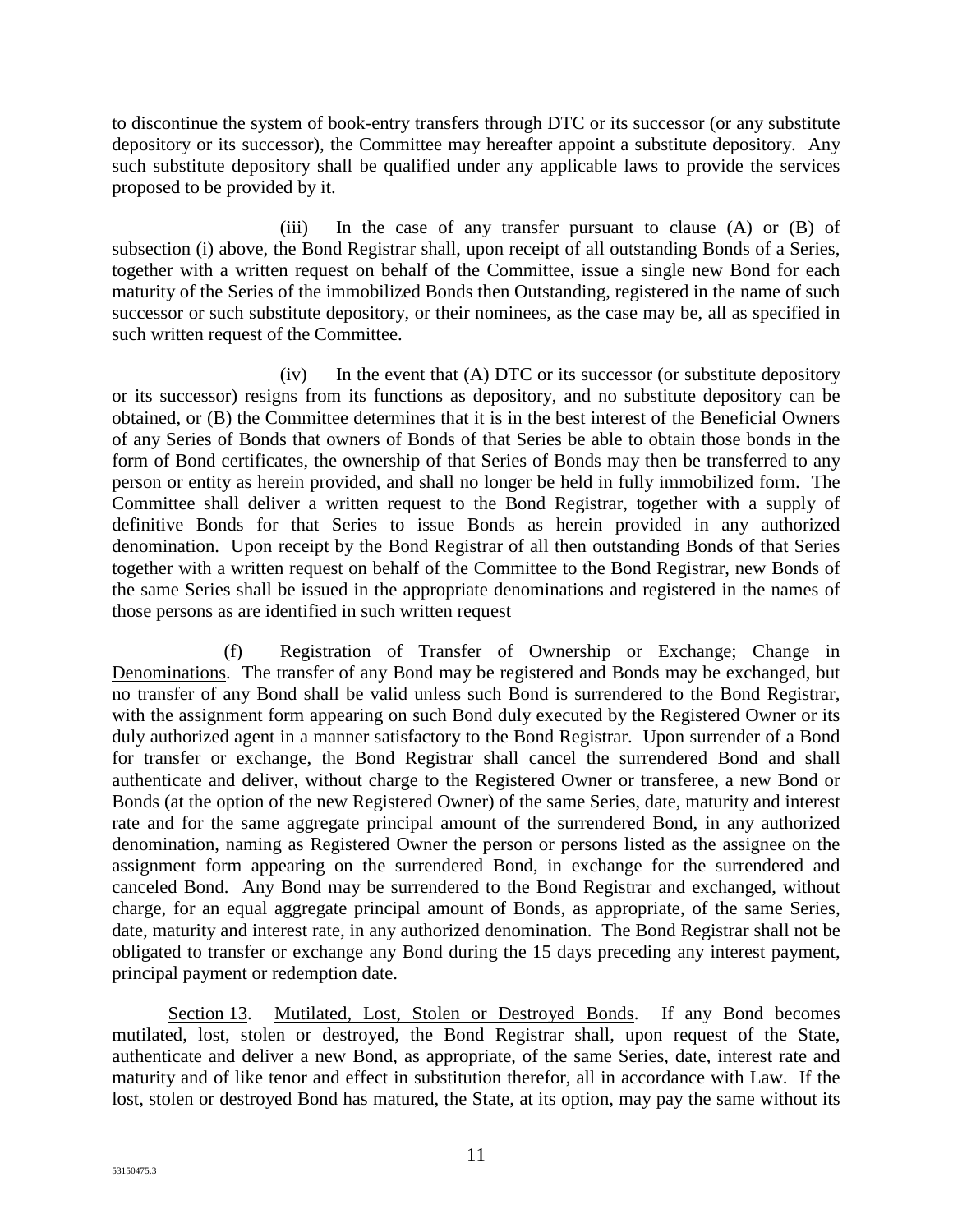surrender, in accordance with Law. However, no substitution or payment shall be made unless and until the applicant shall furnish (a) evidence satisfactory to the Bond Registrar of the destruction or loss of the original Bond and of its ownership and (b) such additional security, indemnity or evidence as may be required by the Committee. No substitute Bond shall be furnished until the applicant shall reimburse the State and the Bond Registrar for their respective expenses in the furnishing thereof. Each substitute Bond shall be equally and proportionately entitled to the security of this resolution with all other Bond or Bonds of the same Series, as appropriate, then outstanding. The State shall not be required to treat both the original Bond and any duplicate Bond as being outstanding for the purpose of determining the principal amount of Bonds which may be issued and outstanding hereunder, but both the original and the duplicate Bond shall be treated as one and the same.

Section 14. Defeasance. If money and/or "Government Obligations" (as defined in chapter 39.53 RCW, as now in existence or hereafter amended) maturing at such time(s) and bearing such interest to be earned thereon (without any reinvestment thereof) as will provide a series of payments which shall be sufficient together with any money initially deposited, to provide for the payment of the principal of and interest on all or a designated portion of a Series of Bonds when due in accordance with their respective terms are set aside in a special fund (hereinafter called the "trust account") to effect such payment, and are pledged irrevocably in accordance with a refunding or defeasance plan adopted by the State for the purpose of effecting such payment, then no further payments need be made into the Bond Fund for the payment of principal of and interest on such Bonds, the Registered Owners thereof shall cease to be entitled to any lien, benefit or security of this resolution, except the right to receive payment of the principal of and interest on such Bonds when due in accordance with their respective terms from the money and the principal and interest proceeds on the Government Obligations set aside in the trust account, and such Bonds shall no longer be deemed to be outstanding hereunder.

#### Section 15. Sale of the Bonds.

(a) Methods of Sale of Bonds. The Deputy State Treasurer is hereby authorized to determine, for each Series of Bonds, whether such Bonds will be sold competitively at public sale or whether such Series will be sold by means of a negotiated sale to one or more Underwriters.

If the Deputy State Treasurer determines to sell Bonds at a public sale, he shall: (i) establish the date of the public sale; (ii) establish the criteria by which the successful bidder will be determined; (iii) determine the amount, form and method of delivery of a good faith deposit to the State; (iv) cause notice of the public sale to be given; and (v) provide for such other matters pertaining to the public sale as he deems necessary or desirable.

If the Deputy State Treasurer determines to sell Bonds by means of a negotiated sale, he is authorized to solicit proposals for the selection of firms to serve as Underwriters for such Bonds and to negotiate the terms of a bond purchase contract for the sale of those Bonds.

(b) Adoption of Bond Sale Resolutions. The State Treasurer is authorized, on behalf of the Committee, to adopt a Bond Sale Resolution to approve the sale of a Series of the Bonds within the aggregate total amount of Bonds authorized by this resolution.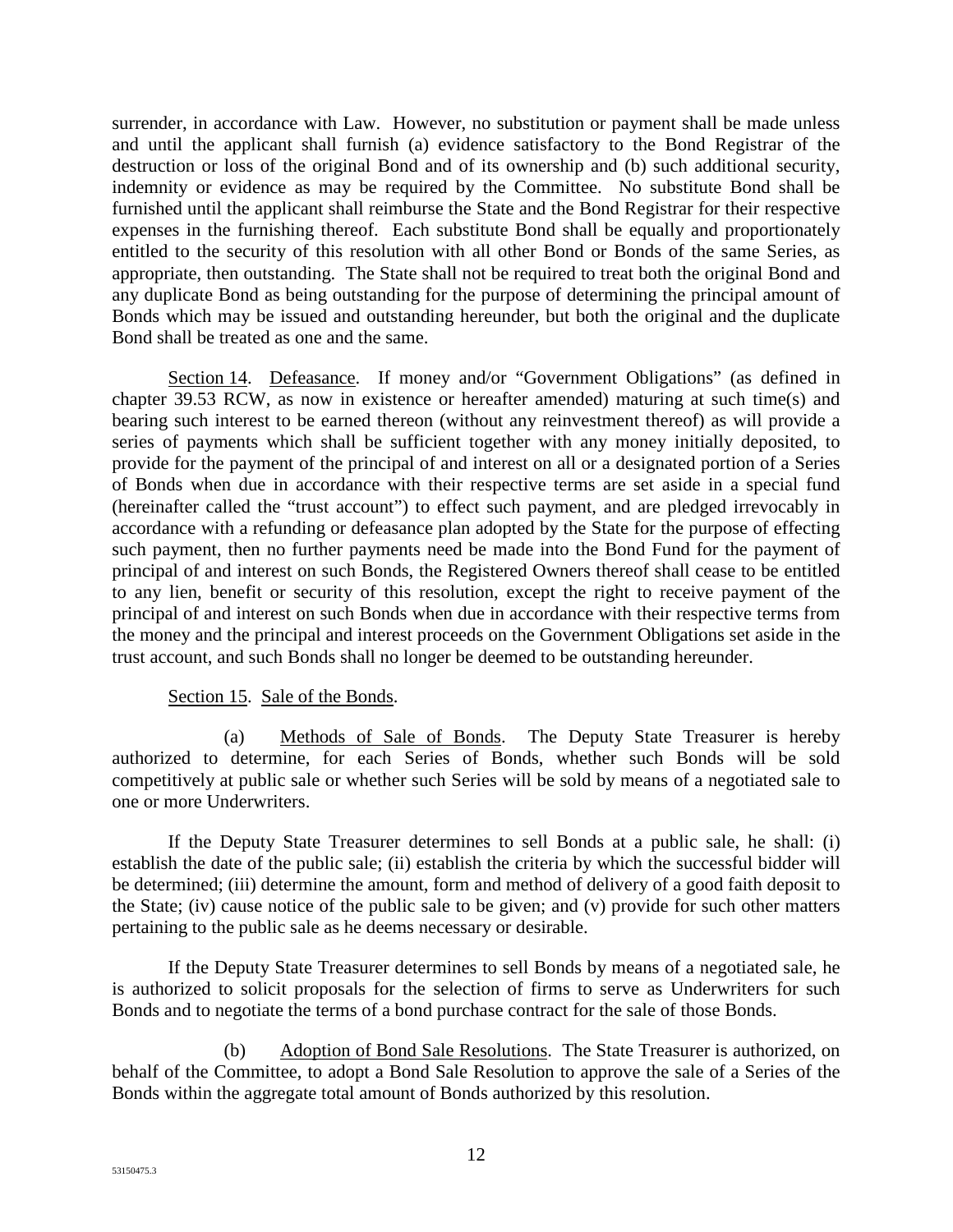Provisions of the Bond Sale Resolution may include, without limitation, (i) provisions for the acceptance of offers to purchase the Bonds and provisions for the sale and delivery of the Bonds to the purchasers; (ii) provisions for the date or dates, price or prices, aggregate principal amount of the Series, principal amounts per maturity, delivery dates, and interest rate or rates (or mechanisms for determining the interest rate or rates); (iii) redemption provisions; and (iv) other terms and conditions required by or otherwise not inconsistent with the provisions of this resolution.

(c) Elections to Treat Bonds as Tax-Advantaged Bonds. If the State Treasurer determines that it is beneficial to the State for a Series of Bonds to be sold and issued as Tax-Advantaged Bonds, the Bond Sale Resolution shall include those elections and other provisions as may be required under the Code for the State to designate that Series of Bonds as Tax-Advantaged Bonds and may authorize other actions as are necessary or appropriate for the State to receive from the United States Treasury the applicable Federal Credit Payments or for the holders to receive the applicable tax credit in respect of those Bonds.

Section 16. Official Statement. To allow the initial Underwriters of the Bonds of each Series to comply with Section (b)(1) of the Rule, the Committee hereby authorizes the State Treasurer or Deputy State Treasurer to execute a certificate "deeming final," as of its date, the preliminary official statement to be prepared by the State in connection with the offering of each Series of Bonds. A preliminary official statement may be deemed final even though it omits information as to offering prices, interest rates, selling compensation, aggregate principal amounts, principal amount per maturity, maturity dates, options of redemption, delivery date, ratings and other terms of the Bonds that are dependent on such matters.

The Committee authorizes and approves the preparation, execution by the State Treasurer or Deputy State Treasurer and delivery to the Underwriter of a final official statement for the Bonds of each Series, in the form of the preliminary official statement, with such modifications and amendments thereto as shall be deemed necessary or desirable by the State Treasurer or Deputy State Treasurer. The Committee authorizes and approves the distribution by the Underwriters of the preliminary official statement to potential purchasers of the Bonds and the final official statement to purchasers of the Bonds.

Section 17. Delivery of Bonds. The proper State officials are authorized and directed to execute all documents and to do everything necessary, without unreasonable delay after each Bond Sale Resolution is adopted, for (a) the preparation and delivery of transcripts of proceedings pertaining to the Series of Bonds sold thereunder, and (b) the preparation, authentication and delivery of such Bonds, in definitive form, to the initial Underwriters thereof.

Each Series of Bonds will be prepared at the State's expense and will be delivered to the initial Underwriters thereof in accordance with its offer to purchase the Bonds of such Series, with the approving legal opinion of Bond Counsel regarding each such Series.

Section 18. Disposition of Bond Proceeds. The proceeds from the sale of each Series of Bonds, together with all other money which the Committee may direct the State Treasurer to deposit therein, shall be deposited to the credit of the applicable Project Account and shall be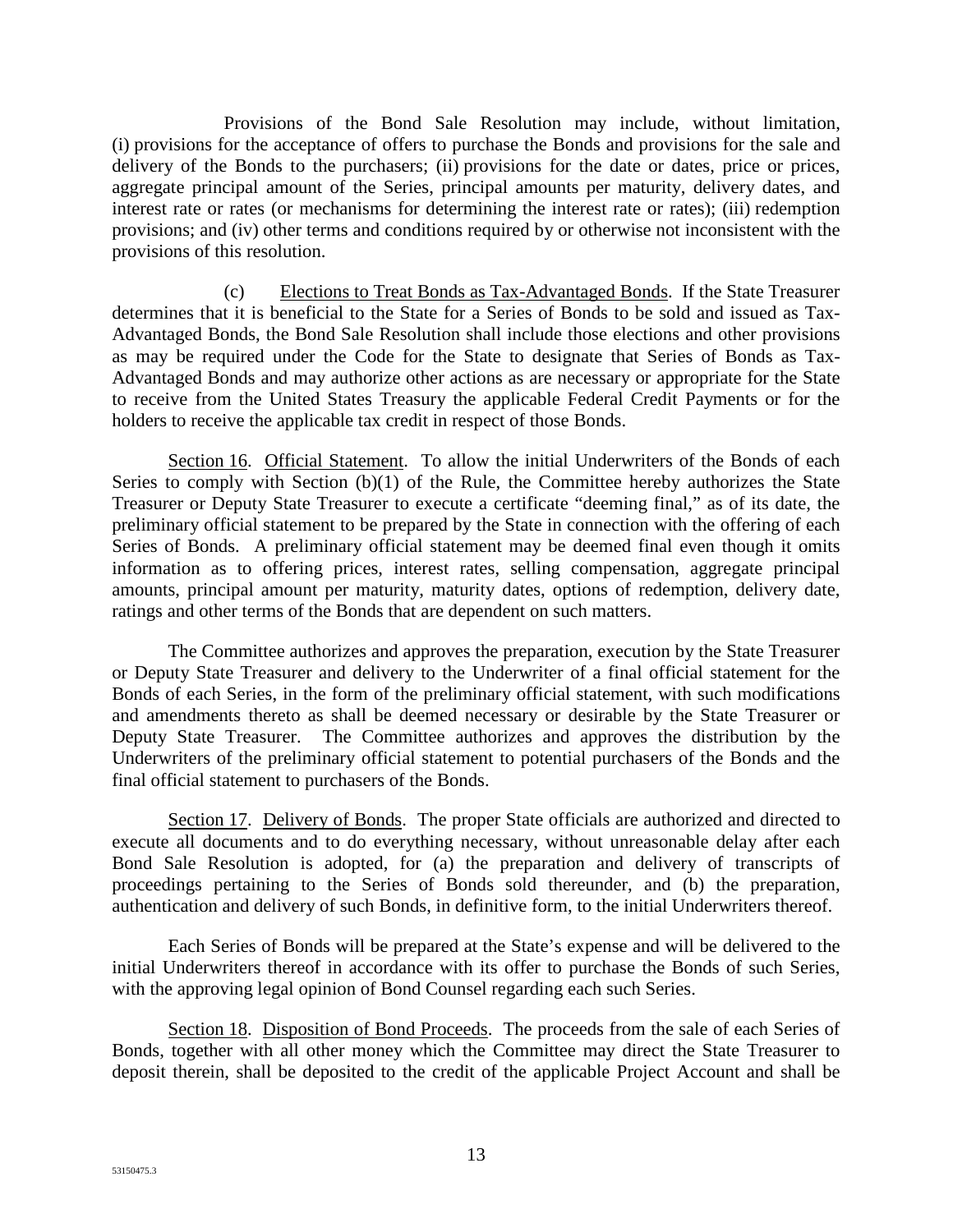used exclusively to pay or reimburse prior expenditures made for costs of carrying out the purposes specified in the Bond Act, including the payment of costs of issuance.

The State reserves the right to amend the Bond Act and this resolution so as to provide different or additional purposes for which the proceeds from the sale of the Bonds may be used.

Section 19. Tax Covenants. The Committee on behalf of the State covenants that the State will not take or permit to be taken on its behalf any action that would adversely affect the exemption from federal income taxation of the interest on the Tax-Exempt Bonds and will take or require to be taken such acts as may be permitted by law and as may from time to time be required under applicable law to continue the exemption from federal income taxation of the interest on the Tax-Exempt Bonds. Without limiting the generality of the foregoing, the State will comply with Section 148 of the Code, will spend the proceeds of the Tax-Exempt Bonds with due diligence to completion of the purposes specified herein, will pay any required rebate or penalty (if permitted in lieu of loss of tax exemption) to the United States under Section 148(f) of the Code, and will not invest or make other use of the proceeds of the Tax-Exempt Bonds or of its other money or take such other intentional acts at any time during the term of the Tax-Exempt Bonds that will cause such Tax-Exempt Bonds to be arbitrage bonds within the meaning of Section 148(a) of the Code. The State Treasurer may establish such accounts and/or subaccounts as the State Treasurer deems necessary to comply with this section.

The Committee on behalf of the State also covenants that the State will not take or permit to be taken on its behalf any action that would adversely affect the entitlement of the State to receive from the United States Treasury the applicable Federal Credit Payments in respect of Tax-Advantaged Bonds, or the entitlement of the Beneficial Owners to receive tax credits in respect of Tax-Advantaged Bonds.

#### Section 20. Undertaking to Provide Ongoing Disclosure.

(a) Contract/Undertaking. This section constitutes the State's written undertaking for the benefit of the owners of each Series of the Bonds in order to assist the Underwriters in complying with Section (b)(5) of the Rule.

#### (b) Financial Statements/Operating Data.

(i) *Annual Disclosure Report*. The State covenants and agrees that not later than seven months after the end of each fiscal year (the "Submission Date"), the State shall provide or cause to be provided, either directly or through a designated agent, to the MSRB, in an electronic format as prescribed by the MSRB, accompanied by identifying information as prescribed by the MSRB, an annual report (the "Annual Disclosure Report") that is consistent with the requirements of part (ii) of this subsection (b). The Annual Disclosure Report may be submitted as a single document or as separate documents comprising a package and may include by reference other information as provided in part (ii) of this subsection (b); provided that any Audited Financial Statements (hereinafter defined) may be submitted separately from the balance of the Annual Disclosure Report and later than the Submission Date if such Audited Financial Statements are not available by the Submission Date. If the State's fiscal year changes, the State shall give notice of such change in the same manner as notice is to be given of the occurrence of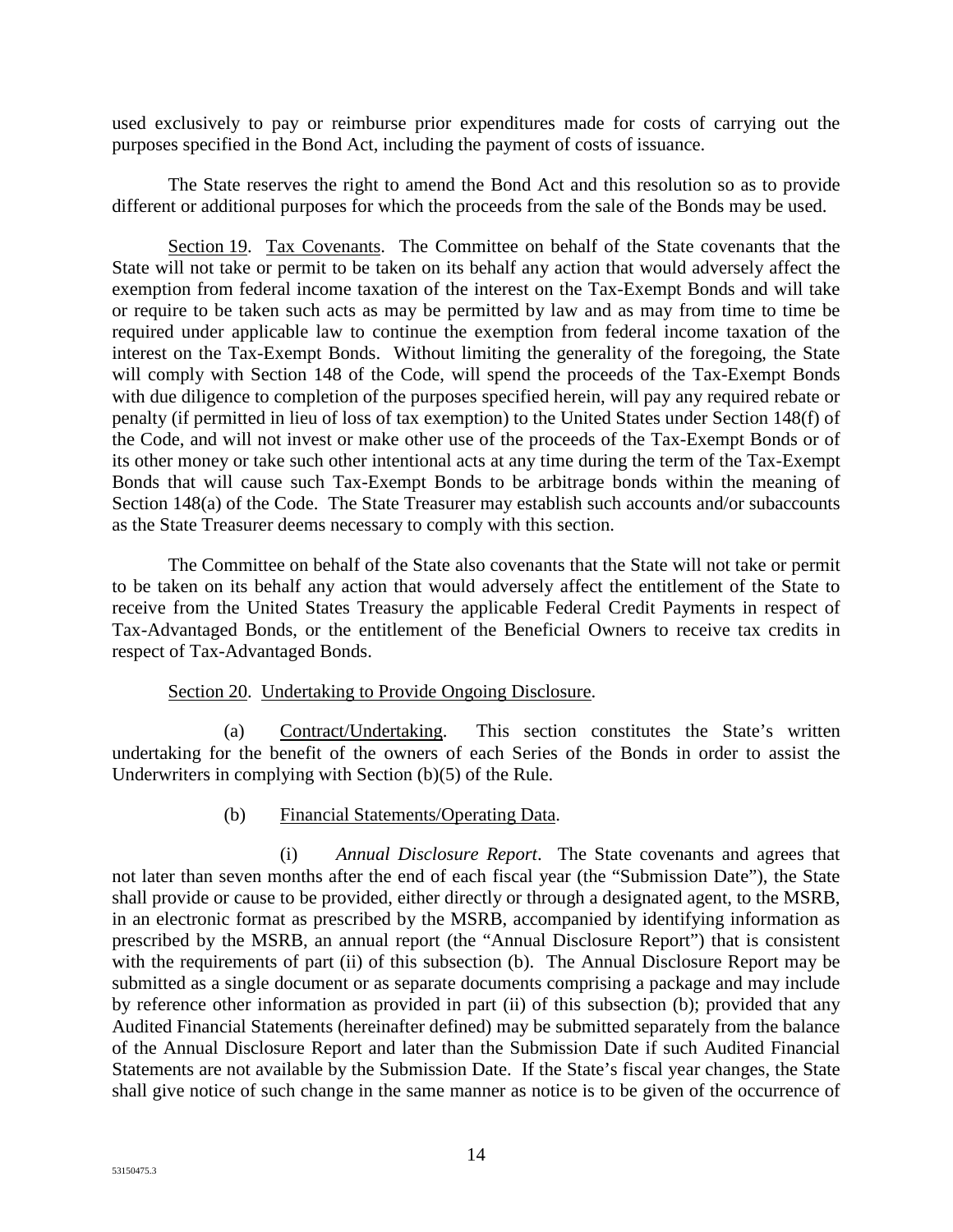an event listed in subsection (c) hereof, and if for any fiscal year the State does not furnish an Annual Disclosure Report to the MSRB by the Submission Date, the State shall send a notice to the MSRB.

(ii) *Content of Annual Disclosure Reports*. The State's Annual Disclosure Report shall contain or include by reference the following:

(A) *Audited Financial Statements*. Audited financial statements of the State prepared in accordance with generally accepted accounting principles as promulgated by the Governmental Accounting Standards Board, as the same shall be amended from time to time, except that if any audited financial statements are not available by the Submission Date, the Annual Disclosure Report shall contain unaudited financial statements in a format similar to the audited financial statements most recently prepared for the State, and the State's audited financial statements shall be filed in the same manner as the Annual Disclosure Report when and if they become available;

(B) *Financial and Operating Data.* Historical financial and operating data for the State of the type included in the official statement for such Series; and

(C) *Amendments*. A narrative explanation of any reasons for any amendments to this undertaking made during the previous fiscal year and the effect of such amendments on the Annual Disclosure Report being provided.

Any or all of the items listed above may be included by specific reference to documents available to the public on the internet website of the MSRB or filed with the Commission. The State shall identify clearly each document so included by reference.

If not provided as part of the Annual Disclosure Report discussed above, the State shall provide the State's audited annual financial statements prepared in accordance with regulations prescribed by the State auditor when and if available to the MSRB.

(c) Listed Events. The State agrees to provide or cause to be provided, in a timely manner not in excess of ten business days after the occurrence of the event, to the MSRB notice of the occurrence of any of the following events with respect to the respective Series of Bonds (which may be amended if the Rule is amended prior to the Issue Date of any Series of Bonds): (1) principal and interest payment delinquencies; (2) non-payment related defaults, if material; (3) unscheduled draws on debt service reserves reflecting financial difficulties; (4) unscheduled draws on credit enhancements reflecting financial difficulties; (5) substitution of credit or liquidity providers, or their failure to perform; (6) adverse tax opinions, the issuance by the Internal Revenue Service of proposed or final determinations of taxability, Notice of Proposed Issue (IRS Form 5701 – TEB) or other material notices or determinations with respect to the tax status of the Bonds; (7) modifications to rights of owners, if material; (8) Bond calls (other than scheduled sinking fund redemptions of Term Bonds), if material, and tender offers; (9) defeasances; (10) release, substitution or sale of property securing the repayment of the respective Series of Bonds, if material; (11) rating changes; (12) bankruptcy, insolvency, receivership or similar event of the State, as such "Bankruptcy Events" are defined in the Rule;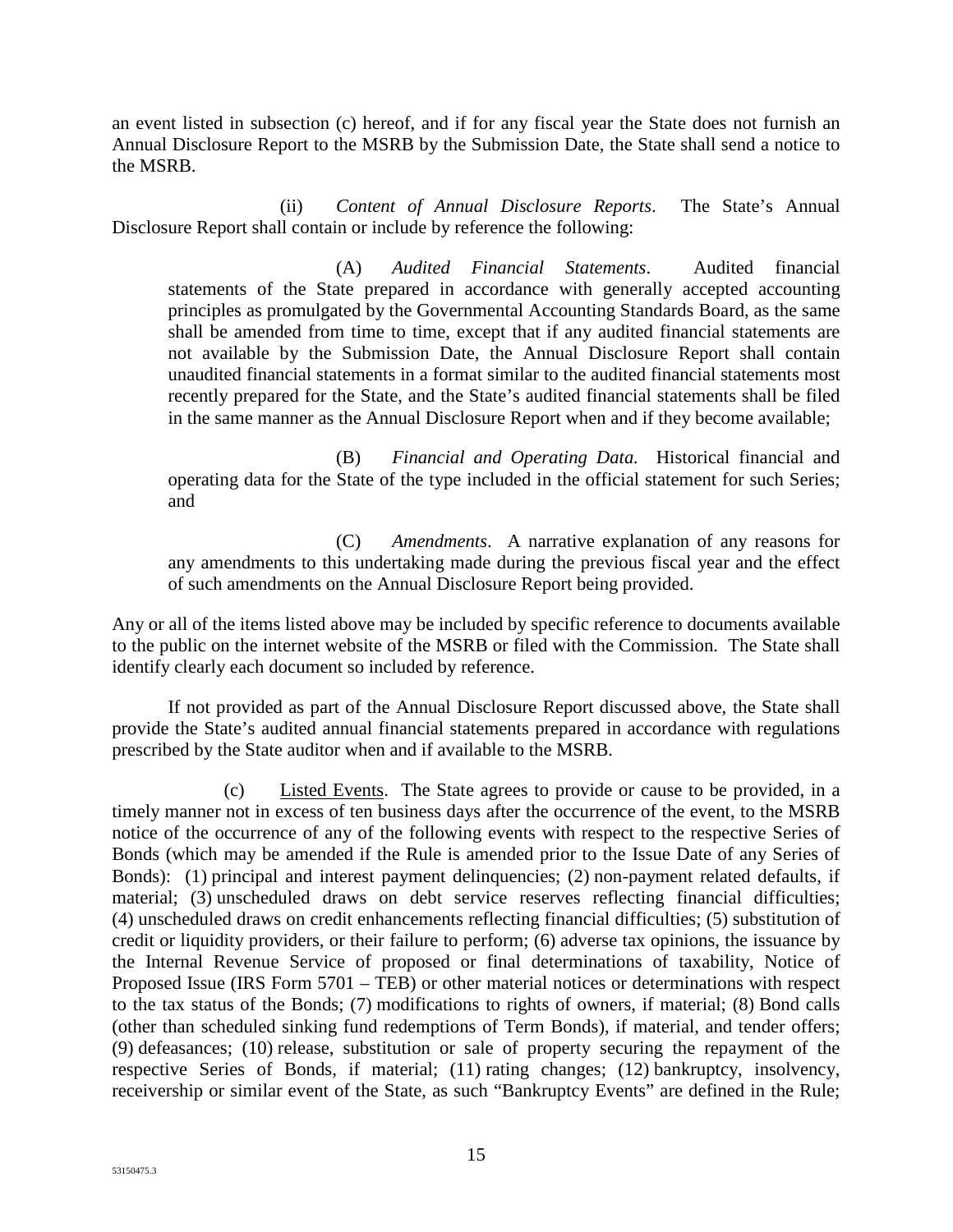(13) the consummation of a merger, consolidation, or acquisition involving the State or the sale of all or substantially all of the assets of the State other than in the ordinary course of business, the entry into a definitive agreement to undertake such an action or the termination of a definitive agreement relating to any such actions, other than pursuant to its terms, if material; and (14) appointment of a successor or additional trustee or the change of name of a trustee, if material. For any Series of Bonds issued on or after February 27, 2019, such list of listed events will include (15) incurrence of a financial obligation of the obligated person, if material, or agreement to covenants, events of default, remedies, priority rights, or other similar terms of a financial obligation of the obligated person, any of which affect security holders, if material; and (16) default, event of acceleration, termination event, modification of terms, or other similar events under the terms of a financial obligation of the obligated person, any of which reflect financial difficulties, as such "financial obligations" are defined in the Rule.

Solely for purposes of information, but without intending to modify this agreement, with respect to the notice regarding property securing the repayment of the Bonds, the State may state in its preliminary and final official statements for any Series that there is no property securing the repayment of such Bonds nor, if applicable, are there any debt service reserves or credit enhancement or liquidity provider.

(d) Notice Upon Failure to Provide Financial Data. The State agrees to provide or cause to be provided, in a timely manner, to the MSRB, notice of its failure to provide the annual financial information described in subsection (b) above on or prior to the date set forth in subsection (b) above.

(e) Termination/Modification. The State's obligations to provide annual financial information and notices of listed events with respect to each Series of Bonds shall terminate upon the legal defeasance (if notice of such defeasance is given as provided above) or payment in full of all of the Bonds of such Series. This section, or any provision hereof, shall be null and void if the State (1) obtains an opinion of nationally recognized bond counsel to the effect that those portions of the Rule which require this section, or any such provision, have been repealed retroactively or otherwise do not apply to the Bonds; and (2) notifies, in a timely manner, the MSRB of such opinion and the cancellation of this section. Notwithstanding any other provision of this resolution, the State may amend this section and any provision of this section may be waived, with an approving opinion of nationally recognized bond counsel to the effect that such amendment or waiver is permitted by the Rule.

In the event of any amendment of or waiver of a provision of this section, the State shall describe such amendment in the next Annual Disclosure Report, and shall include, as applicable, a narrative explanation of the reason for the amendment or waiver and its impact on the type (or in the case of a change of accounting principles, on the presentation) of financial information or operating data being presented by the State. In addition, if the amendment relates to the accounting principles to be followed in preparing financial statements, (i) notice of such change shall be given in the same manner as for a listed event under subsection (c), and (ii) the Annual Disclosure Report for the year in which the change is made should present a comparison (in narrative form and also, if feasible, in quantitative form) between the financial statements as prepared on the basis of the new accounting principles and those prepared on the basis of the former accounting principles.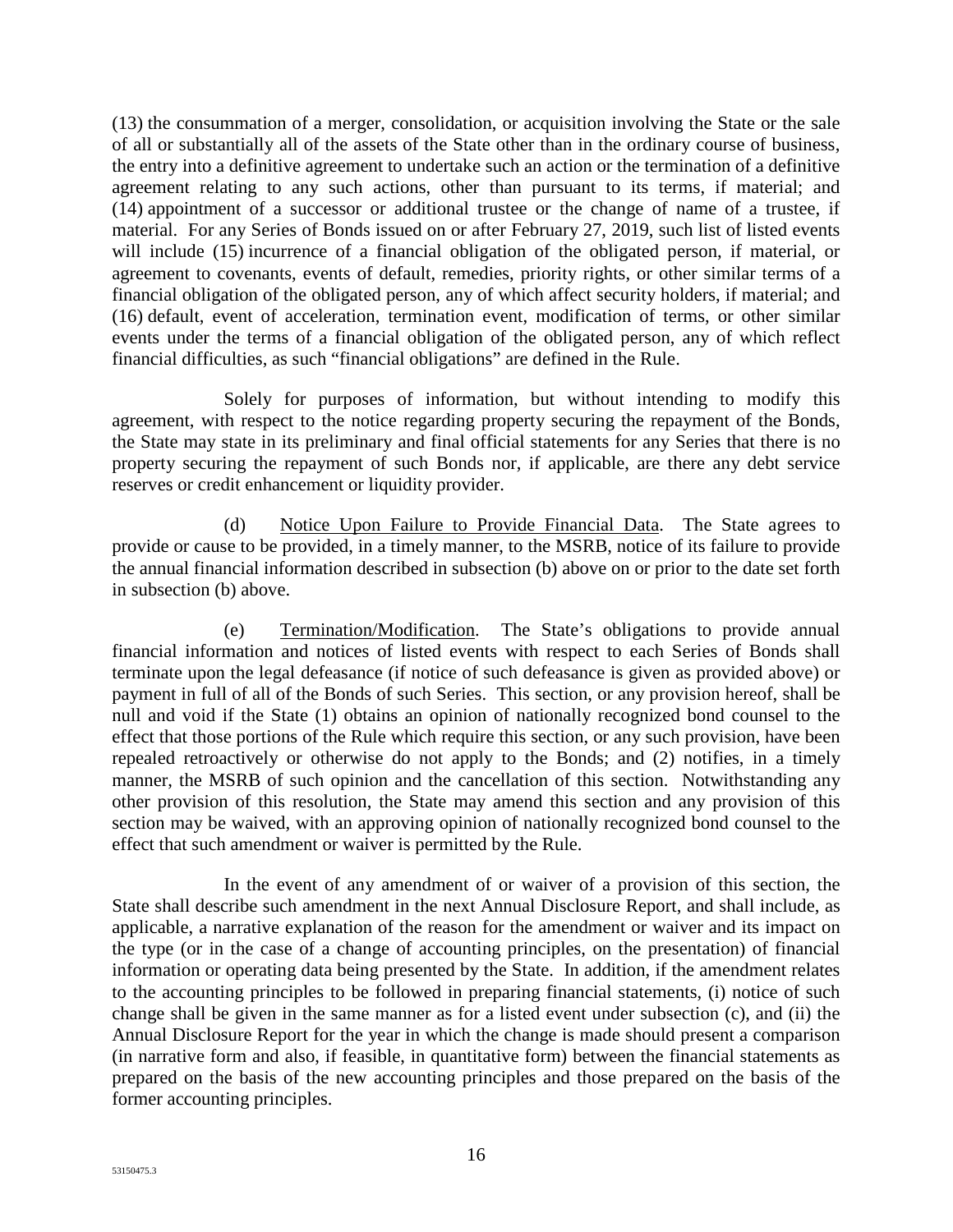(f) Owner's Remedies Under this Section. The right of the Registered Owners or any beneficial owner to enforce the provisions of this section shall be limited to a right to obtain specific enforcement of the State's obligations hereunder, and any failure by the State to comply with the provisions of this undertaking shall not be a default with respect to the Bonds under this resolution.

(g) Additional Information. Nothing in this section shall be deemed to prevent the State from disseminating any other information, using the means of dissemination set forth in this section or any other means of communication, or including any other information in any Annual Disclosure Report or notice of occurrence of a listed event, in addition to that which is required by this section. If the State chooses to include any information in any Annual Disclosure Report or notice of the occurrence of a listed event in addition to that specifically required by this section, the State shall have no obligation under this resolution to update such information or to include it in any future Annual Disclosure Report or notice of occurrence of a listed event.

Section 21. Alternate Use of Bond Proceeds. Nothing in this resolution or the Bonds shall prevent the State from properly authorizing that the Bond proceeds may be expended for purposes other than provided in Section 2 of this resolution.

Section 22. Contract; Severability. The covenants contained in this resolution and in the Series of Bonds issued hereunder shall constitute a contract between the State and the Registered Owner of each Bond. If any one or more of the covenants or agreements provided in this resolution, to be performed by the State, shall be declared by any court of competent jurisdiction after final appeal (if any appeal be taken) to be contrary to law, then the covenant or covenants, agreement or agreements, shall be null and void, shall be deemed separable from the remaining covenants and agreements in this resolution and shall in no way affect the validity of the other provisions of this resolution, the Bonds.

Section 23. Filing of Resolution. The Deputy State Treasurer is directed to file with the State Treasurer, pursuant to RCW 39.42.100, a certified copy of this resolution immediately upon its adoption.

Section 24. Ratification. All actions heretofore taken by officers or staff of the Committee consistent with the terms of this resolution are ratified, approved and confirmed.

Section 25. Immediate Effect. This resolution shall take effect immediately upon its adoption.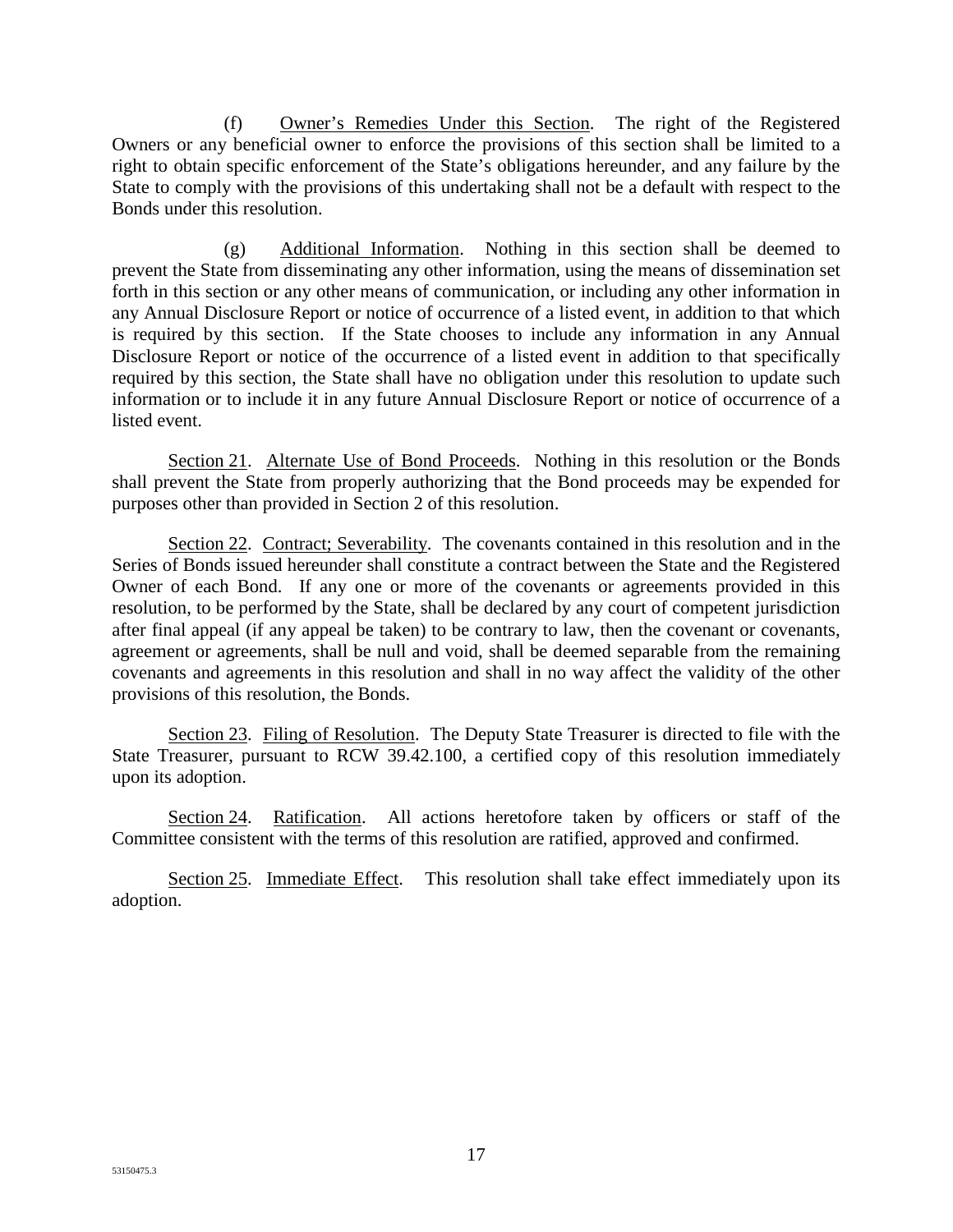ADOPTED at an open meeting of the State Finance Committee after notice thereof was duly given as required by law, this 13<sup>th</sup> day of November, 2018.

## STATE FINANCE COMMITTEE STATE OF WASHINGTON

By

Duane A. Davidson State Treasurer and Chair

By

Jay Inslee Governor and Member

By

Cyrus Habib Lieutenant Governor and Member

ATTEST:

 $\overline{a}$ Jason P. Richter Deputy State Treasurer and Secretary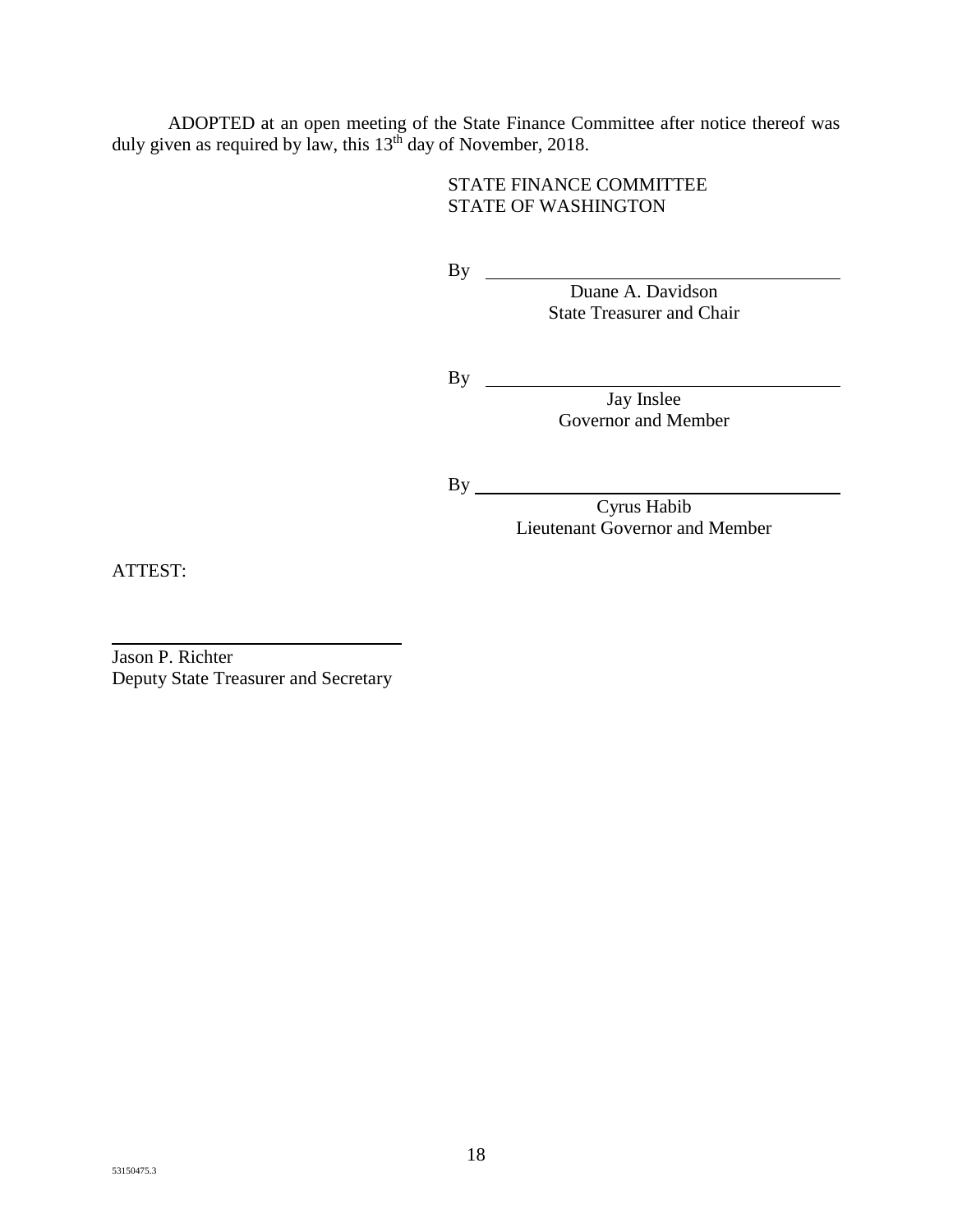# **EXHIBIT 1**

# **BOND ACTS, CHAPTERS AND LAWS**

# **Exhibit 1A -- Authorization Allocation**

|         | <b>Chapter and Laws (Bond Authorizations)</b>                                | <b>Bonds</b><br><b>Authorized</b><br>(6/30/2017) | Issued<br>(6/30/2017) | Unissued<br>(6/30/2017) | <b>Preliminary</b><br><b>Allocation</b> |
|---------|------------------------------------------------------------------------------|--------------------------------------------------|-----------------------|-------------------------|-----------------------------------------|
| Ch. 321 |                                                                              | 1,148,740,000                                    | 1,075,306,712         | 73,433,288              | 73,433,000                              |
| Ch. 147 |                                                                              | 1,852,260,000                                    | 1,581,753,877         | 270,506,123             | 68,239,000                              |
| Ch. 315 | $\text{Laws of } 2005 \dots \dots \dots \dots \dots \dots \dots \dots \dots$ | 4.680.835,000                                    | 2,928,323,336         | 1,752,511,664           | 489,669,000                             |
|         | Total <sub>d</sub>                                                           | 7.681.835,000                                    | 5,585,383,925         | 2,096,451,075           | 631,341,000                             |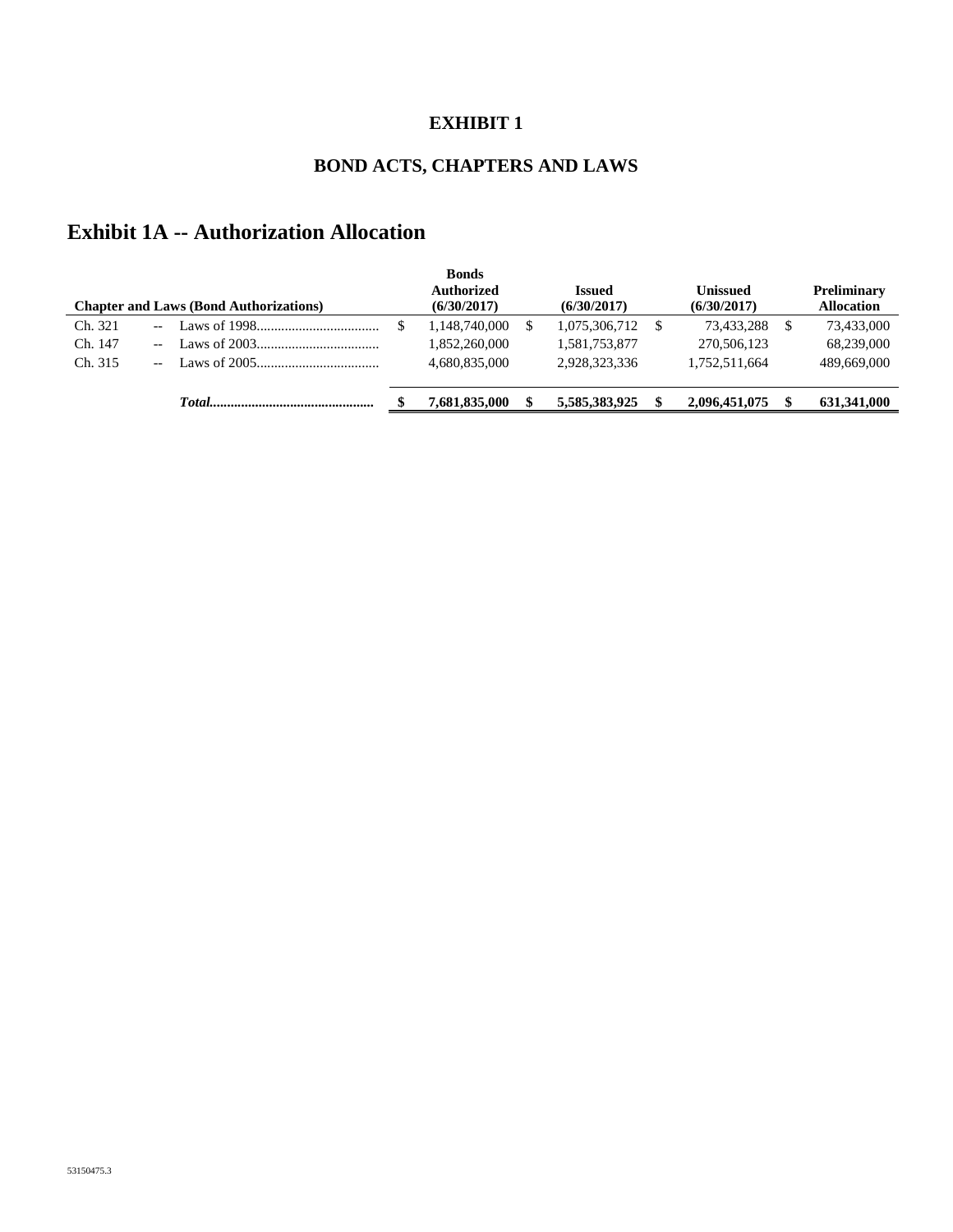|                |     |      |                |            | <b>OST</b> | <b>Debt</b><br><b>Service</b><br>Fund | Capital<br>Fund |                                           |
|----------------|-----|------|----------------|------------|------------|---------------------------------------|-----------------|-------------------------------------------|
| <b>Bonds</b>   | Сh  | Laws | <b>Sess</b>    | <b>Sec</b> | Autho      | Number*                               | Number*         | <b>Capital Fund Name</b>                  |
| <b>MVFT GO</b> | 321 | 1998 | 1R             | (16)       | 464        | 303                                   | 108             | Motor Vehicle Account                     |
| <b>MVFT GO</b> | 147 | 2003 | 1R             | (1)        | 799        | 303                                   | 550             | Transportation 2003 Account               |
| <b>MVFT GO</b> | 315 | 2005 | 1 <sub>R</sub> | (1)        | 841        | 303                                   | 09H             | <b>Transportation Partnership Account</b> |

# **Exhibit 1B -- Chapter and Laws with Fund Detail**

#### **\* Fund Definitions**

| 108 | Motor Vehicle Account |  |
|-----|-----------------------|--|
|     |                       |  |

550 Transportation 2003 Account

09H Transportation Partnership Account

303 Highway Bond Retirement Account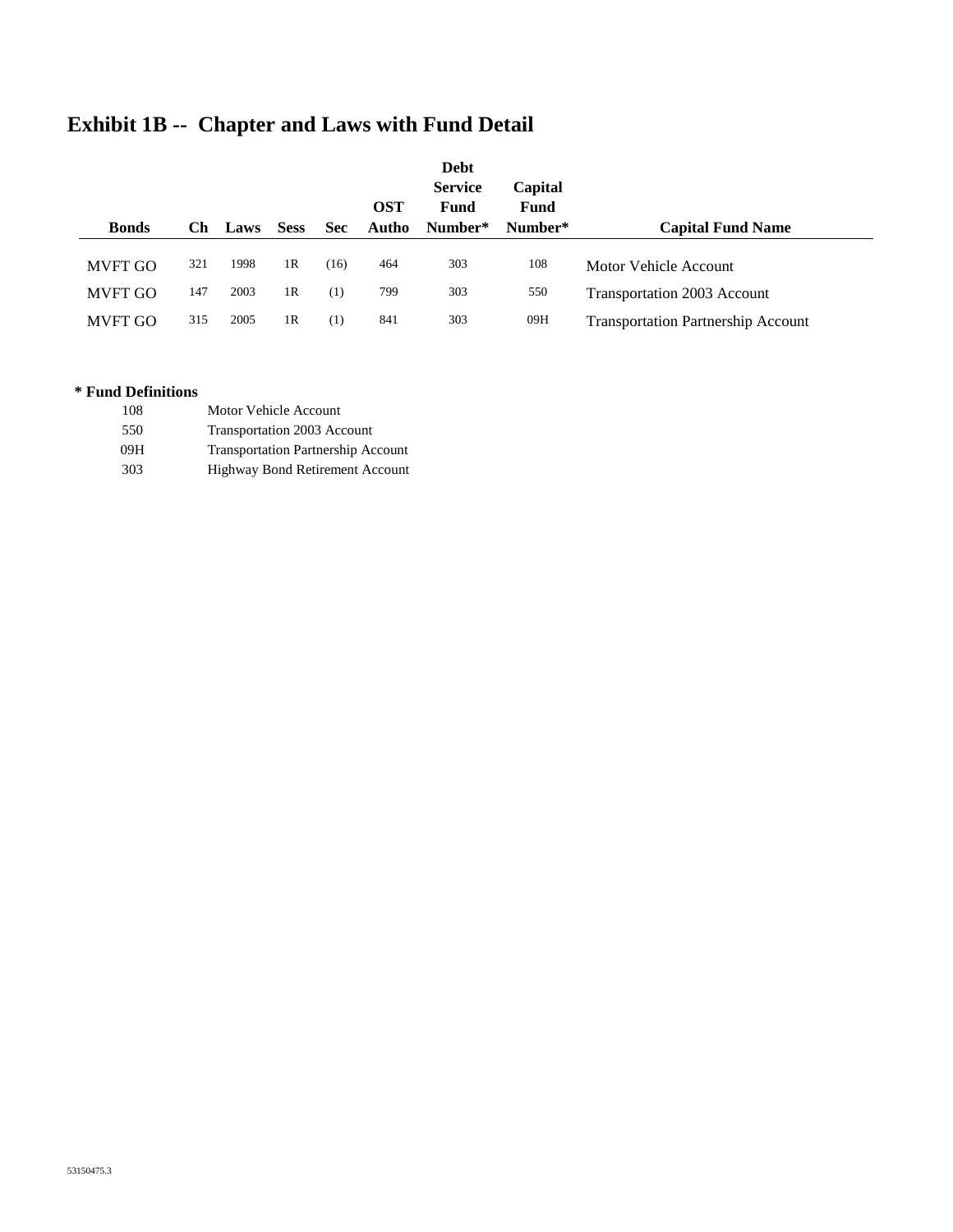#### **CERTIFICATE**

I, Jason P. Richter, the duly appointed, qualified and acting Secretary of the State Finance Committee of the State of Washington, certify that the foregoing is a true and correct copy of Resolution No. 1217 of such Committee, adopted at an open public meeting thereof held on this 13<sup>th</sup> day of November, 2018, after notice of such meeting was duly and regularly given as required by law, and that such resolution has been entered in the records of such Committee held on such date and remains in effect as of this date.

DATED: November 13, 2018.

Jason P. Richter, Secretary State Finance Committee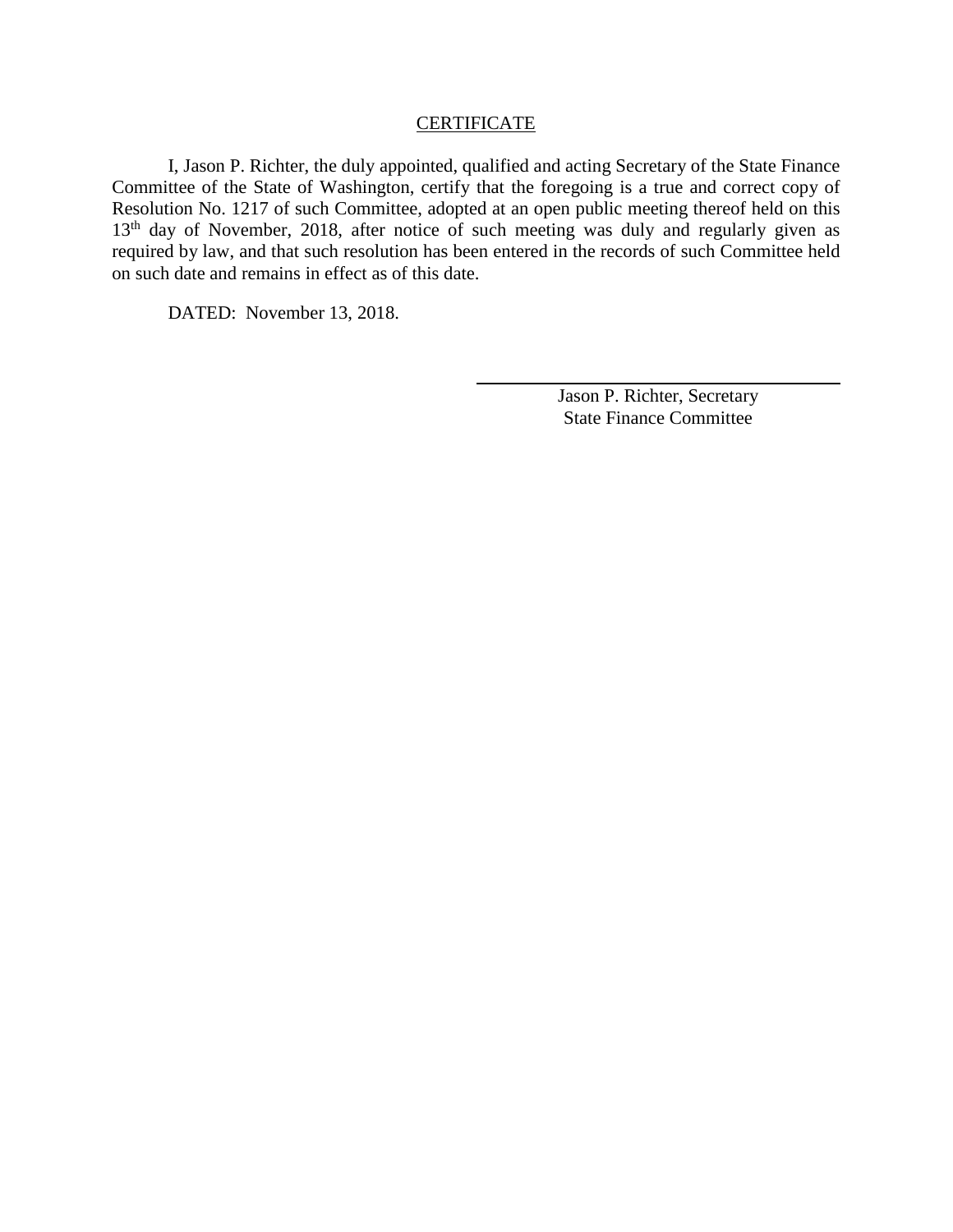

**JAY R. INSLEE** Governor



**CYRUS HABIB** Lieutenant Governor

November 13, 2018

#### M E M O R A N D U M

- TO: The Honorable Duane A. Davidson The Honorable Jay R. Inslee The Honorable Cyrus Habib
- FROM: Jason P. Richter Deputy State Treasurer
- RE: **Proposed Resolution No. 1218** relating to the proposed issuance and sale by FYI Properties of a series of refunding bonds for the purpose of refinancing the FYI Properties' Lease Revenue Bonds, 2009 (State of Washington State DIS Project).

**Resolution Purpose.** Proposed Resolution No. 1218 approves FYI Properties and the 2019 Bonds to be issued by FYI Properties in accordance with the State Finance Committee's Debt Issuance Policy, and subject to the conditions noted in Resolution No. 1218. Resolution No. 1218 also approves the intended acceptance of title to the project by the State when the bonds have been repaid.

**Background.** In 2009, the Department of Information Services, now Consolidated Technology Services (CTS), also known as Washington Technology Services (WaTech), entered into a financing contract for the construction and lease-purchase of an office building and data center known as the 1500 Jefferson Building, located on the "Wheeler Block" of the Capitol Campus.

FYI Properties and the State originally determined that the most cost-effective method of financing the project was by the issuance of 63-20 Bonds. The State Finance Committee approved Resolution No. 1086 on June 9, 2009, to implement the original plan of finance as authorized by the State Legislature. The State Finance Committee approved the financing and lease-purchase agreement in Resolution No. 1090 on July 14, 2009. The FYI Properties' Lease Revenue Bonds, 2009 (the "2009 Bonds") were issued on August 13, 2009.

Over the past several months, the Office of the State Treasurer (OST) has approached CTS about the potential debt service savings that could be achieved by refunding the 2009 Bonds. To that end, OST has provided CTS with various refunding scenarios and estimated potential debt service savings associated with each.

In collaboration with OFM and taking into account other factors and costs associated with various refunding scenarios, CTS and OFM have ultimately concluded that it is most advantageous to refund the 2009 Bonds with a new issue of 63-20 bonds (memo attached).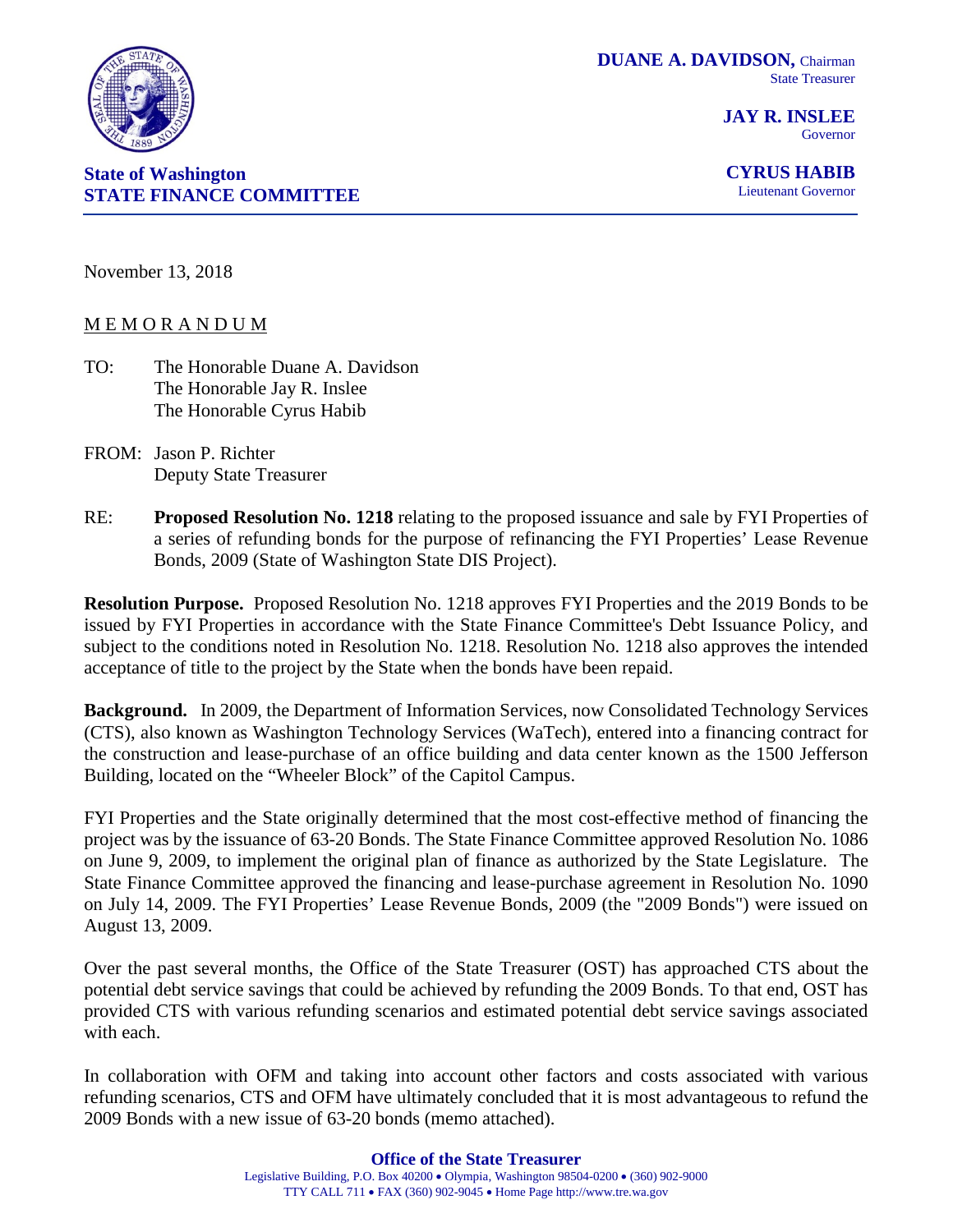**Estimated Savings.** FYI Properties' issuance of Lease Revenue Refunding Bonds, 2019 to call and redeem the 2009 Bonds maturing on and after July 1, 2019 is expected to significantly lower debt service costs and in turn reduce the state's lease payments on this facility. Based on interest rates as of October 25, 2018, the refunding will produce savings of approximately \$40.5 million on a present value basis, or \$56.5 million on a nominal basis over the life of the bonds. This represents present value savings of 15.15% of the refunded bonds, and annual debt service savings of \$2.8 million.

#### • **Counsel and Advisors.**

Bond Counsel: Cynthia Weed, K&L Gates LLP<br>Financial Advisor: Chia-Jung Yang, Montague DeR Chia-Jung Yang, Montague DeRose and Associates LLC Robert Shelley, Piper Jaffray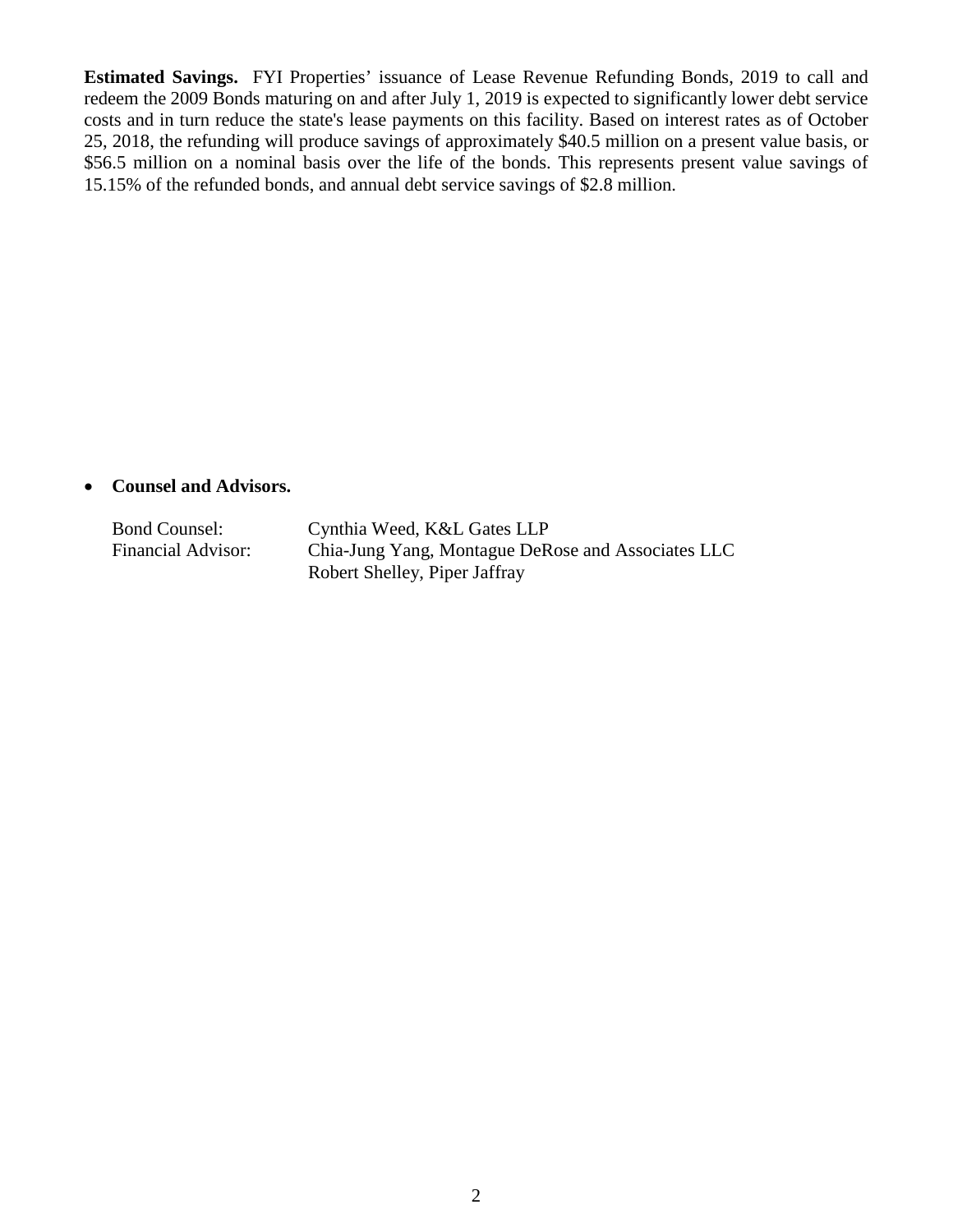#### STATE FINANCE COMMITTEE

#### OLYMPIA, WASHINGTON

#### RESOLUTION NO. 1218

## A RESOLUTION OF THE STATE FINANCE COMMITTEE OF THE STATE OF WASHINGTON RELATING TO THE PROPOSED ISSUANCE AND SALE BY FYI PROPERTIES OF A SERIES OF REFUNDING BONDS FOR THE PURPOSE OF REFINANCING THE FYI PROPERTIES' LEASE REVENUE BONDS, 2009 (STATE OF WASHINGTON STATE DIS PROJECT).

WHEREAS, pursuant to a planning process that began in 2007, the State of Washington, acting through the Department of Information Services (the "State") determined to undertake the construction of an office building and data center (including parking facilities) (the "Project") on property located on the "Wheeler Block" on the Capitol Campus in the City of Olympia; and

WHEREAS, upon review of proposals received for the Project, the State originally determined that the most cost-effective method of financing the Project was by the issuance of tax-exempt bonds ("Original Plan of Finance") pursuant to Revenue Ruling 63-20 of the U.S. Treasury, as further amended and updated by Revenue Procedure 82-26 of the U.S. Treasury (collectively, the "Ruling"); and

WHEREAS, the State Finance Committee adopted Resolution No. 1086 on June 9, 2009, to implement the Original Plan of Finance providing for the lease of the land on which the Project would be situated by the State to FYI Properties, a Washington nonprofit corporation ("FYI Properties") under the terms of a Ground Lease, dated as of June 29, 2009 (the "Ground Lease") and a Lease Agreement from FYI Properties to the State (as a "financing contract") authorized by the State Legislature in Section 6031(8) of Chapter 328, Laws of 2008, as amended by Section 6031(8) of Chapter 497, Laws of 2009, executed and effective as of June 29, 2009 (the "Original Financing Lease"); and

WHEREAS, on July 14, 2009, the State Finance Committee adopted Resolution No. 1090, approving the issuance by FYI Properties of its Lease Revenue Bonds, 2009 (State of Washington DIS Project) (the "2009 Bonds"), approving FYI Properties for the purpose of financing and undertaking the Project and approving the acceptance of title to the Project when the 2009 Bonds were paid or their payment fully provided for; and

WHEREAS, the Project has been completed and all proceeds of the 2009 Bonds have been allocated to Project expenditures, including costs of issuance and capitalized interest; and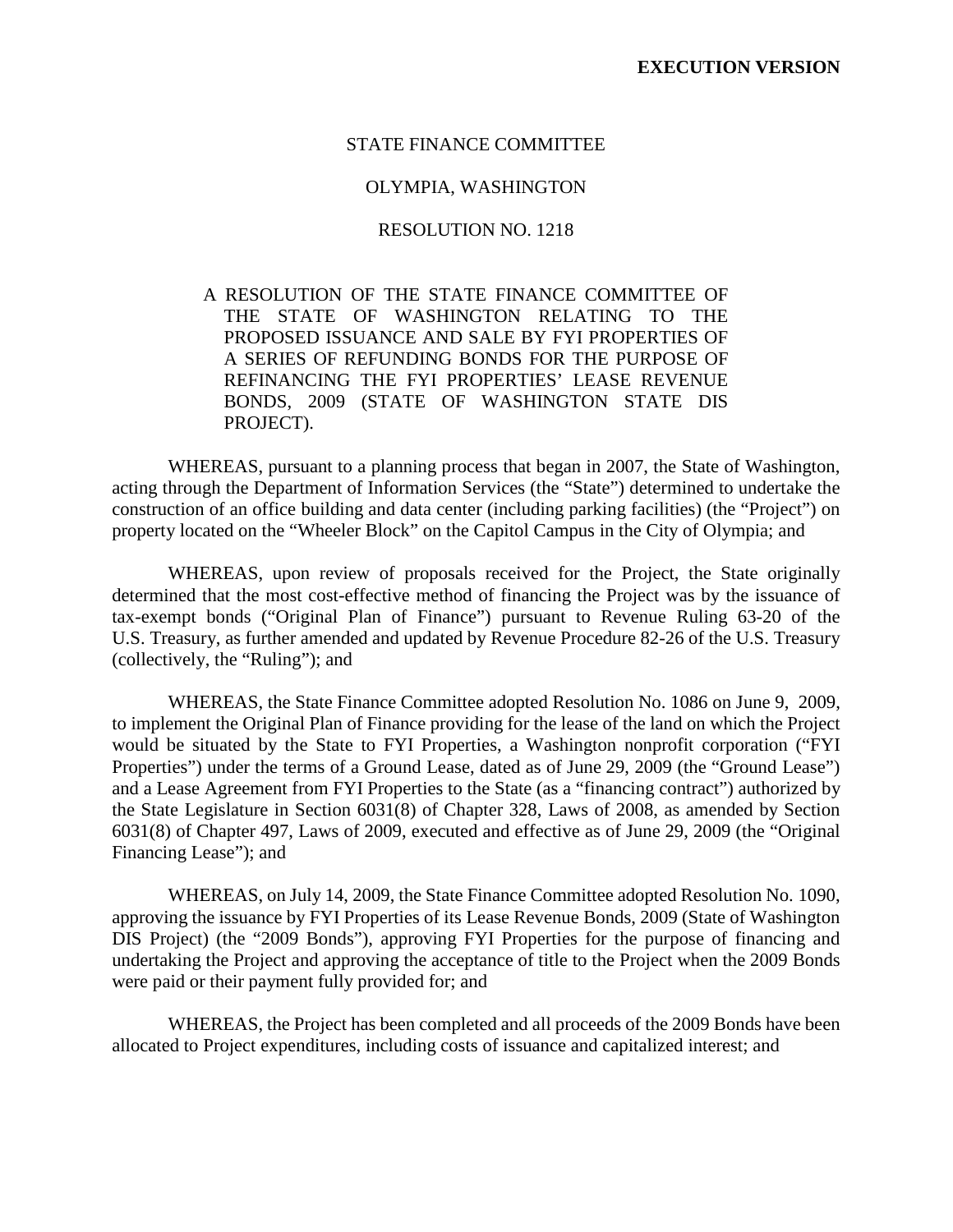WHEREAS, on January 25, 2011, the State Finance Committee adopted Guidelines for Use of 63-20 Financing Contracts; and

WHEREAS, the State wishes to lower its rent payments under the Original Financing Lease by refinancing the 2009 Bonds; and

WHEREAS, FYI Properties and the State have determined that the most cost-effective method of refinancing the 2009 Bonds is through the issuance of refunding tax-exempt bonds pursuant to the Ruling as certified by the Office of Financial Management and Consolidated Technology Services; and

WHEREAS, subject to the conditions set forth in this resolution, the State Finance Committee is approving the issuance by FYI Properties (on behalf of the State) of its Lease Revenue Refunding Bonds, 2019 (State of Washington DIS Project) (the "2019 Bonds"), the proceeds of which together with amounts paid by the State under the Original Financing Lease, shall be used to pay and redeem all outstanding 2009 Bonds on June 1, 2019; and

WHEREAS, the State may not enter into any financing contract for itself if the aggregate principal amount payable thereunder is greater than an amount to be established from time to time by the State Finance Committee, and the State Finance Committee on April 11, 2018, approved a revised Finance Plan for the 2017-2019 Biennium for State Financing Contracts and Certificates of Participation therein in a maximum aggregate amount that includes the Original Financing Lease, and also approved any refinancing contract entered into for the purpose of achieving interest cost savings in accordance with the State Finance Committee's Debt Issuance Policy; and

WHEREAS, the stated purposes of FYI Properties are *inter alia*, to assist in the erection and maintenance of public buildings and to undertake activities which lessen the burdens of government; and

WHEREAS, the Project serves these purposes by lessening the burdens of the State by providing a cost effective means of financing and refinancing the Project;

NOW, THEREFORE, BE IT RESOLVED BY THE STATE FINANCE COMMITTEE OF THE STATE OF WASHINGTON, as follows:

Section 1. Bond Issuance by FYI Properties. For the purpose of refunding the 2009 Bonds and paying costs of issuance, the State Finance Committee hereby approves the issuance of the 2019 Bonds by FYI Properties in accordance with the State Finance Committee's Debt Issuance Policy. This approval is subject to the following conditions.

(a) *Manner of Sale*.

1. The Deputy State Treasurer shall determine whether the 2019 Bonds will be sold competitively at public sale or whether the 2019 Bonds will be sold by means of a negotiated sale to one or more underwriters.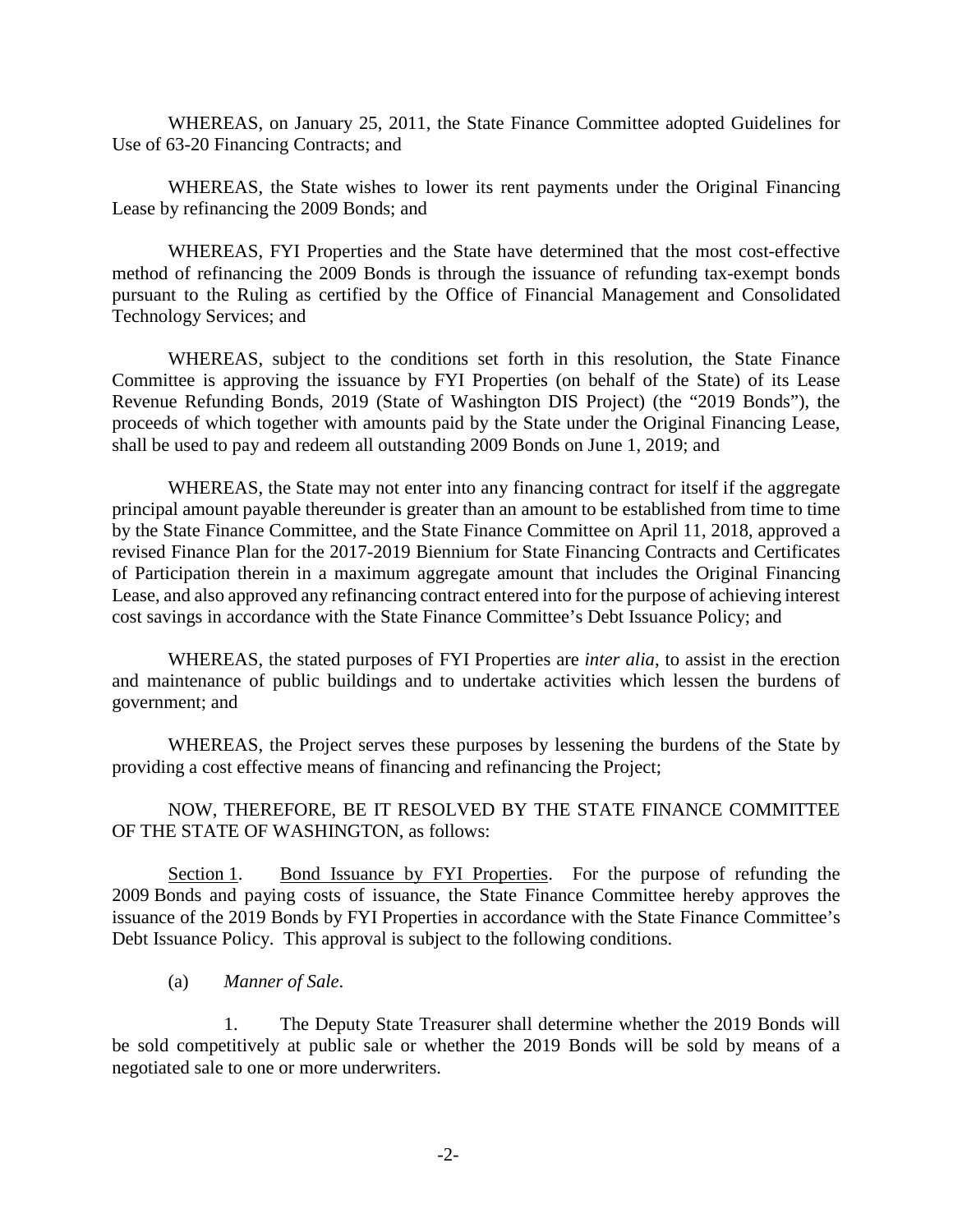2. The rating process for the 2019 Bonds shall be managed by the Office of State Treasurer in consultation with FYI Properties.

3. If the Deputy State Treasurer determines to sell the 2019 Bonds at a public sale, he shall: (i) establish the date of the public sale for the 2019 Bonds; (ii) establish the criteria by which the successful bidder will be determined; (iii) determine the amount, form and method of delivery of a good faith deposit; (iv) cause notice of the public sale to be given; and (v) provide for such other matters pertaining to the public sale as deemed necessary or desirable. If the Deputy State Treasurer determines to sell the 2019 Bonds by means of a negotiated sale, he shall determine the manner of selection of the underwriter or underwriters and negotiate the terms of a bond purchase contract for the sale of the 2019 Bonds.

4. The preparation of the public offering materials and information (including, but not limited to, the preliminary official statement, the official statement and investor presentations, if any) shall be managed by the Office of State Treasurer.

5. The acceptance of a bid for purchase of the 2019 Bonds shall be subject to the prior approval of the Deputy State Treasurer.

6. The date and time of closing and closing conditions for delivery of the 2019 Bonds shall be as determined by the Deputy State Treasurer in consultation with FYI Properties.

(b) *Administrative Matters.*

1. The 2019 Bonds shall be delivered with the approving legal opinion of bond counsel acceptable to FYI Properties and the State.

2. In connection with the issuance of the 2019 Bonds, the State shall enter into an amendment of the Original Financing Lease with FYI Properties, including a reduction in its financial obligations ("Rent") as a result of interest cost savings due to the refunding of the 2009 Bonds (which amendment together with the Original Financing Lease is herein referred to as the "Financing Lease").

3. U.S. Bank National Association, in its capacity as fiscal agent for the State, shall be designated as the trustee for the 2019 Bonds and refunding trustee for the 2009 Bonds (the "Trustee") under the terms of an Indenture of Trust between FYI Properties and the Trustee (the "Indenture") and subject to terms approved by the Deputy State Treasurer.

4. Agreements for ongoing disclosure under Securities and Exchange Commission Rule 15c2-12 with respect to the 2019 Bonds shall be subject to review and approval by the Deputy State Treasurer.

5. The sale and issuance of the 2019 Bonds shall be subject to the further terms and conditions set by the Deputy State Treasurer as he deems appropriate. The 2019 Bonds shall not be delivered to the successful bidder or underwriter(s) unless the Deputy State Treasurer has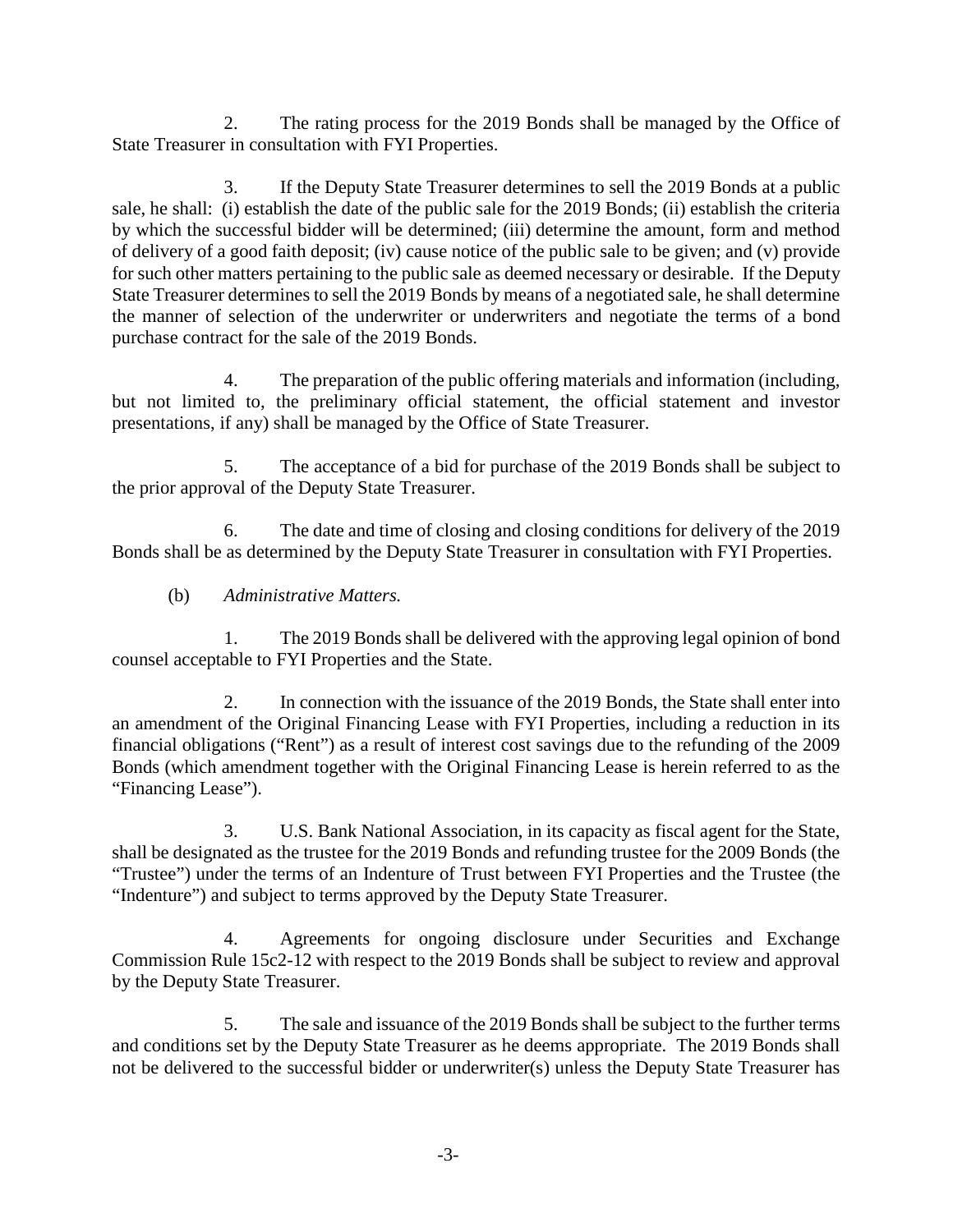confirmed in writing that the conditions established in and pursuant to this Section 1 have been met (or waived) in his sole discretion.

(c) *Security for the 2019 Bonds.* The 2019 Bonds shall be limited obligations of FYI Properties, payable solely from the security granted to the Trustee under the Indenture (the "Trust Estate"). FYI Properties is a single purpose entity, is not a governmental unit and has no taxing power. FYI Properties has no source of funds available to pay debt service on the 2019 Bonds other than the Trust Estate, and neither FYI Properties nor the Trustee is obligated to use funds from any source other than the Trust Estate to pay debt service on the 2019 Bonds.

The State's sole obligation is to pay Rent and perform its other obligations as provided in the Financing Lease. The obligation of the State to pay Rent and perform its other obligations under the Financing Lease is a limited obligation of the State payable solely from the sources and subject to the limitations set forth in the Financing Lease. The State payments under the Financing Lease do not constitute a general obligation of the State and neither the full faith and credit nor the taxing power of the State is pledged to the payment of Rent or the performance of its other obligations under the Financing Lease. Payments of Rent by the State are subject to appropriation by the Legislature and Executive Order reduction by the Governor. A determination by the Legislature not to appropriate or any Executive Order reduction by the Governor would not constitute a default under the Indenture or the Financing Lease. The preliminary and final Official Statements for the 2019 Bonds also shall include language to that effect.

Section 2. Approval of Nonprofit Corporation. For the sole purpose of providing for the refunding of the 2009 Bonds and the refinancing of the Project, the State Finance Committee approves FYI Properties, the purposes and activities of FYI Properties as described in Section 4.1 of its Articles of Incorporation, and the 2019 Bonds to be issued by FYI Properties, subject to the following additional conditions:

(a) FYI Properties shall at all times operate on a nonprofit basis;

(b) FYI Properties' income shall in no event inure to the benefit of any private person; and

(c) Upon the payment and retirement of the 2019 Bonds and any refunding bonds issued by FYI Properties, FYI Properties shall convey all right, title and interest in the Project to the State free and clear of any encumbrance or obligation of any kind (other than those created or otherwise approved by the State). The terms of the Financing Lease shall include this commitment by FYI Properties.

Section 3. Delivery of Project on Payment of 2019 Bonds. The State Finance Committee, on behalf of the State, approves the acceptance of title to the Project, including any additions to the Project, upon tender thereof by FYI Properties when the 2019 Bonds and any refunding bonds have been paid or their payment fully provided for.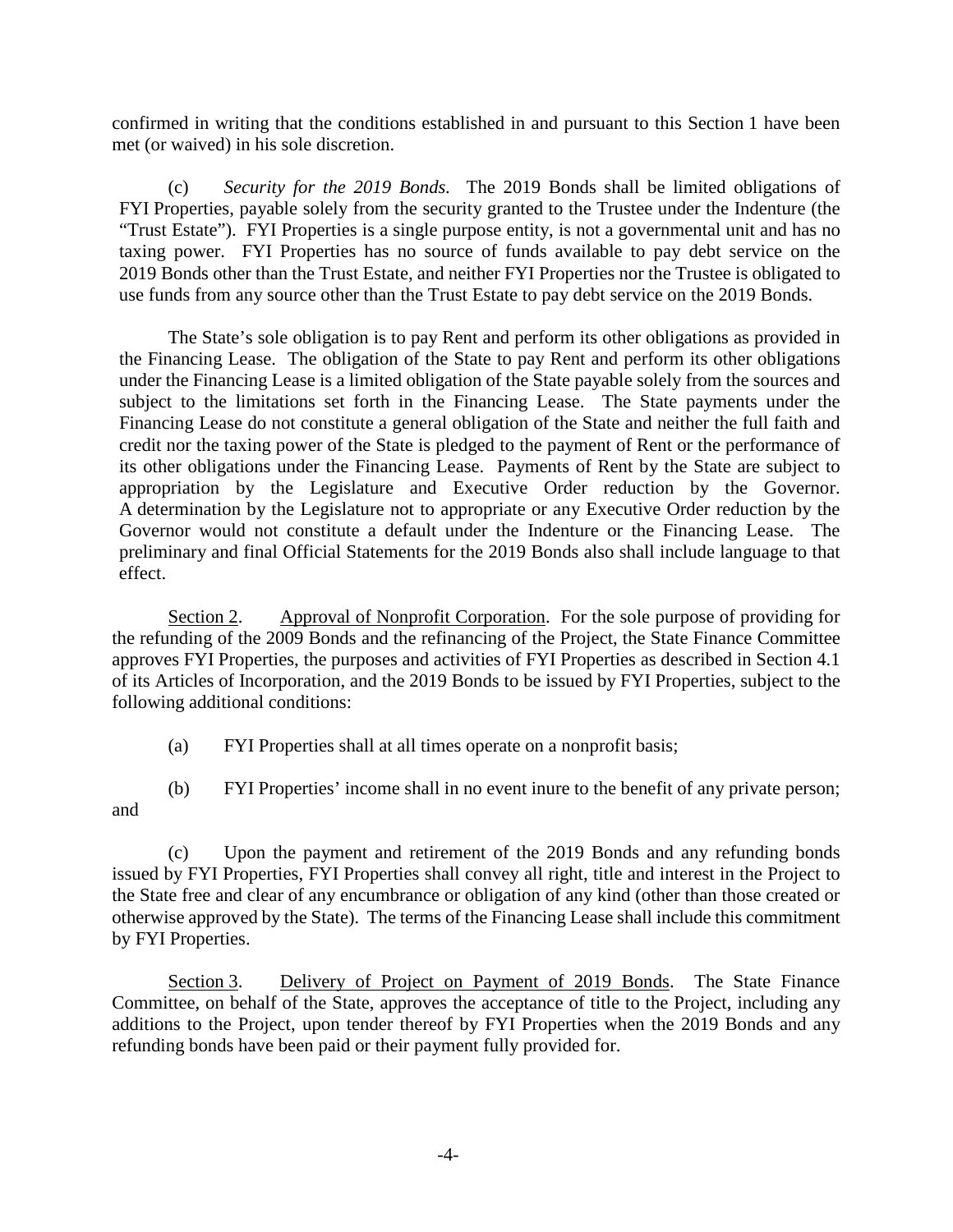ADOPTED by the State Finance Committee of the State of Washington this 13th day of November, 2018.

### STATE FINANCE COMMITTEE STATE OF WASHINGTON

By Duane A. Davidson State Treasurer and Chair

By

Jay Inslee Governor and Member

By

Cyrus Habib Lieutenant Governor and Member

ATTEST:

Jason P. Richter, Deputy State Treasurer and Secretary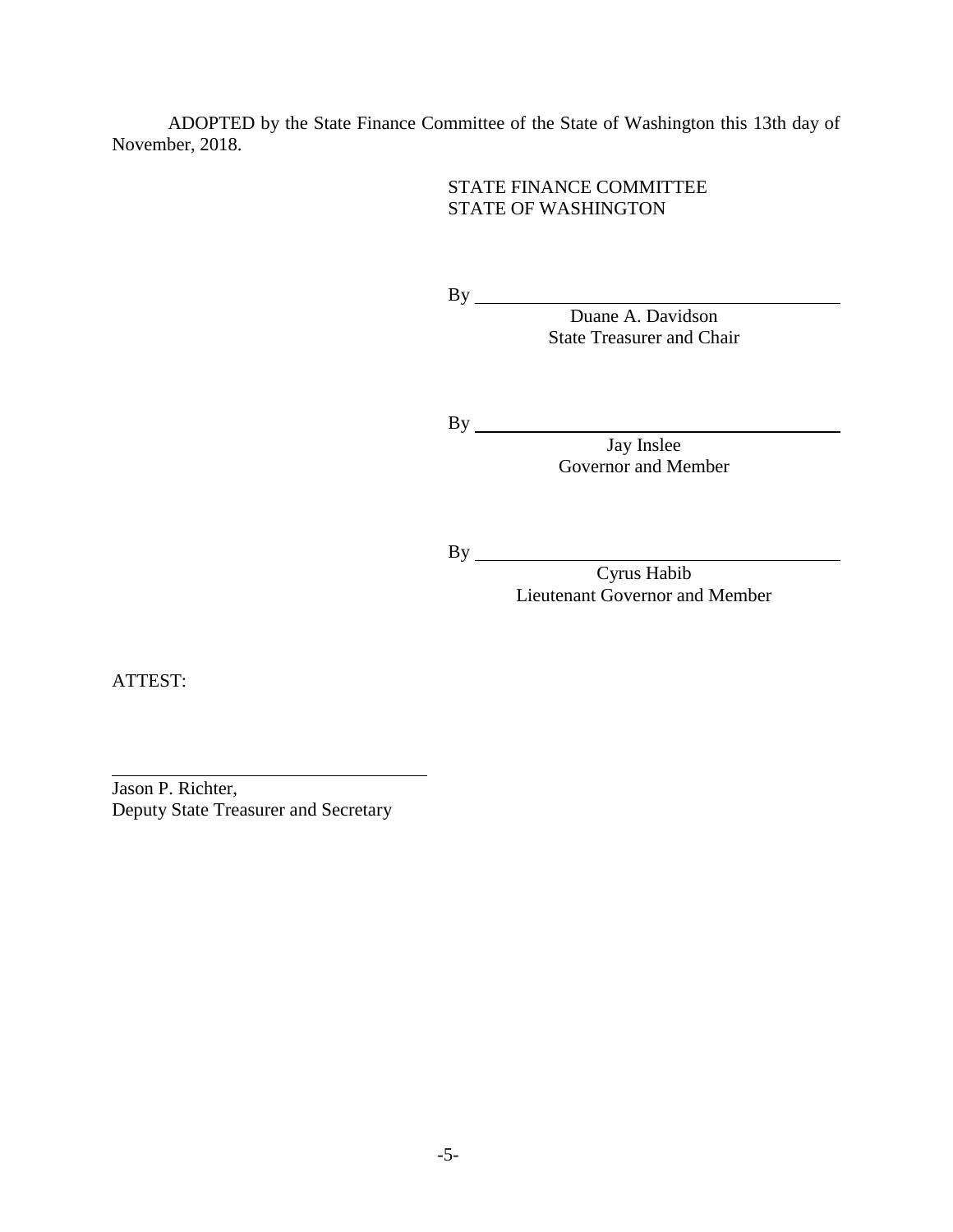#### **CERTIFICATE**

I, Jason P. Richter, the duly appointed, qualified and acting Deputy State Treasurer and Secretary of the State Finance Committee of the State of Washington, certify that the foregoing is a true and correct copy of Resolution No. 1218 of such Committee, adopted at an open public meeting thereof held on this 13th day of November, 2018, after notice of such meeting was duly and regularly given as required by law, and that such resolution has been entered in the records of such Committee held on such date and remains in effect as of this date.

DATED: \_\_\_\_\_\_\_\_\_\_\_\_\_\_\_, 2018.

Jason P. Richter, Deputy State Treasurer and Secretary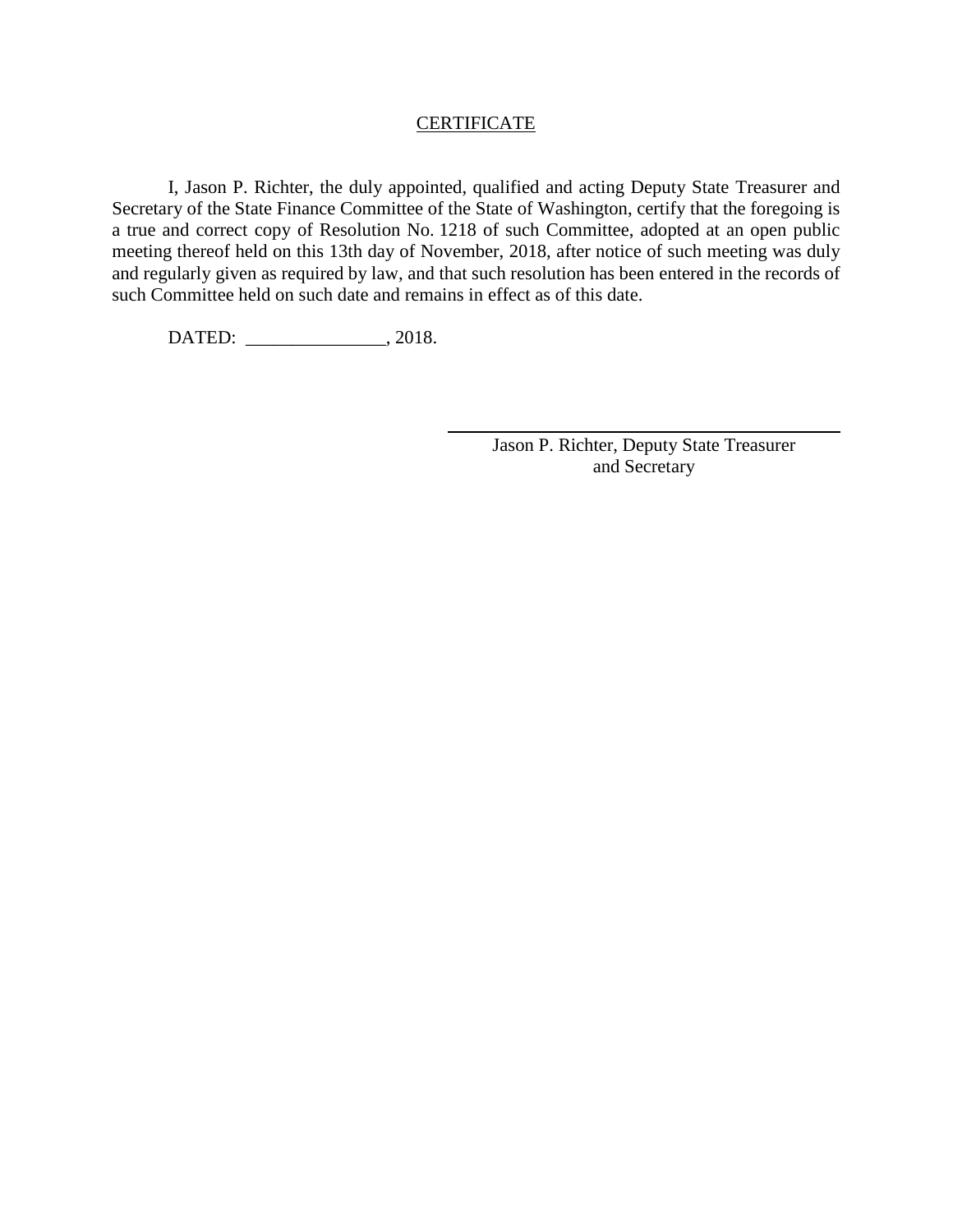

# STATE OF WASHINGTON

November 9, 2018

RE: Refunding of FYI Properties Lease Revenue Bonds, 2009

In 2009, Department of Information Services (DIS) entered into a financing contract for the leasepurchase of an office building and state data center located at 1500 Jefferson Street SE in Olympia.

At the time of the initial bond issuance, DIS worked in close collaboration with the Office of Financial Management (OFM) to determine the most appropriate financing method. After evaluating the state's Certificate of Participation (COP) program and the issuance of lease revenue bonds "on behalf of" a governmental issuer (63-20 Bonds), DIS and OFM agreed that issuance of 63-20 Bonds was the most appropriate method of financing. The State Finance Committee approved the financing and the non-profit organization (FYI Properties) that issued the bonds with Resolutions 1086 and 1090. The FYI Properties Lease Revenue Bonds, 2009 (the "2009 Bonds") were issued on August 13, 2009.

After agency reorganizations that have occurred since 2009, Consolidated Technology Services (CTS), also known as Washington Technology Services (WaTech), is now the landlord of the building and responsible for the debt service of the 2009 Bonds.

Over the past several months, the Office of the State Treasurer (OST) approached CTS about potential savings in debt service that could be achieved by refunding the 2009 bonds. To that end, OST has provided CTS with various refunding scenarios and the estimated debt service savings associated with each.

After reviewing the costs associated with various refunding scenarios and other factors, CTS and OFM have concluded that it is most advantageous to refund the 2009 Bonds with a new issue of 63- 20 Bonds. The proposed refinancing will be presented to the State Finance Committee on November 13, 2018. If approved, it is expected that the refunding of 63-20 Bonds will be issued in March of 2019.

\_\_\_\_\_\_\_\_\_\_\_\_\_\_\_\_\_\_\_\_\_\_\_\_\_\_\_\_\_\_\_\_ \_\_\_\_\_\_\_\_\_\_\_\_\_\_\_\_\_\_\_\_\_\_\_\_\_\_\_\_\_\_\_\_

David Schumacher Vikki Smith Director Acting Director

Office of Financial Management Consolidated Technology Services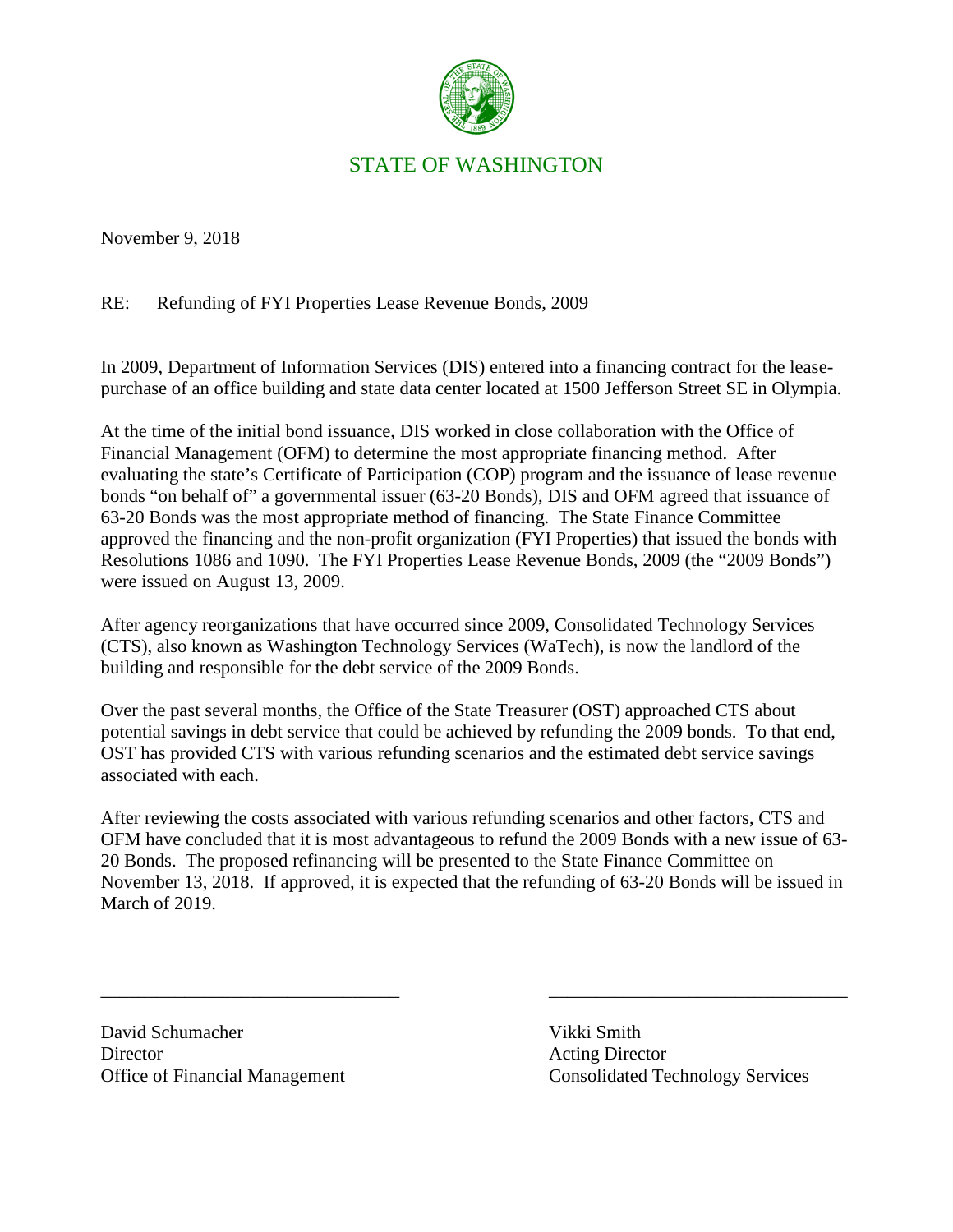

**JAY R. INSLEE** Governor



**CYRUS HABIB** Lieutenant Governor

November 13, 2018

# M E M O R A N D U M

- TO: The Honorable Duane A. Davidson The Honorable Jay R. Inslee The Honorable Cyrus Habib
- FROM: Jason Richter Deputy State Treasurer

# RE: **Proposed Resolution No. 1219** – Extension of Fiscal Agent Agreement

Proposed Resolution No. 1219 provides a four-year extension of the statewide Fiscal Agent Agreement with U.S. Bank National Association (U.S. Bank) as recommended by the Office of the State Treasurer (OST). OST reached out to stakeholders to evaluate U.S. Bank's performance, and respondents were overwhelmingly positive.

Pursuant to authority granted in Chapter 43.80 RCW, the State Finance Committee appoints one or more fiscal agents for the state to act as fiscal agent for all obligations issued by the state and its political subdivisions.

This contrasts with most other states in which fiscal agents are typically engaged separately by each issuer.

By contracting for statewide services, the state has been able to successfully negotiate favorable terms at cost effective rates for services that benefit both the state and local governments, as well as the fiscal agent. The contract provides low fees that are predictable over an extended period of time, and offers all users online services for billing and financial activity statements.

The state's management of the statewide fiscal agent agreement enhances communication between the state, local governments, and the fiscal agent. The fiscal agent contacts the state if it encounters issues with an issuer that may affect similar entities in the state. In addition, the state periodically advocates on behalf of local governments in resolving problems they may have with the fiscal agent. Investors also have the advantage of knowing which fiscal agent to contact for answers to their questions about debt service payments made by Washington issuers.

The current fiscal agent agreement between U.S. Bank and the State of Washington was approved by the Committee on September 4, 2014, by Resolution No. 1160. The original agreement provided an initial term of four years that commenced on February 1, 2015 and will end on January 31, 2019, and provides an option for the State Finance Committee to extend the term of the agreement for additional periods, each not to exceed four years, for a maximum extension of eight years.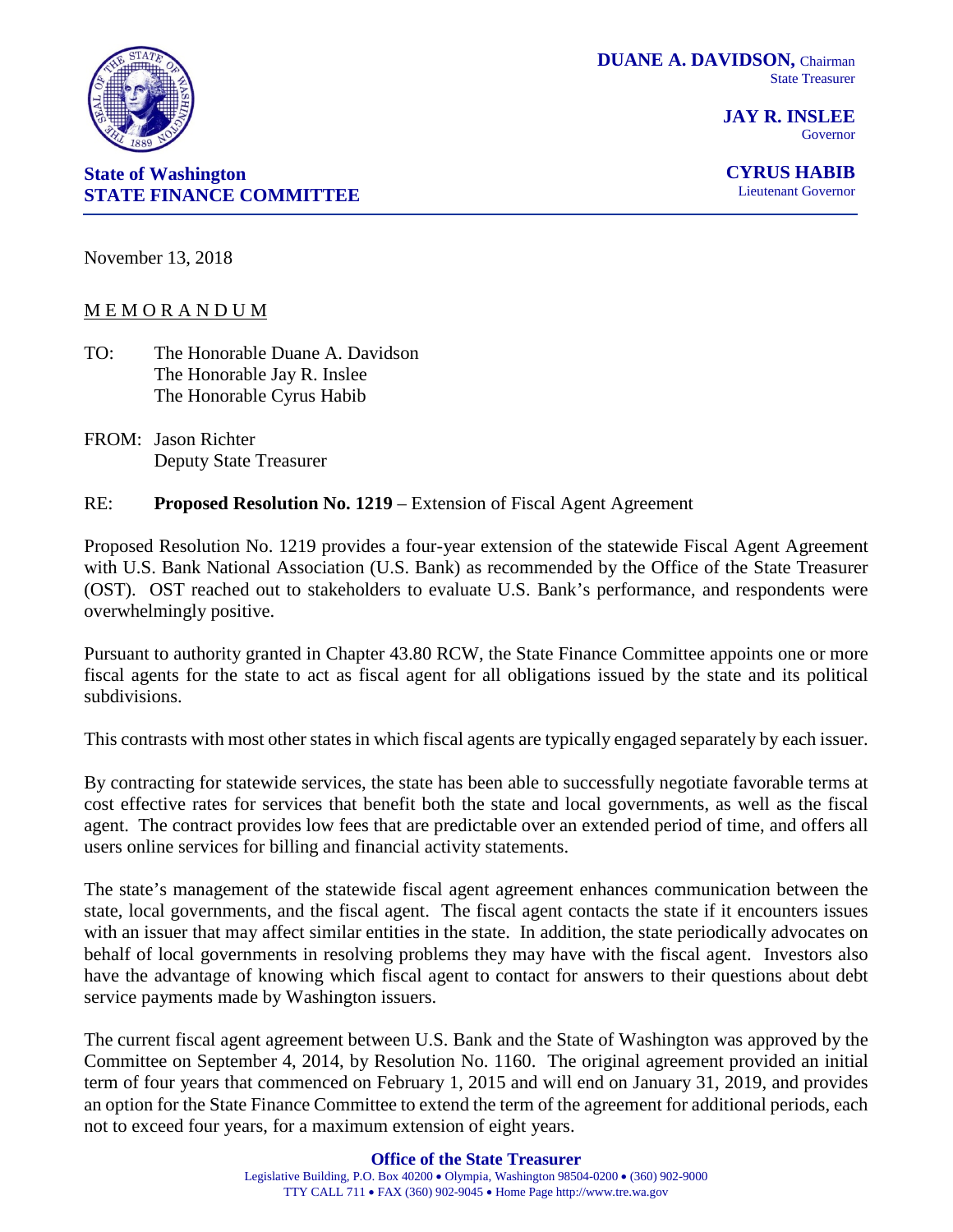The amendment only extends the contract period. The fees, the fee structure, and the other terms of the agreement remain unchanged.

The Office of the State Treasurer recommends the extension of the statewide fiscal agent agreement with U.S. Bank National Association for an additional four year period.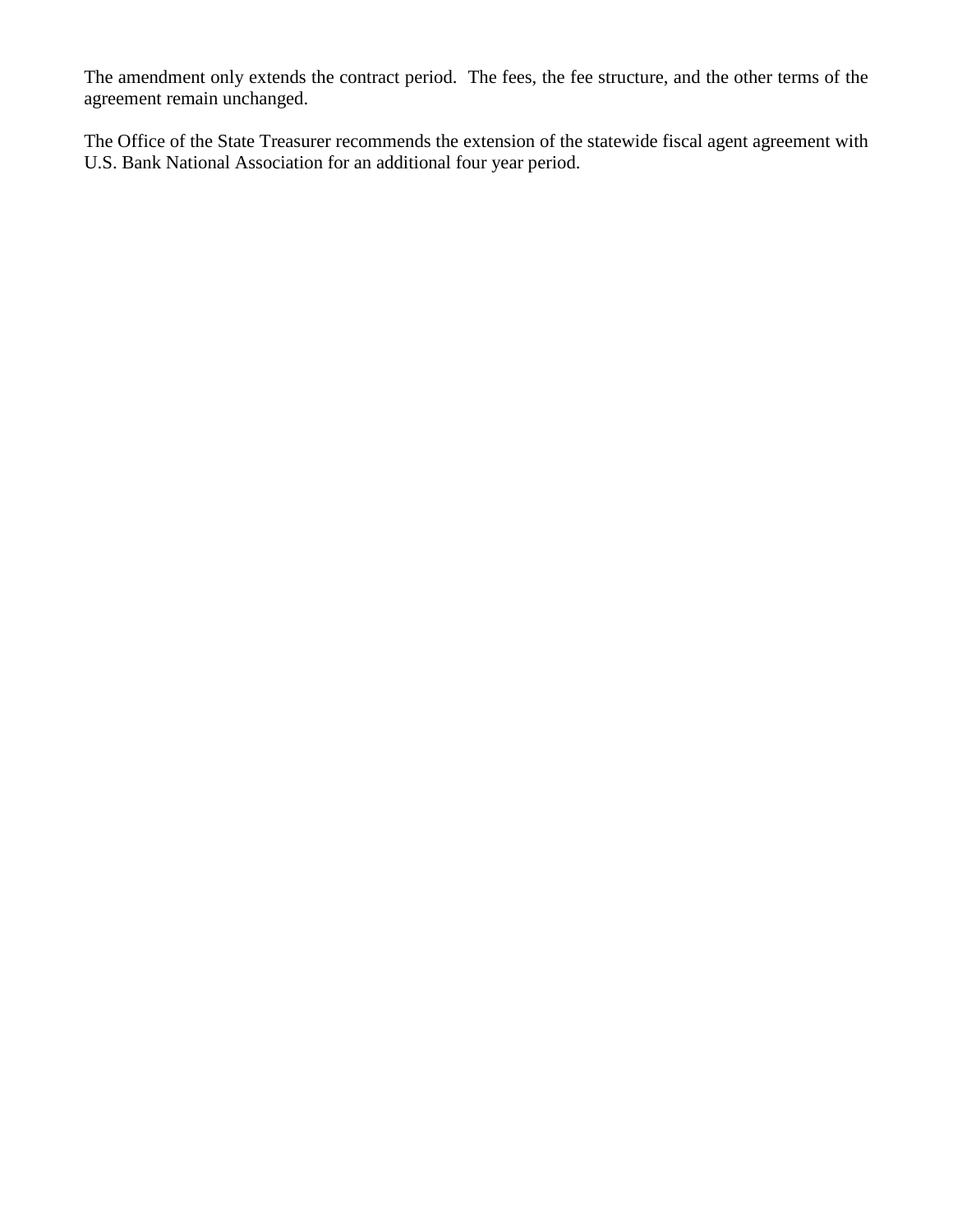#### STATE FINANCE COMMITTEE

#### OLYMPIA, WASHINGTON

#### RESOLUTION NO. 1219

A RESOLUTION OF THE STATE FINANCE COMMITTEE OF THE STATE OF WASHINGTON APPROVING A FOUR-YEAR EXTENSION OF THE AGREEMENT FOR FISCAL AGENCY SERVICES WITH U.S. BANK NATIONAL ASSOCIATION.

ADOPTED: NOVEMBER 13, 2018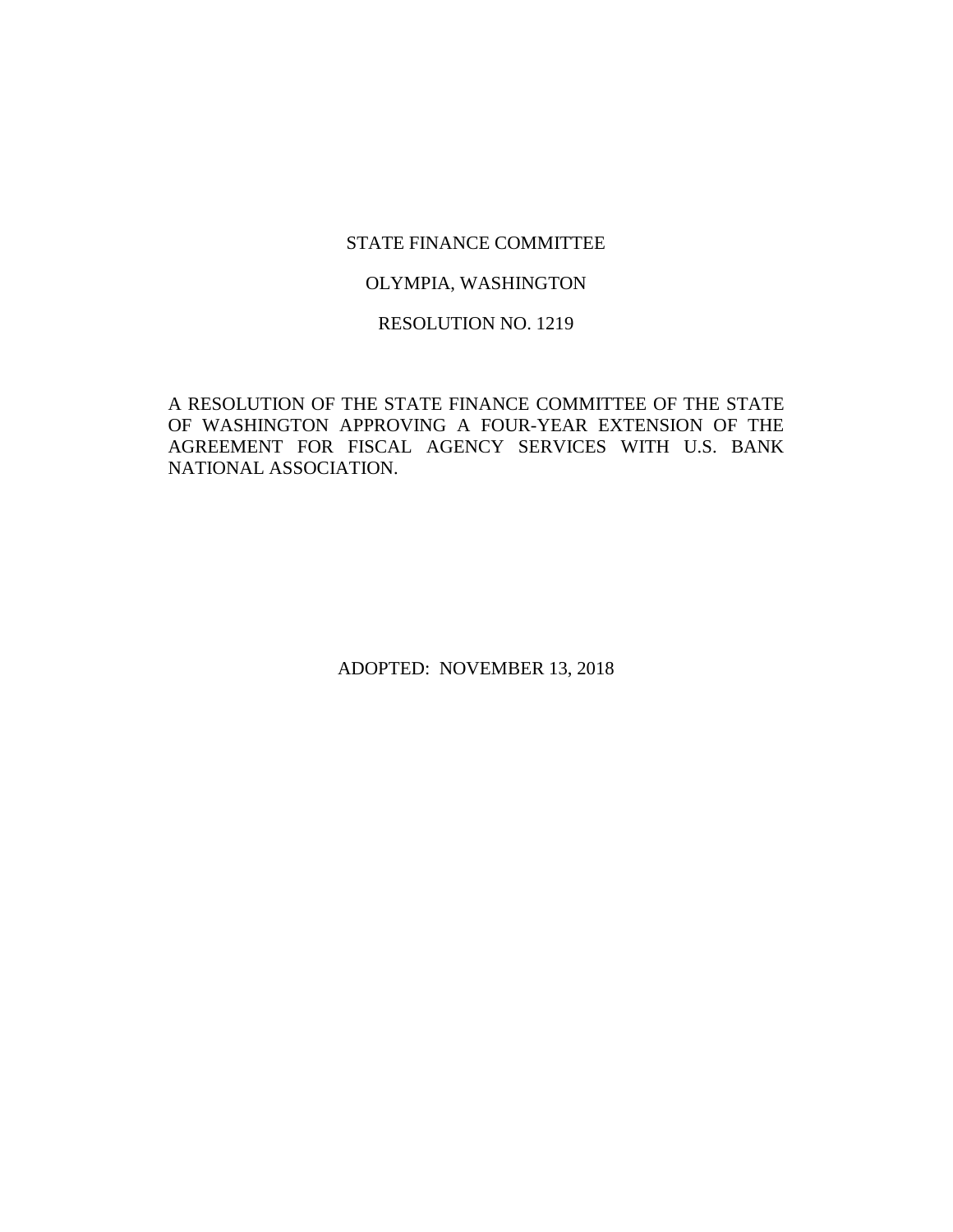#### STATE FINANCE COMMITTEE

#### OLYMPIA, WASHINGTON

#### RESOLUTION NO. 1219

## A RESOLUTION OF THE STATE FINANCE COMMITTEE OF THE STATE OF WASHINGTON APPROVING A FOUR-YEAR EXTENSION OF THE AGREEMENT FOR FISCAL AGENCY SERVICES WITH U.S. BANK NATIONAL ASSOCIATION.

WHEREAS, pursuant to RCW 43.80.120, the State Finance Committee (the "Committee") of the State of Washington (the "State") and U.S. Bank National Association (the "Fiscal Agent"), entered into an Agreement for Fiscal Agency Services, dated February 1, 2015 (the "Original Agreement"), under which the Fiscal Agent agreed to perform Fiscal Agency and other services for the State and its subdivisions as described in the Fiscal Agency Agreement for an initial term of four years continuing through January 31, 2019 (the "Initial Term"); and

WHEREAS, Section 5.1 of the Original Agreement provides that the Initial Term of the Original Agreement may be extended at the option of the Committee for additional periods each not to exceed four years, for a maximum extension of eight years; and

WHEREAS, the Committee has determined pursuant to RCW 43.80.120 that it is in the best interests of the State and its subdivisions that the Original Agreement for Fiscal Agency Services dated February 1, 2015, on file with the Committee be extended for an additional period of four years, commencing on February 1, 2019, and ending on January 31, 2023; and

WHEREAS, the Fiscal Agent has accepted and agreed to the extension of the term of its services for an additional period of four years commencing on February 1, 2019, and ending on January 31, 2023.

## NOW, THEREFORE, BE IT RESOLVED BY THE STATE FINANCE COMMITTEE ACTING FOR AND ON BEHALF OF THE STATE OF WASHINGTON, as follows:

Section 1. Approval and Authorization of Extension. The Committee approves and authorizes the extension of the Initial Term for an additional period of four years commencing on February 1, 2019, and ending on January 31, 2023. The State Treasurer is authorized and directed to execute and deliver to the Fiscal Agent on behalf of the Committee, as agent for the State, any notice, agreement or other instrument reasonably necessary in connection therewith.

Section 2. Immediate Effect. This resolution shall take effect immediately upon its adoption.

ADOPTED at an open meeting of the State Finance Committee after notice thereof was duly given as required by law, this 13th day of November, 2018.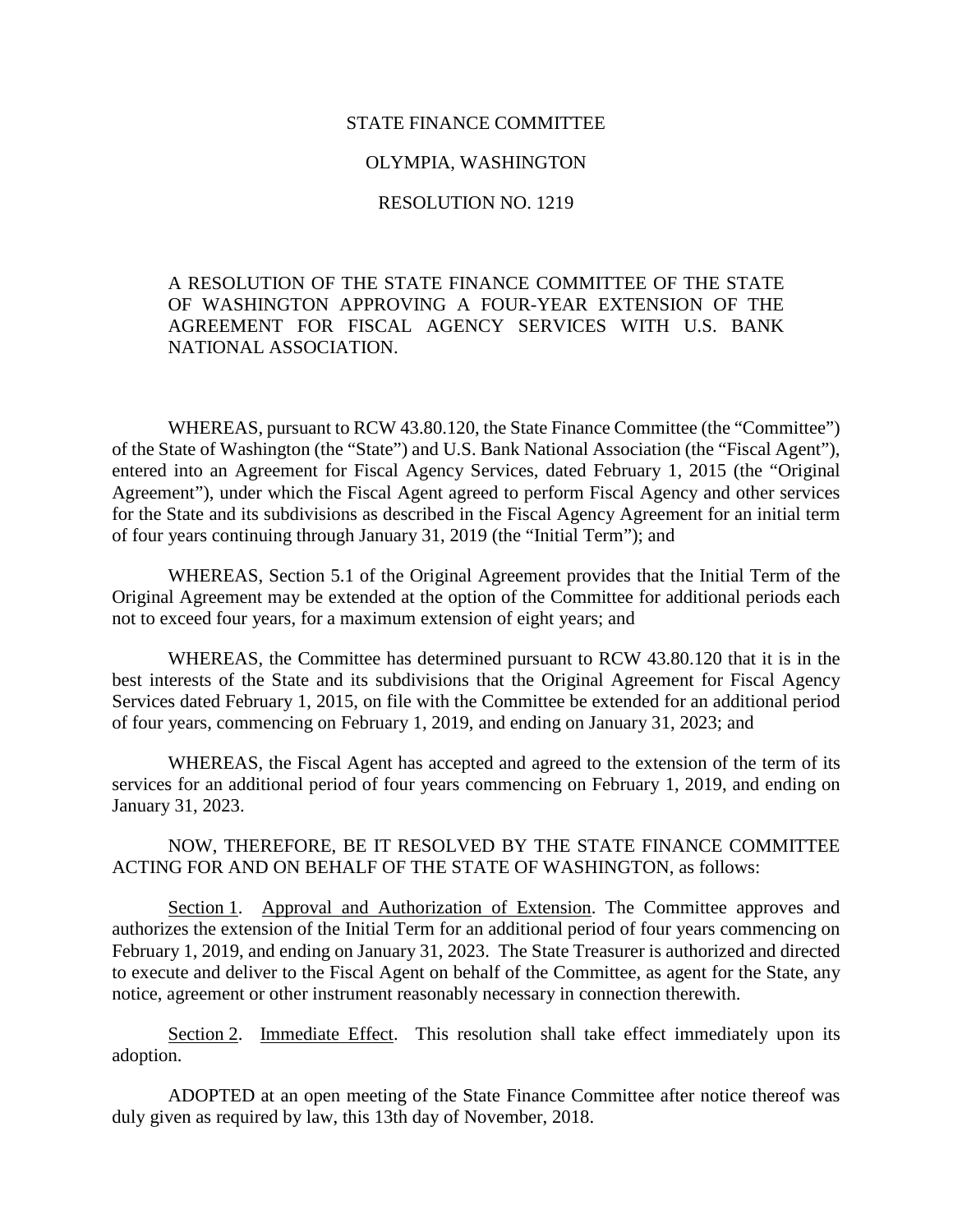## STATE FINANCE COMMITTEE STATE OF WASHINGTON

By

Duane A. Davidson State Treasurer and Chairman

By

Jay Inslee Governor and Member

By

Cyrus Habib Lieutenant Governor and Member

ATTEST:

Jason P. Richter, Deputy State Treasurer and Secretary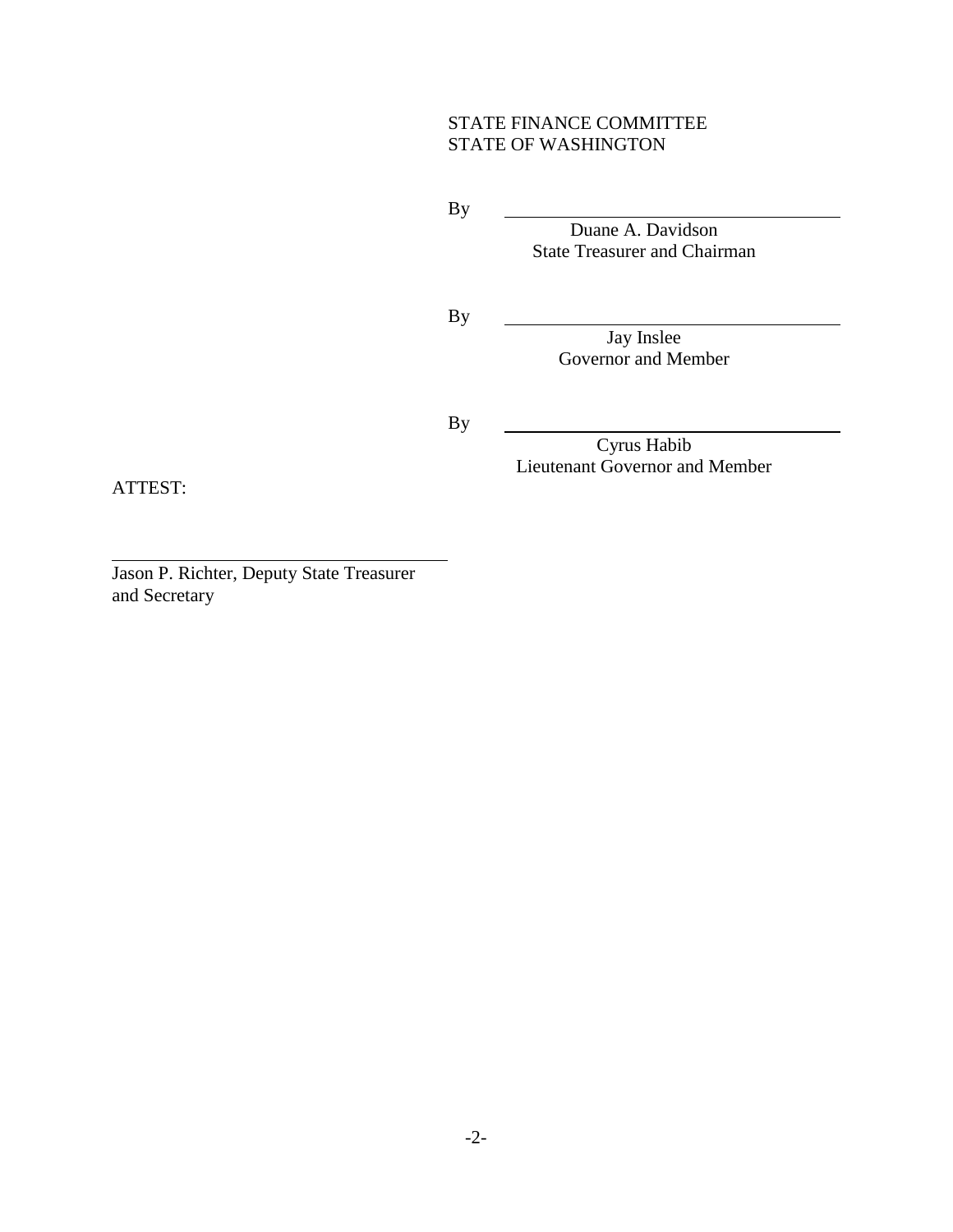#### **CERTIFICATE**

I, Jason P. Richter, the duly appointed, qualified and acting Secretary of the State Finance Committee of the State of Washington, certify that the foregoing is a true and correct copy of Resolution No. 1219 of such Committee, adopted at an open public meeting thereof held on this 13th day of November, 2018, after notice of such meeting was duly and regularly given as required by law, and that such resolution has been entered in the records of such Committee held on such date and remains in effect as of this date.

DATED: November 13, 2018.

Jason P. Richter, Secretary State Finance Committee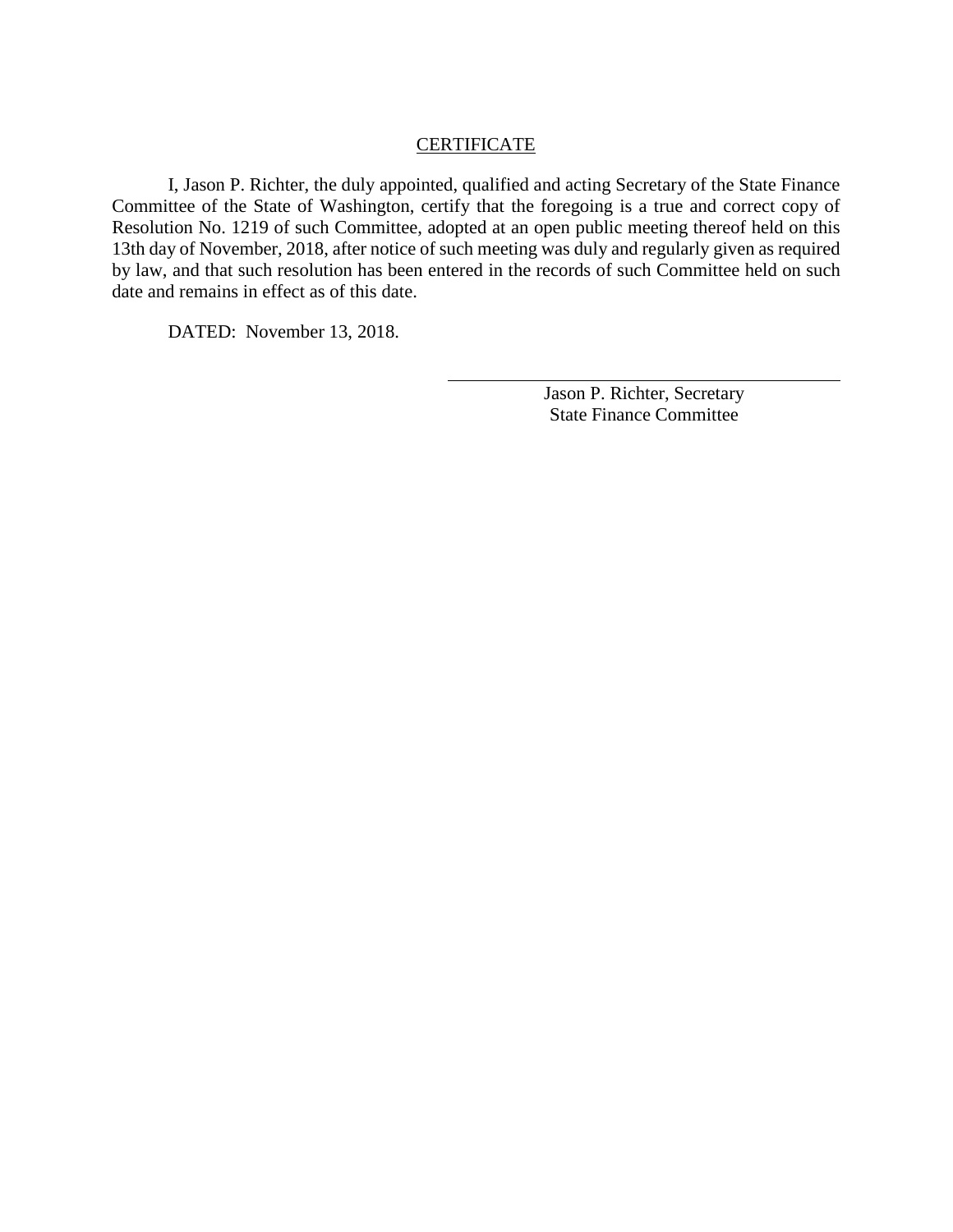#### **AMENDMENT NO. 1 To AGREEMENT FOR FISCAL AGENCY SERVICES DATED FEBRUARY 1, 2015**

WHEREAS, The State of Washington (the "State") and U.S. Bank National Association as fiscal agent (the "Fiscal Agent") are currently operating under an Agreement for Fiscal Agency Services (the "Agreement") dated February 1, 2015; and

WHEREAS, the initial term of the Agreement is for four years unless otherwise terminated in accordance with the terms of the Agreement. The initial term commenced on February 1, 2015, and will end on January 31, 2019 (the "Initial Term") unless otherwise extended; and

WHEREAS, upon mutual agreement, as evidenced by a formally executed Amendment to the Agreement, the Initial Term may be renewed for additional periods not to exceed a total of four years, for a maximum length of eight years; and

WHEREAS, the State and the Fiscal Agent have mutually agreed to extend the Agreement for an additional period of four years

NOW THEREFORE, section 5.1.1 of the Agreement is amended to read in its entirety as follows:

The initial term of this Agreement shall be for four years unless otherwise terminated in accordance with this Agreement. The initial term shall commence on February 1, 2015, and end on January 31, 2019.

The first extension of this Agreement shall commence on February 1, 2019, and end on January 31, 2023.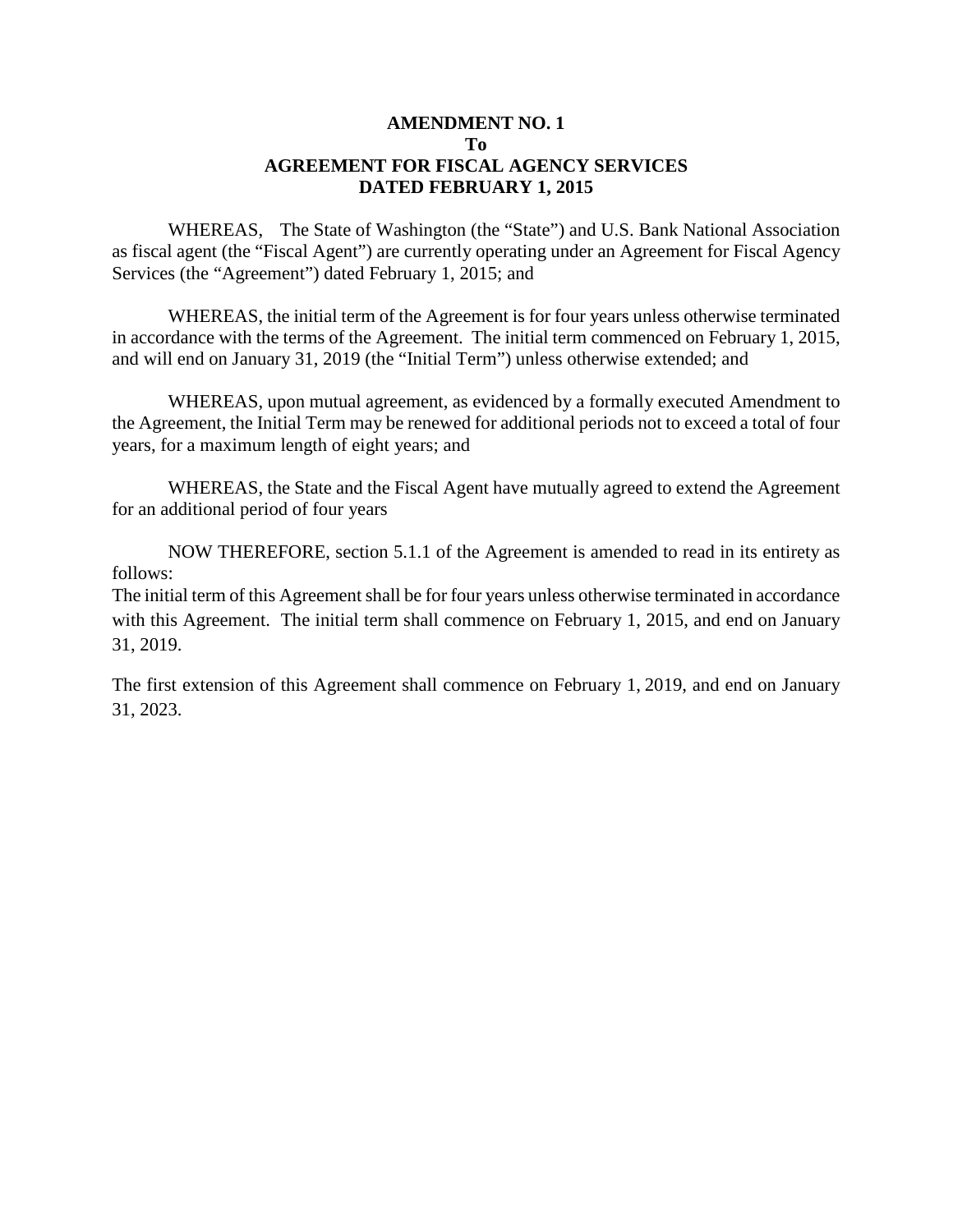This amendment shall be effective November 13, 2018.

APPROVED<br>State of Washington, The Contract of Washington, The Contract of Washington, The Contract of Washington, The Co State Finance Committee

Duane A. Davidson Marne Lidster **Chairman, State Finance Committee Vice President** Title Title

U.S. Bank National Association

Date Date Date

State Of Washington, Office of the Attorney General

APPROVED AS TO FORM

Robert J. Fallis **Assistant Attorney General** Title

Date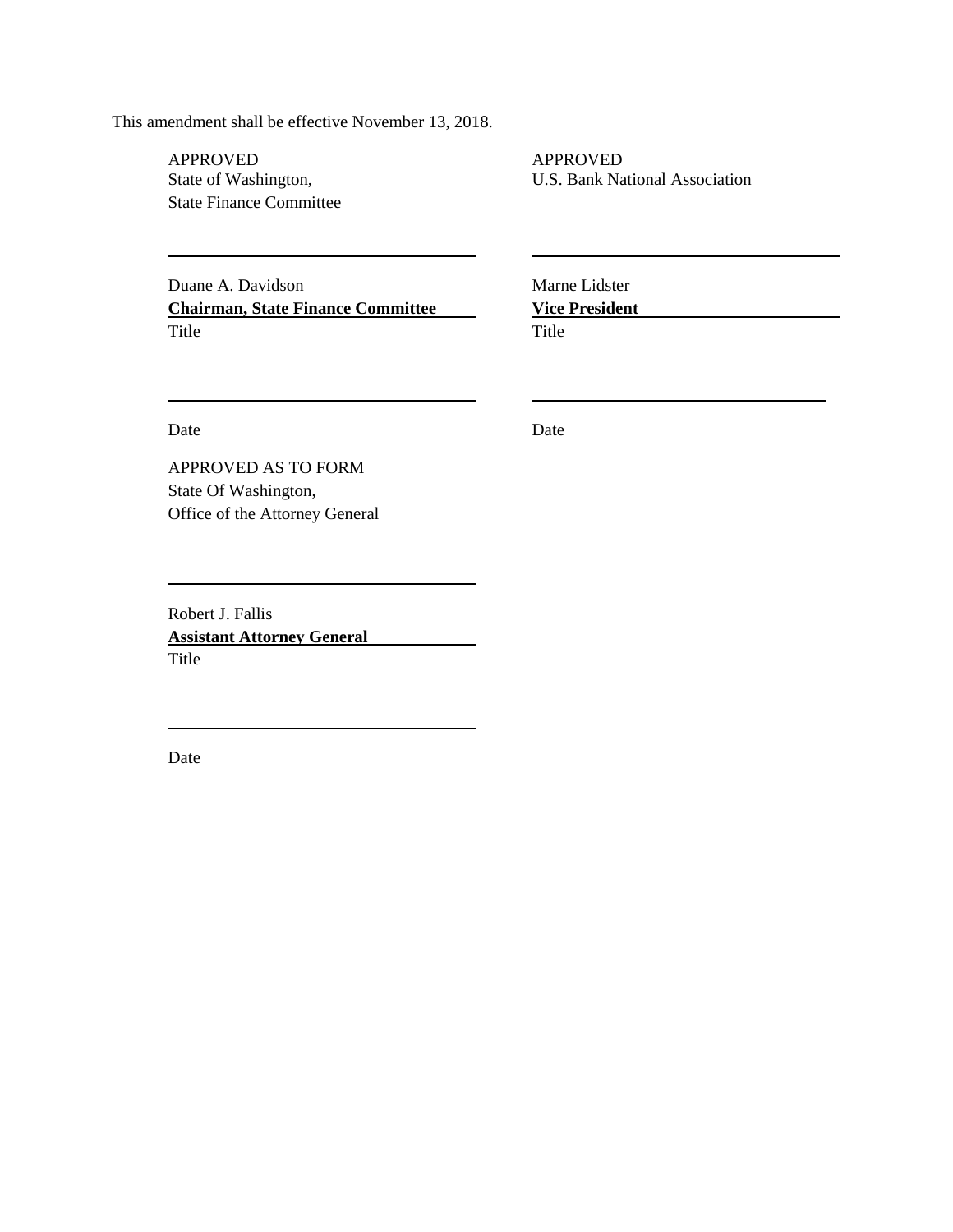

**JAY R. INSLEE** Governor

**CYRUS HABIB**

Lieutenant Governor

November 13, 2018

**State of Washington**

#### M E M O R A N D U M

- TO: The Honorable Duane A. Davidson The Honorable Jay R. Inslee The Honorable Cyrus Habib
- FROM: Jason P. Richter Deputy State Treasurer

#### RE: **Market and Bond Sales Update**

*Sale Update.* Since the last State Finance Committee meeting on July 9, 2018, the State has sold three series of bonds and one series of certificates of participation (COPs) as summarized in the table below (Table 1).

#### **Table 1 – Issuance since July 9, 2018**

| August 29, 2018 -- Bond Sale     |               |                   |                      |                       |                 |            |  |  |  |  |  |
|----------------------------------|---------------|-------------------|----------------------|-----------------------|-----------------|------------|--|--|--|--|--|
| <b>Series Name</b>               | <b>Series</b> | <b>Par Amount</b> | <b>Delivery Date</b> | <b>Final Maturity</b> | Avg. Life (yrs) | <b>TIC</b> |  |  |  |  |  |
| VP GO Bonds, Series 2019A        | 2019A         | \$262,535,000     | 9/12/2018            | 8/1/2043              | 19.635          | 3.82%      |  |  |  |  |  |
| MVFT GO Bonds, Series 2019B      | 2019B         | 93.555.000        | 9/12/2018            | 6/1/2043              | 15.158          | 3.61%      |  |  |  |  |  |
| GO Bonds, Series 2019T (Taxable) | 2019T         | 145,655,000       | 9/12/2018            | 8/1/2031              | 6.849           | 3.33%      |  |  |  |  |  |
|                                  |               | \$501.745.000     |                      |                       |                 |            |  |  |  |  |  |

August 14, 2018 -- Certificates of Participation Sale

| \$47.195.000<br>8/30/2018<br>2018C<br>7/1/2043<br>9.608<br>2018C<br>State of WA COP.<br>LP.<br>Шľ | Series Name | Series | <b>Par Amount</b> | <b>Delivery Date</b> | <b>Final Maturity</b> | Avg. Life (vrs) | <b>TIC</b> |
|---------------------------------------------------------------------------------------------------|-------------|--------|-------------------|----------------------|-----------------------|-----------------|------------|
|                                                                                                   | –           |        |                   |                      |                       |                 | 3.36%      |

*Future Issuances.* OST anticipates that the State will issue approximately \$500 million of Various Purpose General Obligation (G.O.) Bonds and \$150 million of Motor Vehicle Fuel Tax G.O. Bonds in the beginning of 2019. In addition, OST anticipates that the State will issue approximately \$50 million of COPs and \$240 million of Lease Revenue Refunding Bonds (1500 Jefferson Project / 63-20 structure) in the beginning of 2019. The actual size and timing of these issuances will be dependent upon cash-flow needs and market conditions.

*Market Update.* The current Bond Buyer 20-Bond Index (BBI) now stands at 4.33%, which is 153 bps higher than the recent historic low of 2.80% (on July 7, 2016) and around 100 bps higher than December 2017. The chart on the following page shows the BBI over the last three years (Chart 1).



**STATE FINANCE COMMITTEE**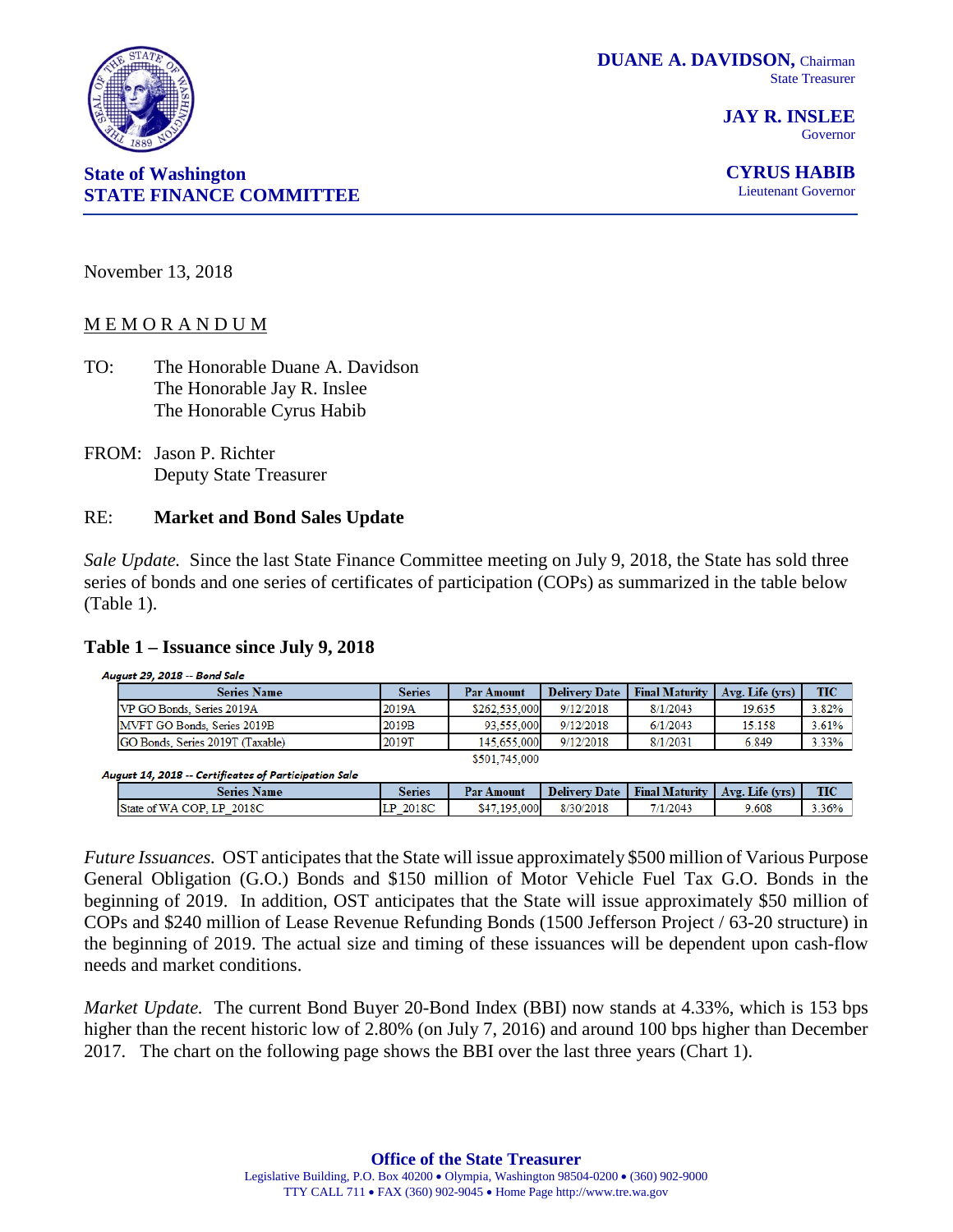

Interest rates, especially short term rates, have increased from the lows reached during the summer of 2016. Short-term rates, reflecting increases to the Federal Reserve's federal funds rate, have seen the most significant increase, as shown in Chart 2 below.

# **Chart 2**